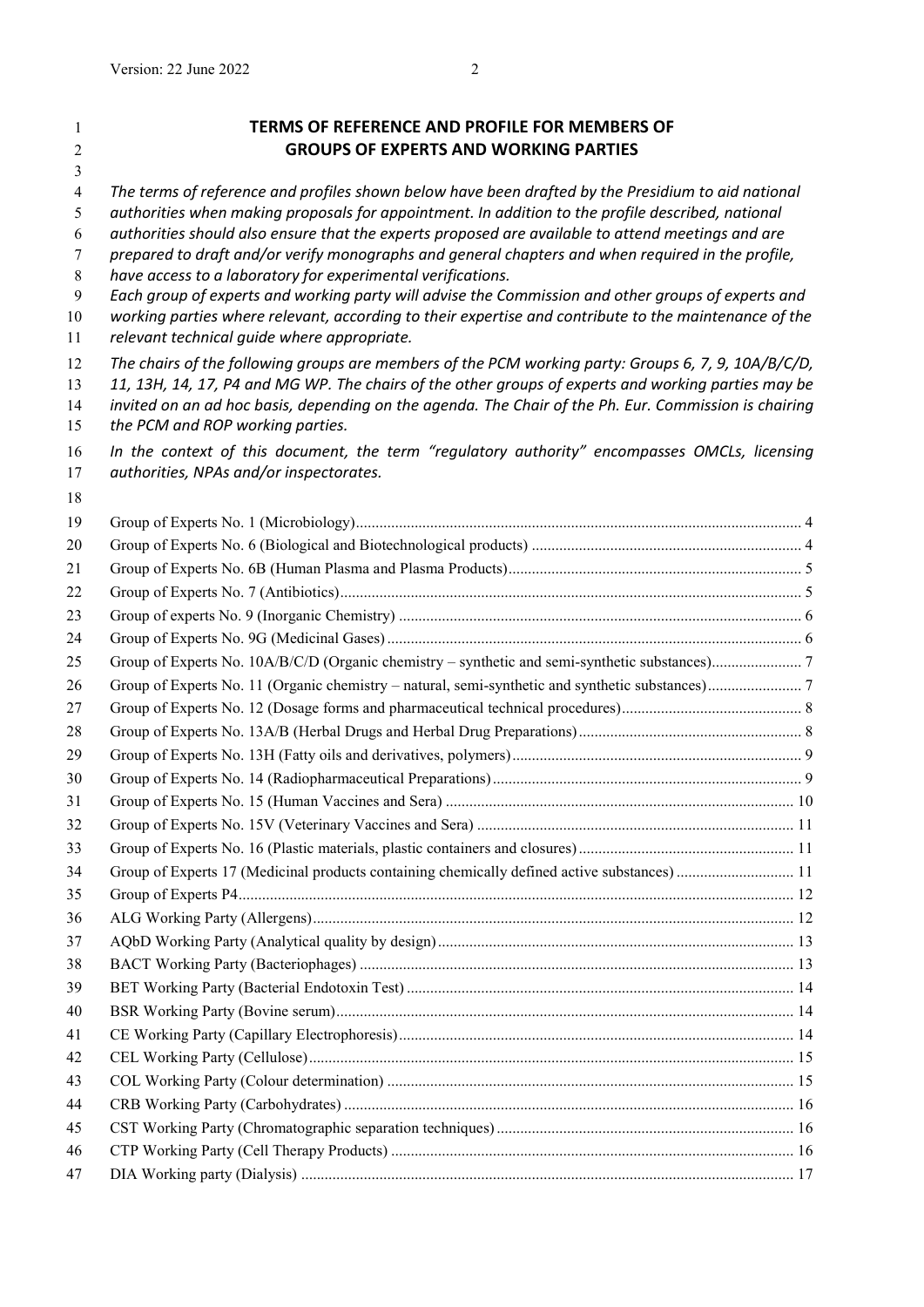| 1  |                                                                                                 |  |
|----|-------------------------------------------------------------------------------------------------|--|
| 2  |                                                                                                 |  |
| 3  |                                                                                                 |  |
| 4  |                                                                                                 |  |
| 5  |                                                                                                 |  |
| 6  |                                                                                                 |  |
| 7  |                                                                                                 |  |
| 8  |                                                                                                 |  |
| 9  |                                                                                                 |  |
| 10 |                                                                                                 |  |
| 11 |                                                                                                 |  |
| 12 |                                                                                                 |  |
| 13 |                                                                                                 |  |
| 14 |                                                                                                 |  |
| 15 |                                                                                                 |  |
| 16 |                                                                                                 |  |
| 17 |                                                                                                 |  |
| 18 |                                                                                                 |  |
| 19 |                                                                                                 |  |
| 20 |                                                                                                 |  |
| 21 |                                                                                                 |  |
| 22 |                                                                                                 |  |
| 23 |                                                                                                 |  |
| 24 |                                                                                                 |  |
| 25 |                                                                                                 |  |
| 26 |                                                                                                 |  |
| 27 |                                                                                                 |  |
| 28 | TERMS OF REFERENCE AND PROFILE FOR MEMBERS OF "DORMANT" WORKING PARTIES: 30                     |  |
| 29 |                                                                                                 |  |
| 30 |                                                                                                 |  |
| 31 |                                                                                                 |  |
| 32 |                                                                                                 |  |
| 33 |                                                                                                 |  |
| 34 |                                                                                                 |  |
| 35 |                                                                                                 |  |
| 36 |                                                                                                 |  |
| 37 |                                                                                                 |  |
| 38 |                                                                                                 |  |
| 39 |                                                                                                 |  |
| 40 |                                                                                                 |  |
| 41 |                                                                                                 |  |
| 42 |                                                                                                 |  |
| 43 | RCG Working Party (Raw Materials for the production of Cellular and gene transfer products)  35 |  |
| 44 |                                                                                                 |  |
| 45 |                                                                                                 |  |
| 46 |                                                                                                 |  |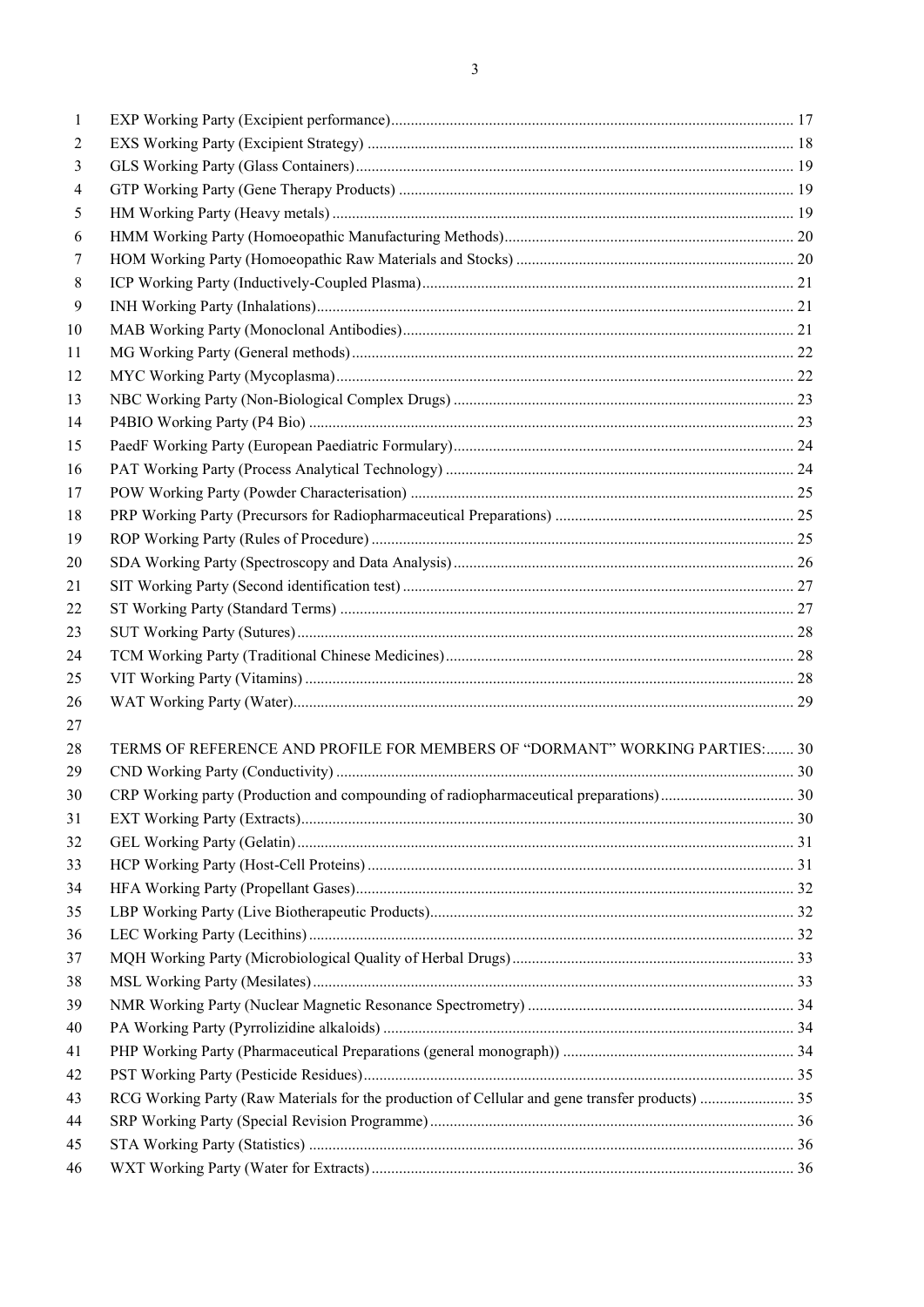<span id="page-2-1"></span><span id="page-2-0"></span>

| 1              |                                                                                                                                                                                                                                                                            |  |  |
|----------------|----------------------------------------------------------------------------------------------------------------------------------------------------------------------------------------------------------------------------------------------------------------------------|--|--|
| 2              | <b>Group of Experts No. 1 (Microbiology)</b>                                                                                                                                                                                                                               |  |  |
| 3              | Terms of reference                                                                                                                                                                                                                                                         |  |  |
| 4              | Drafting and revision of general chapters in the field of microbiology                                                                                                                                                                                                     |  |  |
| 5<br>6<br>7    | Advising the Commission on questions related to microbiological quality, including quality<br>attributes in monographs drafted by other groups of experts and working parties<br>International harmonisation of general chapters in the field of microbiology<br>$\bullet$ |  |  |
| 8              | Drafting and revision of general chapters in the field of alternative microbiological methods                                                                                                                                                                              |  |  |
| 9              | (the so called "rapid methods")                                                                                                                                                                                                                                            |  |  |
| 10<br>11<br>12 | Assessment of proposed examples in view of their inclusion in document: "Examples of<br>validation protocols for alternative microbiological methods according to chapter 5.1.6", to be<br>published on the EDQM website.                                                  |  |  |
| 13             | Profile for experts                                                                                                                                                                                                                                                        |  |  |
| 14<br>15       | Current expertise in microbiological analytical methods, related to quality control of active<br>substances, excipients and medicinal products and in development of control methods                                                                                       |  |  |
| 16             | Several years of experience in one or more of the following fields                                                                                                                                                                                                         |  |  |
| 17<br>18       | Microbiological quality control in a pharmaceutical manufacturing setting, in a hospital<br>$\circ$<br>environment or in an independent testing laboratory                                                                                                                 |  |  |
| 19             | Market surveillance of microbiological quality in a regulatory authority<br>$\circ$                                                                                                                                                                                        |  |  |
| 20             | Assessment of the relevant parts of applications for marketing authorisation<br>$\circ$                                                                                                                                                                                    |  |  |
| 21<br>22       | Development of microbiological control methods in a research and development<br>$\circ$<br>environment                                                                                                                                                                     |  |  |
| 23<br>24       | Profile for ad-hoc specialists on alternative microbiological methods (please indicate this field of<br>expertise on the nomination form, if applicable)                                                                                                                   |  |  |
| 25<br>26       | Current expertise in microbiological analytical methods, related to quality control of active<br>substances, excipients and medicinal products and in development of control methods                                                                                       |  |  |
| 27             | Several years of experience in one or more of the following fields:                                                                                                                                                                                                        |  |  |
| 28<br>29       | Validation of alternative microbiological methods in a pharmaceutical manufacturing<br>$\circ$<br>setting, in a hospital environment or in an independent testing laboratory                                                                                               |  |  |
| 30<br>31       | Market surveillance of microbiological quality in a regulatory authority using<br>$\circ$<br>alternative microbiological methods                                                                                                                                           |  |  |
| 32             | Assessment of the relevant parts of applications for marketing authorisation<br>$\circ$                                                                                                                                                                                    |  |  |
| 33<br>34       | Development of alternative microbiological control methods in a research and<br>$\circ$<br>development environment                                                                                                                                                         |  |  |
| 35             | Group of Experts No. 6 (Biological and Biotechnological products)                                                                                                                                                                                                          |  |  |
| 36             | Terms of reference                                                                                                                                                                                                                                                         |  |  |
| 37<br>38       | Drafting and revision of texts in the field of biological products, biotechnological products,<br>including glycoproteins, and synthetic peptides                                                                                                                          |  |  |
| 39             | International harmonisation of general chapters in the field of biological products                                                                                                                                                                                        |  |  |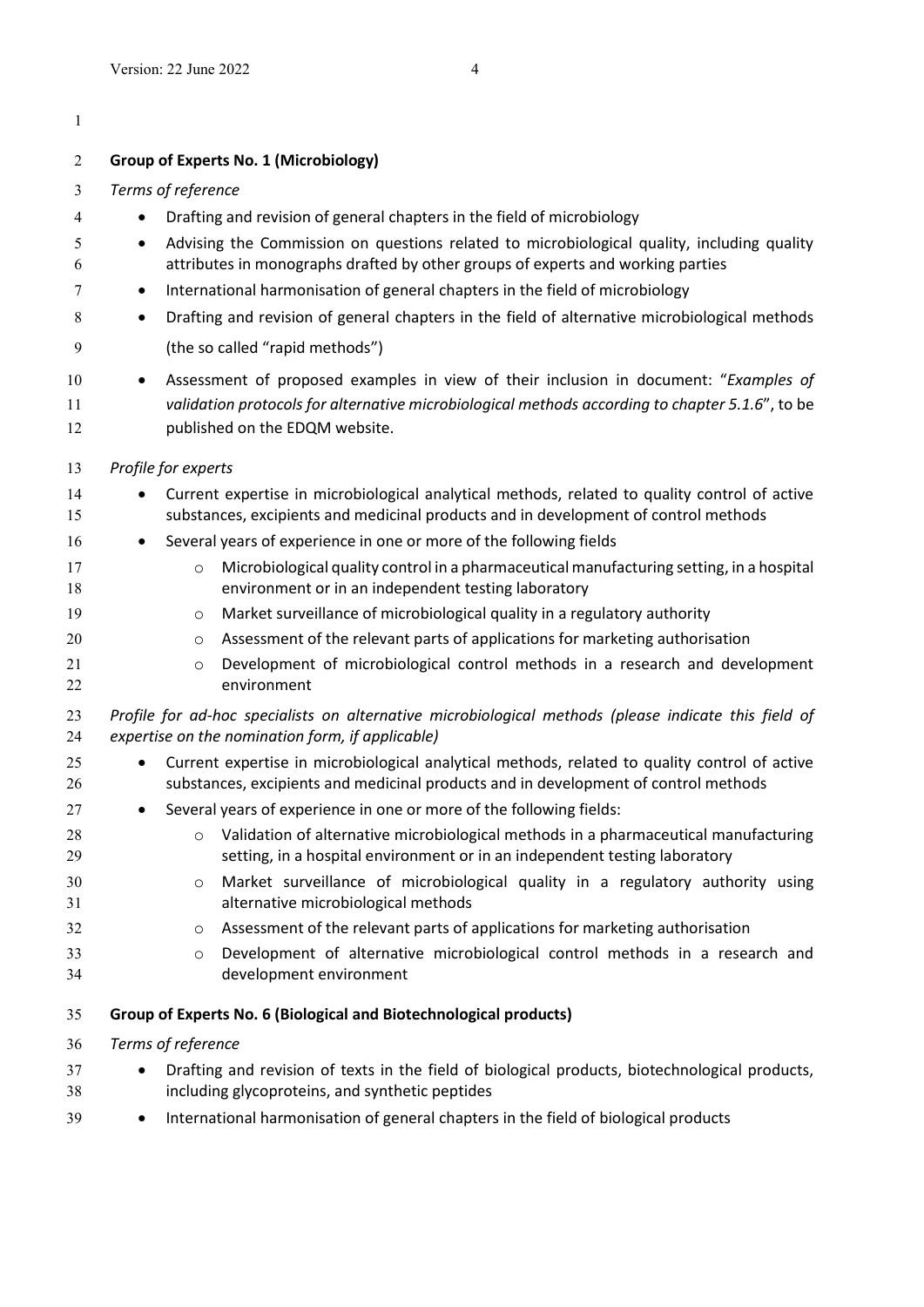<span id="page-3-1"></span><span id="page-3-0"></span>

| $\mathbf{1}$   | Profile for experts                                                                                                                                                                                                                                       |  |  |
|----------------|-----------------------------------------------------------------------------------------------------------------------------------------------------------------------------------------------------------------------------------------------------------|--|--|
| 2<br>3         | Current expertise in quality control of biological products, biotechnological products (including<br>glycoproteins), peptides                                                                                                                             |  |  |
| 4<br>5<br>6    | Access to laboratory facilities for verification and validation of analytical procedures proposed<br>$\bullet$<br>for inclusion in monographs, Essential: Active involvement in laboratory verification of<br>analytical procedures and drafting of texts |  |  |
| 7              | Several years of experience in one or more of the following fields:<br>٠                                                                                                                                                                                  |  |  |
| 8<br>9         | Quality control of biological products, biotechnological products, including<br>$\circ$<br>glycoproteins or of peptides in a pharmaceutical manufacturing setting                                                                                         |  |  |
| 10             | Quality control in a regulatory authority<br>O                                                                                                                                                                                                            |  |  |
| 11<br>12       | Quality control of biological or biotechnological products, including glycoproteins, or<br>O<br>of peptides in an independent testing laboratory                                                                                                          |  |  |
| 13<br>14<br>15 | Development of analytical procedures for control of biological or biotechnological<br>$\circ$<br>products, including glycoproteins or of peptides in a research and development<br>environment                                                            |  |  |
| 16             | Analytical procedure development and verification in a regulatory authority<br>O                                                                                                                                                                          |  |  |
| 17<br>18       | Assessment of the relevant parts of application for marketing authorisation of<br>O<br>biological and biotechnological products within a medicines agency                                                                                                 |  |  |
| 19             | Group of Experts No. 6B (Human Plasma and Plasma Products)                                                                                                                                                                                                |  |  |
| 20             | Terms of reference                                                                                                                                                                                                                                        |  |  |
| 21             | Drafting and revision of texts in the field of blood products                                                                                                                                                                                             |  |  |
| 22             | Profile for experts                                                                                                                                                                                                                                       |  |  |
| 23<br>24       | Current expertise in the field of blood products, notably related to their quality control and<br>development of analytical procedures for control of these products                                                                                      |  |  |
| 25<br>26<br>27 | Access to laboratory facilities for verification and validation of analytical procedures proposed<br>٠<br>for inclusion in monographs, Essential: Active involvement in laboratory verification of<br>analytical procedures and drafting of texts         |  |  |
| 28             | Several years of experience in one or more of the following fields:                                                                                                                                                                                       |  |  |
| 29             | Quality control of blood products in a pharmaceutical or bulk manufacturing setting                                                                                                                                                                       |  |  |
| 30<br>31       | Batch release or market surveillance of Human Blood, Plasma and Plasma Products in<br>$\circ$<br>a regulatory authority                                                                                                                                   |  |  |
| 32<br>33       | Assessment of the relevant parts of applications for marketing authorisation within a<br>$\circ$<br>medicines agency                                                                                                                                      |  |  |
| 34             | Quality control of blood products in an independent testing laboratory<br>O                                                                                                                                                                               |  |  |
| 35             | Analytical procedure development and verification in a regulatory authority<br>$\circ$                                                                                                                                                                    |  |  |
| 36<br>37       | Development of analytical procedures for control of Human Plasma and Plasma<br>$\circ$<br>Products in a research and development environment                                                                                                              |  |  |
| 38             | <b>Group of Experts No. 7 (Antibiotics)</b>                                                                                                                                                                                                               |  |  |
| 39             | Terms of reference                                                                                                                                                                                                                                        |  |  |
| 40             | Drafting and revision of texts in the field of antibiotic active substances                                                                                                                                                                               |  |  |
| 41             | Provision of expertise in the field of antibiotics to Group 17 where relevant<br>$\bullet$                                                                                                                                                                |  |  |
| 42             | Profile for experts                                                                                                                                                                                                                                       |  |  |
| 43             | Current expertise in the fields of antibiotics                                                                                                                                                                                                            |  |  |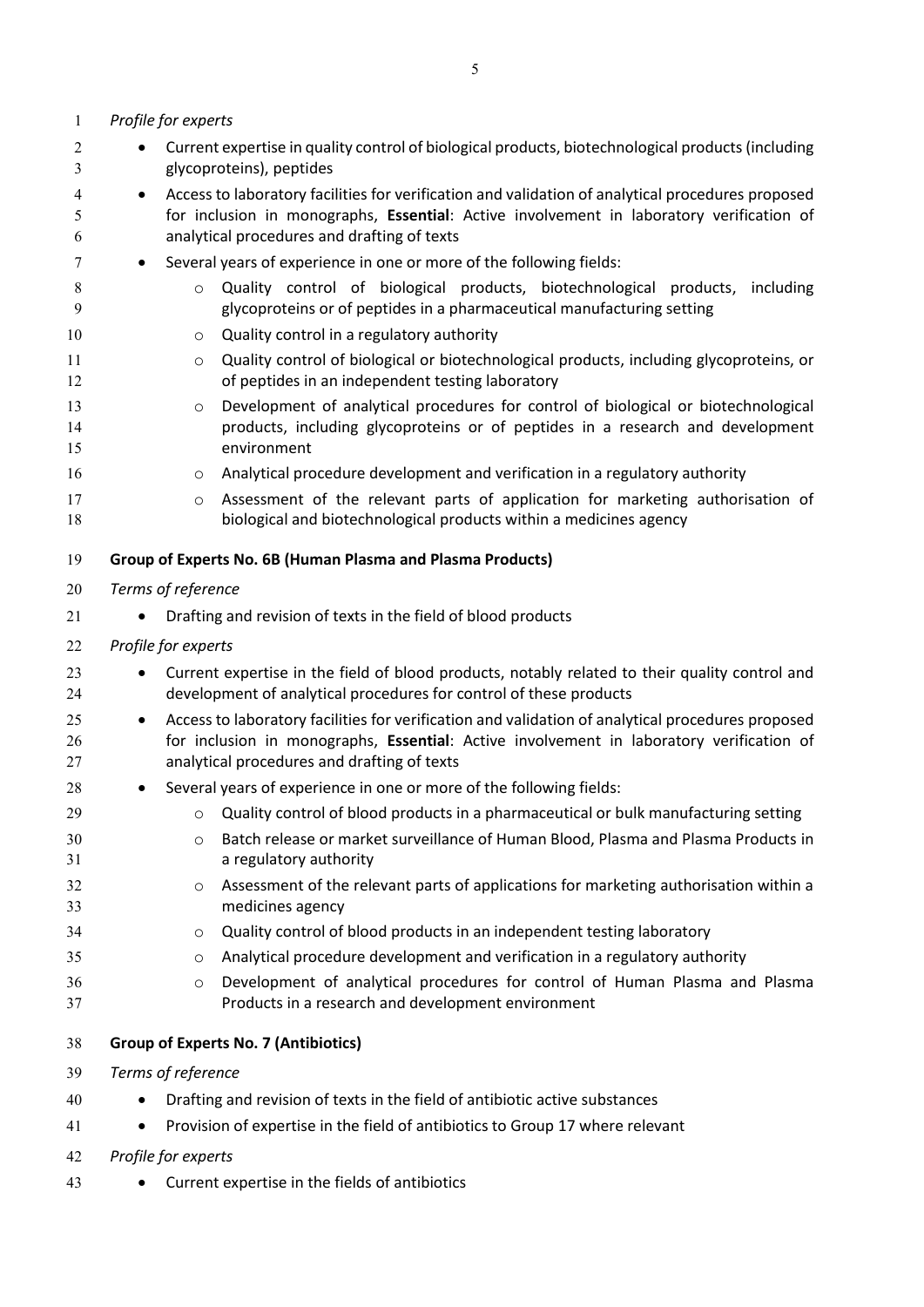<span id="page-4-1"></span><span id="page-4-0"></span>

| 1<br>2<br>3    |                                                                                                                                                                                                            | Access to laboratory facilities for verification and validation of analytical procedures proposed<br>for inclusion in monographs, Essential: Active involvement in laboratory verification of<br>analytical procedures and drafting of texts                              |  |  |
|----------------|------------------------------------------------------------------------------------------------------------------------------------------------------------------------------------------------------------|---------------------------------------------------------------------------------------------------------------------------------------------------------------------------------------------------------------------------------------------------------------------------|--|--|
| 4              |                                                                                                                                                                                                            | Several years of experience in one or more of the following fields:                                                                                                                                                                                                       |  |  |
| 5              | $\circ$                                                                                                                                                                                                    | Quality control of antibiotics in a pharmaceutical manufacturing setting                                                                                                                                                                                                  |  |  |
| 6              | $\circ$                                                                                                                                                                                                    | Quality control of antibiotics in a bulk manufacturing setting                                                                                                                                                                                                            |  |  |
| 7              | $\circ$                                                                                                                                                                                                    | Quality control of antibiotics in a regulatory authority                                                                                                                                                                                                                  |  |  |
| 8              | $\circ$                                                                                                                                                                                                    | Assessment of the relevant parts of applications for marketing authorisation within a                                                                                                                                                                                     |  |  |
| 9              |                                                                                                                                                                                                            | medicines agency                                                                                                                                                                                                                                                          |  |  |
| 10             | $\circ$                                                                                                                                                                                                    | Quality control of antibiotics in an independent testing laboratory                                                                                                                                                                                                       |  |  |
| 11<br>12       | $\circ$                                                                                                                                                                                                    | Development of analytical procedures for control of antibiotics in a research and<br>development environment                                                                                                                                                              |  |  |
| 13             | $\circ$                                                                                                                                                                                                    | Analytical procedure development and verification in a regulatory authority                                                                                                                                                                                               |  |  |
| 14             |                                                                                                                                                                                                            | Group of experts No. 9 (Inorganic Chemistry)                                                                                                                                                                                                                              |  |  |
| 15             | Terms of reference                                                                                                                                                                                         |                                                                                                                                                                                                                                                                           |  |  |
| 16             |                                                                                                                                                                                                            | Drafting and revision of monographs in the field of inorganic substances                                                                                                                                                                                                  |  |  |
| 17             | International harmonisation of monographs                                                                                                                                                                  |                                                                                                                                                                                                                                                                           |  |  |
| 18             | Profile for experts                                                                                                                                                                                        |                                                                                                                                                                                                                                                                           |  |  |
| 19<br>20       |                                                                                                                                                                                                            | Current expertise in pharmaceutical analytical procedures, related to quality control of<br>inorganic substances and in development of such analytical procedures                                                                                                         |  |  |
| 21<br>22<br>23 | ٠                                                                                                                                                                                                          | Access to laboratory facilities for verification and validation of analytical procedures proposed<br>for inclusion in monographs, for example ICP and/or AAS. Essential: Active involvement in<br>laboratory verification of analytical procedures and drafting of texts. |  |  |
| 24             |                                                                                                                                                                                                            | Several years of experience in one or more of the following fields:                                                                                                                                                                                                       |  |  |
| 25<br>26       | $\circ$<br>setting                                                                                                                                                                                         | Quality control of inorganic substances in a pharmaceutical or bulk manufacturing                                                                                                                                                                                         |  |  |
| 27             | $\circ$                                                                                                                                                                                                    | Market surveillance of quality in a regulatory authority                                                                                                                                                                                                                  |  |  |
| 28             | $\circ$                                                                                                                                                                                                    | Pharmaceutical quality control in an independent testing laboratory                                                                                                                                                                                                       |  |  |
| 29<br>30       | $\circ$                                                                                                                                                                                                    | Development of analytical procedures for control of inorganic substances in a research<br>and development environment                                                                                                                                                     |  |  |
| 31             | $\circ$                                                                                                                                                                                                    | Analytical procedure development and verification in a regulatory authority                                                                                                                                                                                               |  |  |
| 32             |                                                                                                                                                                                                            | <b>Group of Experts No. 9G (Medicinal Gases)</b>                                                                                                                                                                                                                          |  |  |
| 33             | Terms of reference                                                                                                                                                                                         |                                                                                                                                                                                                                                                                           |  |  |
| 34             | Drafting and revision of texts in the field of medicinal gases                                                                                                                                             |                                                                                                                                                                                                                                                                           |  |  |
| 35             | Profile for experts                                                                                                                                                                                        |                                                                                                                                                                                                                                                                           |  |  |
| 36             |                                                                                                                                                                                                            | Current expertise in the field of medicinal gases                                                                                                                                                                                                                         |  |  |
| 37<br>38<br>39 | Access to laboratory facilities for verification and validation of analytical procedures proposed<br>$\bullet$<br>for inclusion in monographs, Essential: Active involvement in laboratory verification of |                                                                                                                                                                                                                                                                           |  |  |
| 40             | analytical procedures and drafting of texts<br>Several years of experience in one or more of the following fields:                                                                                         |                                                                                                                                                                                                                                                                           |  |  |
| 41<br>42       | $\circ$                                                                                                                                                                                                    | Quality control of medicinal gases in a pharmaceutical manufacturing, hospital or<br>industrial setting                                                                                                                                                                   |  |  |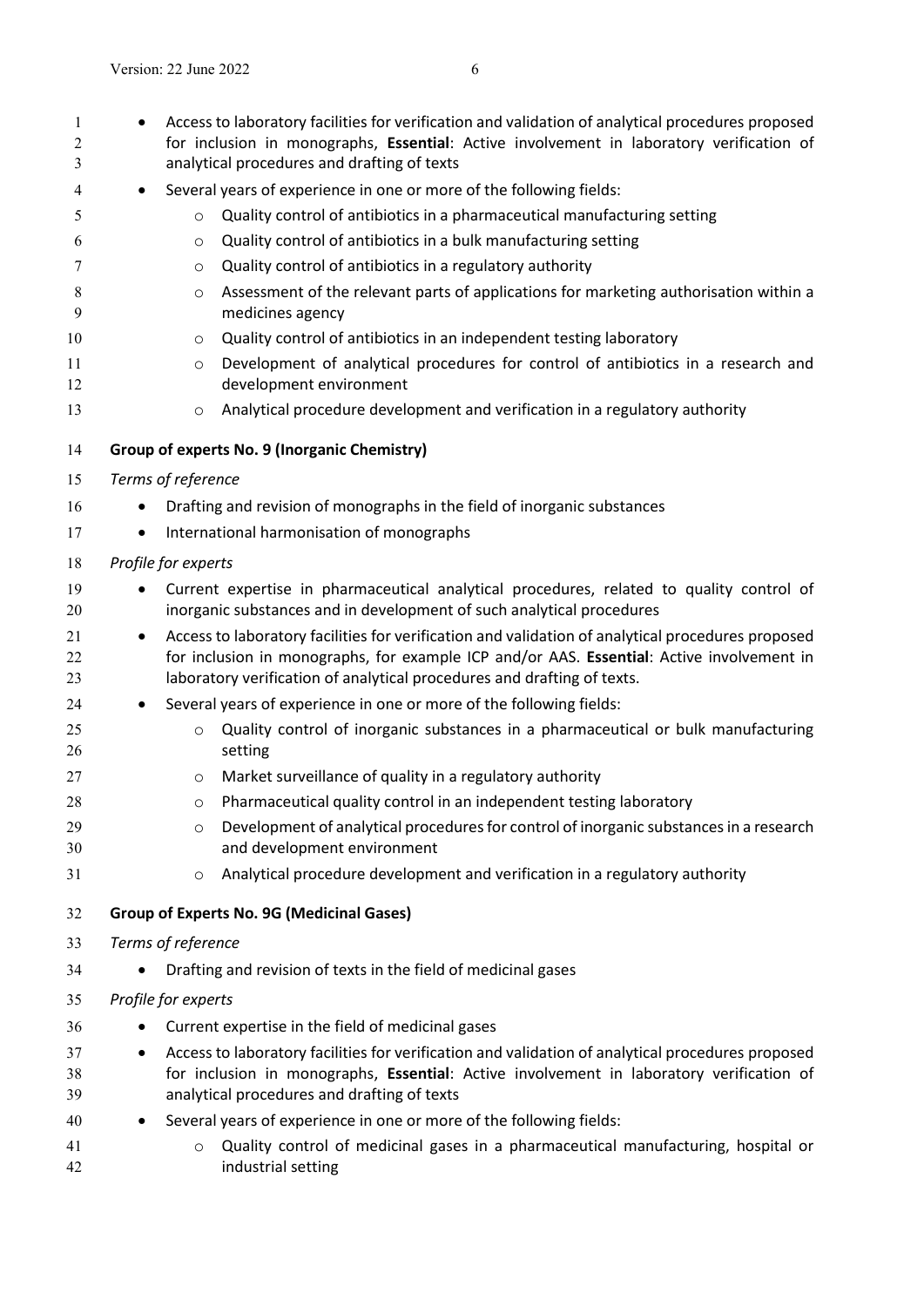<span id="page-5-1"></span><span id="page-5-0"></span>

| $\mathbf{1}$ | Quality control in a regulatory authority<br>$\circ$                                                                |  |
|--------------|---------------------------------------------------------------------------------------------------------------------|--|
| 2            | Development of analytical procedures for control of medicinal gases in a research and<br>$\circ$                    |  |
| 3            | development environment                                                                                             |  |
| 4            | Group of Experts No. 10A/B/C/D (Organic chemistry - synthetic and semi-synthetic substances)                        |  |
| 5            | Terms of reference                                                                                                  |  |
| 6            | Drafting and revision of monographs in the field of synthetic and semi-synthetic organic                            |  |
| 7            | substances                                                                                                          |  |
| 8            | If needed, provide expertise in the field of organic chemistry to Group 17<br>$\bullet$                             |  |
| 9            | Profile for experts                                                                                                 |  |
| 10           | Current expertise in pharmaceutical analytical procedures, related to quality control of                            |  |
| 11           | synthetic and semi-synthetic organic substances and in development of such analytical                               |  |
| 12           | procedures                                                                                                          |  |
| 13           | Access to laboratory facilities for verification and validation of analytical procedures proposed<br>$\bullet$      |  |
| 14           | for inclusion in monographs, Essential: Active involvement in laboratory verification of                            |  |
| 15           | analytical procedures and drafting of texts.                                                                        |  |
| 16           | Several years of experience in one or more of the following fields:                                                 |  |
| 17           | Quality control in a pharmaceutical manufacturing setting<br>$\circ$                                                |  |
| 18           | Quality control of synthetic and semi-synthetic organic products in a bulk<br>$\circ$                               |  |
| 19           | manufacturing setting                                                                                               |  |
| 20           | Market surveillance of quality in a regulatory authority<br>O                                                       |  |
| 21           | Pharmaceutical quality control of synthetic and semi-synthetic organic substances, in<br>$\circ$                    |  |
| 22           | an independent testing laboratory                                                                                   |  |
| 23           | Development of analytical procedures for control of synthetic and semi-synthetic<br>$\circ$                         |  |
| 24           | organic substances in a research and development environment                                                        |  |
| 25           | Group 10D: development of analytical procedures for amino-acids<br>O                                                |  |
| 26           | Analytical procedure development and verification in a regulatory authority<br>$\circ$                              |  |
| 27           | Group of Experts No. 11 (Organic chemistry - natural, semi-synthetic and synthetic substances)                      |  |
| 28           | Terms of reference                                                                                                  |  |
| 29           | Drafting and revision of monographs in the field of natural, semi-synthetic and synthetic                           |  |
| 30           | organic substances                                                                                                  |  |
| 31           | Provision of expertise in the field of organic chemistry to the Group 17 where relevant                             |  |
| 32           | Profile for experts                                                                                                 |  |
| 33           | Current expertise in pharmaceutical analytical procedures, related to quality control of<br>٠                       |  |
| 34           | natural, semi-synthetic and synthetic organic substances, and in development of such                                |  |
| 35           | analytical procedures                                                                                               |  |
| 36           | Access to laboratory facilities for verification and validation of analytical procedures proposed                   |  |
| 37           | for inclusion in monographs, Essential: Active involvement in laboratory verification of                            |  |
| 38           | analytical procedures and drafting of texts.                                                                        |  |
| 39           | Several years of experience in one or more of the following fields:                                                 |  |
| 40           | Quality control in a pharmaceutical manufacturing setting<br>O                                                      |  |
| 41<br>42     | Quality control of natural, semi-synthetic and synthetic organic substances in a bulk<br>O<br>manufacturing setting |  |
| 43           | Market surveillance of quality in a regulatory authority<br>O                                                       |  |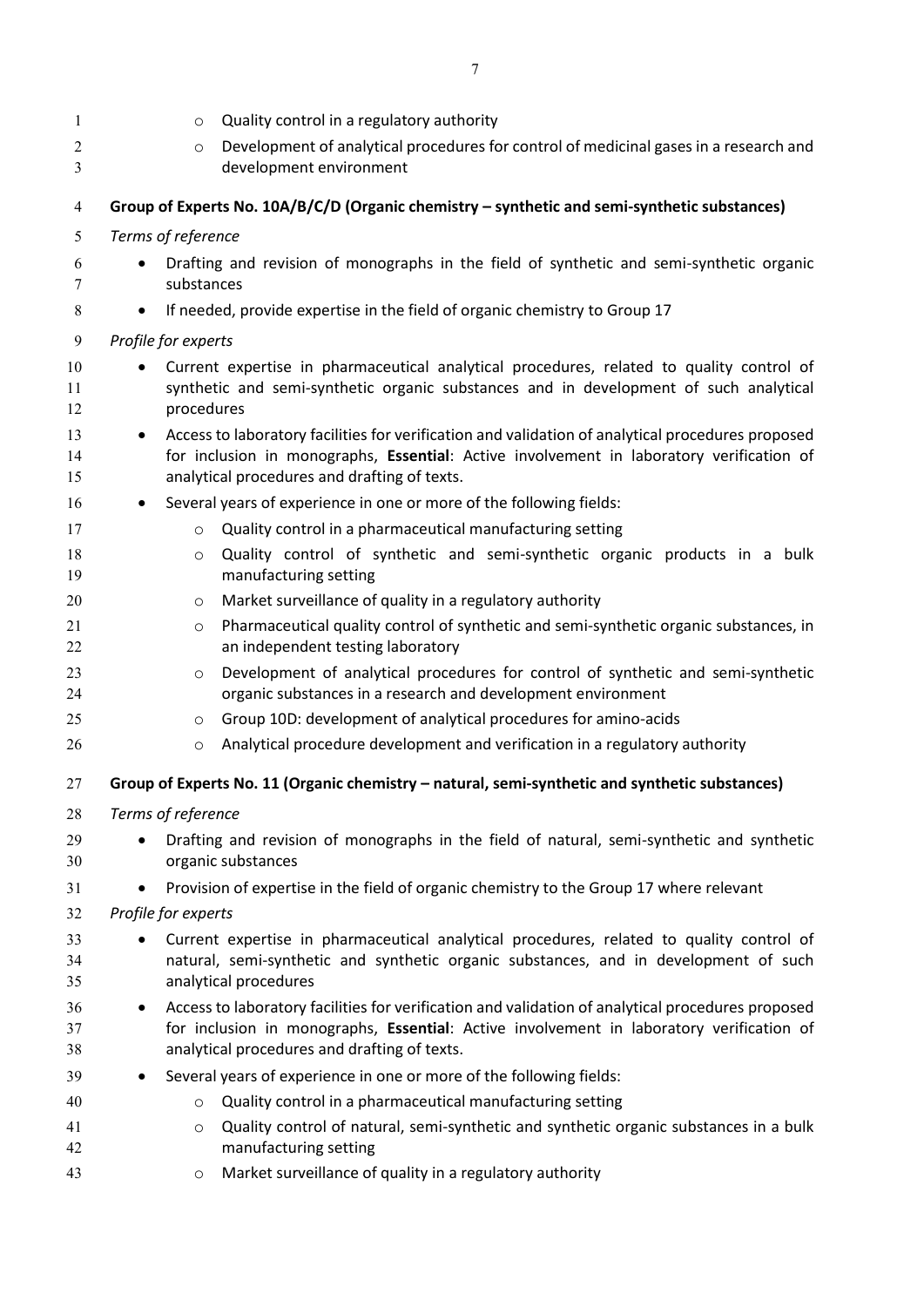<span id="page-6-1"></span><span id="page-6-0"></span>

| $\mathbf{1}$        | Pharmaceutical quality control in an independent testing laboratory<br>O                                                                                                                                                                      |  |
|---------------------|-----------------------------------------------------------------------------------------------------------------------------------------------------------------------------------------------------------------------------------------------|--|
| $\overline{c}$<br>3 | Development of analytical procedures for control of natural, semi-synthetic and<br>$\circ$<br>synthetic organic substances in a research and development environment                                                                          |  |
| $\overline{4}$      | Analytical procedure development and verification in a regulatory authority<br>$\circ$                                                                                                                                                        |  |
| 5                   | Group of Experts No. 12 (Dosage forms and pharmaceutical technical procedures)                                                                                                                                                                |  |
| 6                   | Terms of reference                                                                                                                                                                                                                            |  |
| 7                   | Drafting and revision of dosage form monographs and pharmaceutical technical procedures                                                                                                                                                       |  |
| 8                   | Maintenance of dosage form related International Harmonisation topics such as:<br>$\bullet$                                                                                                                                                   |  |
| 9                   | uniformity of dosage units<br>$\circ$                                                                                                                                                                                                         |  |
| 10                  | dissolution<br>$\circ$                                                                                                                                                                                                                        |  |
| 11                  | disintegration<br>$\circ$                                                                                                                                                                                                                     |  |
| 12                  | Particulate contamination: visible and sub-visible particles                                                                                                                                                                                  |  |
| 13                  | Provision of expertise in the field of pharmaceutical technology to other groups where relevant                                                                                                                                               |  |
| 14                  | Profile for experts                                                                                                                                                                                                                           |  |
| 15<br>16<br>17      | Current expertise in pharmaceutical development and analytical procedures used for in-<br>process control and end product testing of pharmaceutical preparations, in the relevant<br>specialities defined in the terms of reference           |  |
| 18                  | Several years of experience in one or more of the following fields:<br>٠                                                                                                                                                                      |  |
| 19<br>20            | Development and quality control of pharmaceutical preparations in an industrial<br>$\circ$<br>setting                                                                                                                                         |  |
| 21<br>22            | Assessment of the relevant parts of applications for marketing authorisation within a<br>$\circ$<br>medicines agency                                                                                                                          |  |
| 23<br>24            | Development of analytical procedures for testing of pharmaceutical preparations in a<br>$\circ$<br>research and development environment                                                                                                       |  |
| 25                  | Analytical procedure development and verification in a regulatory authority<br>$\circ$                                                                                                                                                        |  |
| 26                  | Group of Experts No. 13A/B (Herbal Drugs and Herbal Drug Preparations)                                                                                                                                                                        |  |
| 27                  | Terms of reference                                                                                                                                                                                                                            |  |
| 28                  | Drafting and revision of texts in the field of herbal drugs and herbal drug preparations                                                                                                                                                      |  |
| 29                  | Profile for experts                                                                                                                                                                                                                           |  |
| 30<br>31            | Current expertise in pharmaceutical analytical procedures, related to quality control of herbal<br>drugs and herbal drug preparations and in development of such analytical procedures                                                        |  |
| 32<br>33<br>34      | Access to laboratory facilities for verification and validation of analytical procedures proposed<br>for inclusion in monographs, Essential: Active involvement in laboratory verification of<br>analytical procedures and drafting of texts. |  |
| 35                  | Several years of experience in one or more of the following fields:<br>٠                                                                                                                                                                      |  |
| 36<br>37            | Quality control of herbal drugs and herbal drug preparations in a pharmaceutical<br>$\circ$<br>manufacturing or bulk manufacturing setting                                                                                                    |  |
| 38                  | Market surveillance of quality of herbals in a regulatory authority<br>O                                                                                                                                                                      |  |
| 39<br>40            | Assessment of the relevant parts of applications for marketing authorisation of herbal<br>O<br>medicinal products within a medicines agency                                                                                                   |  |
| 41<br>42            | Pharmaceutical quality control of herbal drugs and herbal drug preparations in an<br>O<br>independent testing laboratory                                                                                                                      |  |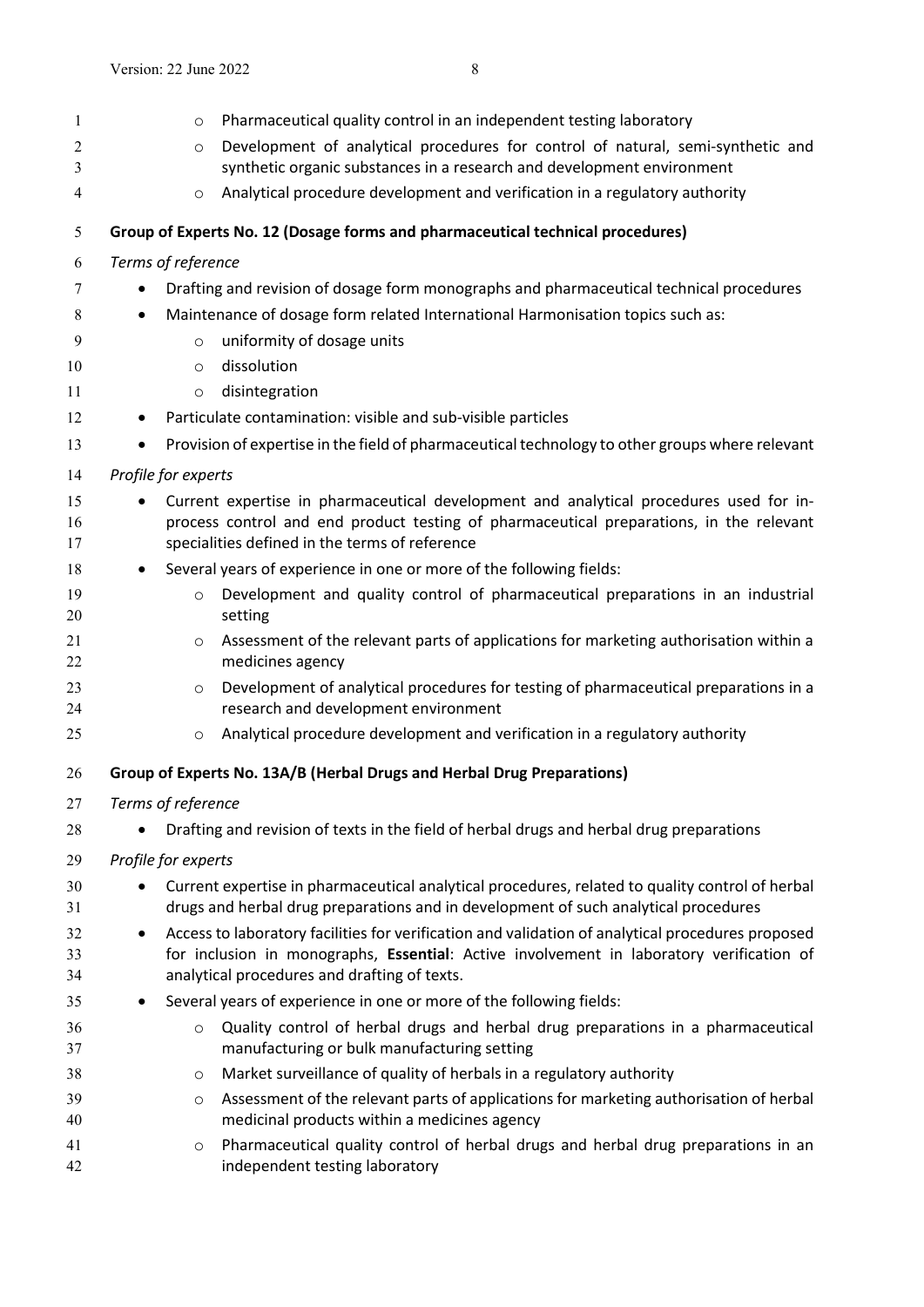<span id="page-7-1"></span><span id="page-7-0"></span>

| 1<br>2   | Development of analytical procedures for control of herbal drugs in a research and<br>$\circ$<br>development environment                                |  |  |
|----------|---------------------------------------------------------------------------------------------------------------------------------------------------------|--|--|
| 3        | Analytical procedure development and verification in a regulatory authority<br>$\circ$                                                                  |  |  |
| 4        | Group of Experts No. 13H (Fatty oils and derivatives, polymers)                                                                                         |  |  |
| 5        | Terms of reference                                                                                                                                      |  |  |
| 6        | Drafting and revision of texts in the field of:                                                                                                         |  |  |
| 7        | surfactants<br>$\circ$                                                                                                                                  |  |  |
| 8        | fatty oils, fats and waxes<br>$\circ$                                                                                                                   |  |  |
| 9        | fatty acids, fatty alcohols and their esters/ethers<br>$\circ$                                                                                          |  |  |
| 10       | macrogols, macrogol derivatives and other polymers (e.g. carbomers)<br>$\circ$                                                                          |  |  |
| 11       | paraffins<br>$\circ$                                                                                                                                    |  |  |
| 12       | International Harmonisation of the relevant monographs                                                                                                  |  |  |
| 13       | Profile for experts                                                                                                                                     |  |  |
| 14<br>15 | Current expertise in pharmaceutical analytical procedures, related to quality control in the<br>relevant specialities defined in the terms of reference |  |  |
| 16       | Member of a regulatory authority, universities or the pharmaceutical/chemical industries<br>٠                                                           |  |  |
| 17       | Access to laboratory facilities for verification and validation of analytical procedures proposed<br>$\bullet$                                          |  |  |
| 18       | for inclusion in monographs, Essential: Active involvement in laboratory verification of                                                                |  |  |
| 19       | analytical procedures and drafting of texts                                                                                                             |  |  |
| 20       | Several years of experience in one or more of the following fields:<br>٠                                                                                |  |  |
| 21       | Quality control in a pharmaceutical manufacturing setting<br>$\circ$                                                                                    |  |  |
| 22       | Quality control of fats etc. in a bulk manufacturing setting<br>O                                                                                       |  |  |
| 23       | Market surveillance of quality in a regulatory authority<br>O                                                                                           |  |  |
| 24       | Pharmaceutical quality control of fats etc. in an independent testing laboratory<br>$\circ$                                                             |  |  |
| 25       | Development of analytical procedures for control of fats etc. in a research and<br>$\circ$                                                              |  |  |
| 26       | development environment                                                                                                                                 |  |  |
| 27       | Analytical procedure development and verification in a regulatory authority<br>O                                                                        |  |  |
| 28       | <b>Group of Experts No. 14 (Radiopharmaceutical Preparations)</b>                                                                                       |  |  |
| 29       | Terms of reference                                                                                                                                      |  |  |
| 30       | Drafting and revision of texts in the field of radiopharmaceutical preparations                                                                         |  |  |
| 31       | Profile for experts                                                                                                                                     |  |  |
| 32       | Current expertise in pharmaceutical analytical procedures, related to quality control of                                                                |  |  |
| 33       | radiopharmaceutical preparations and in development of such analytical procedures                                                                       |  |  |
| 34       | Access to laboratory facilities for verification and validation of analytical procedures proposed<br>$\bullet$                                          |  |  |
| 35       | for inclusion in monographs, Essential: Active involvement in laboratory verification of                                                                |  |  |
| 36       | analytical procedures and drafting of texts                                                                                                             |  |  |
| 37       | Several years of experience in one or more of the following fields:<br>$\bullet$                                                                        |  |  |
| 38<br>39 | Quality control of radiopharmaceutical preparations in a pharmaceutical<br>$\circ$<br>manufacturing setting or in a hospital                            |  |  |
| 40       | Market surveillance of quality of radiopharmaceutical preparations in a regulatory<br>O                                                                 |  |  |
| 41       | authority                                                                                                                                               |  |  |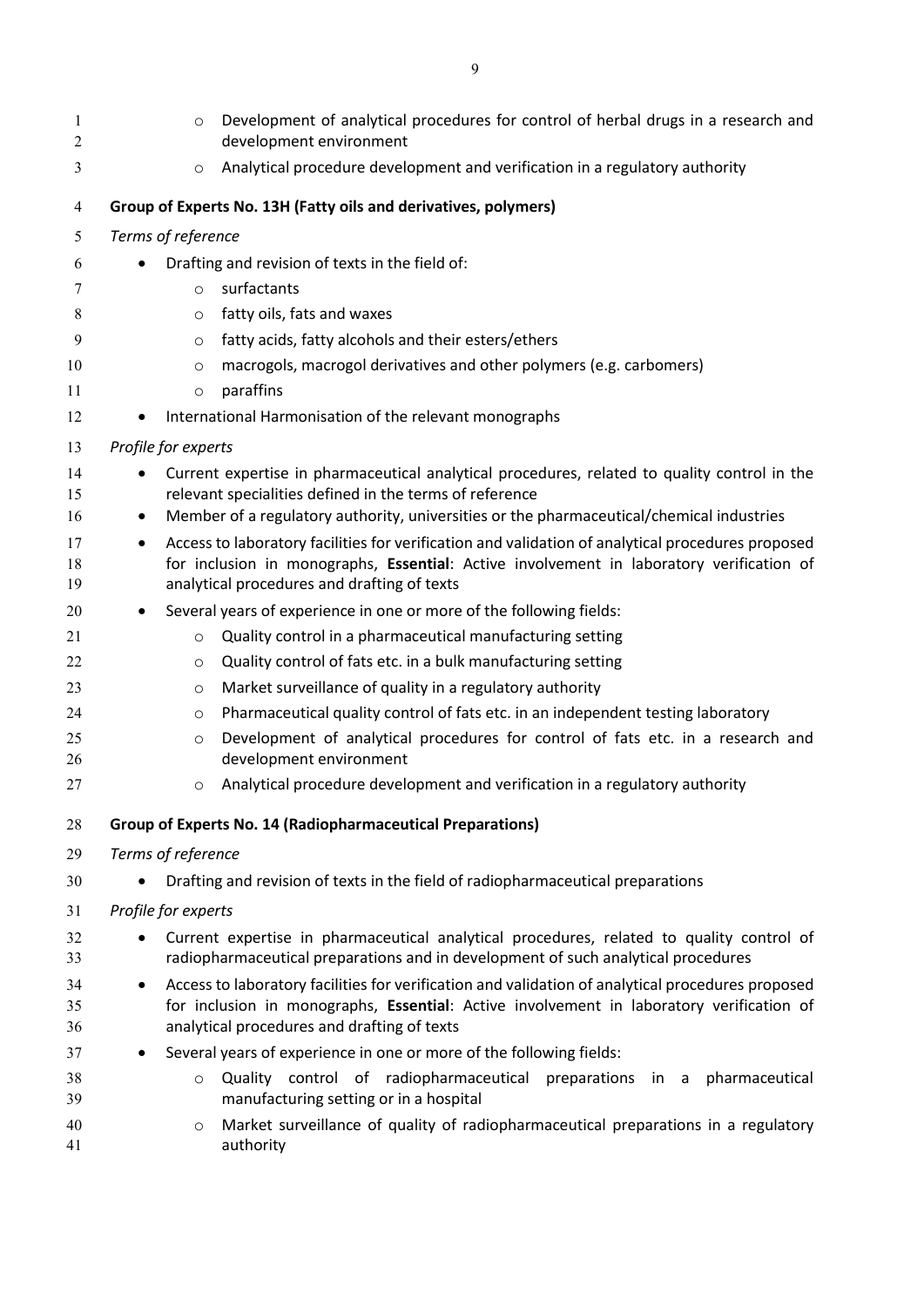<span id="page-8-0"></span>

| 1<br>$\overline{2}$ | Assessment of the relevant parts of applications for marketing authorisation within a<br>$\circ$<br>medicines agency                                                                                  |
|---------------------|-------------------------------------------------------------------------------------------------------------------------------------------------------------------------------------------------------|
| 3<br>4              | Pharmaceutical quality control of radiopharmaceutical preparations<br>in<br>an<br>$\circ$<br>independent testing laboratory                                                                           |
| 5                   | Analytical procedure development and verification in a regulatory authority<br>$\circ$                                                                                                                |
| 6                   | Group of Experts No. 15 (Human Vaccines and Sera)                                                                                                                                                     |
| 7                   | Terms of reference                                                                                                                                                                                    |
| $\,8\,$             | Drafting and revision of texts in the field of vaccines and sera for human use                                                                                                                        |
| 9                   | Drafting and revision of monographs in the field of botulinum toxins<br>$\bullet$                                                                                                                     |
| 10                  | Profile for experts                                                                                                                                                                                   |
| 11<br>12            | Current expertise in analytical procedures, related to quality control of vaccines and sera for<br>human use and in development of such analytical procedures                                         |
| 13                  | Several years of experience in one or more of the following fields:<br>$\bullet$                                                                                                                      |
| 14<br>15            | Quality control of vaccines and sera for human use in a pharmaceutical manufacturing<br>$\circ$<br>setting                                                                                            |
| 16<br>17            | Batch release and market surveillance of quality of vaccines and sera for human use in<br>$\circ$<br>a regulatory authority                                                                           |
| 18<br>19            | Assessment of the relevant parts of applications for marketing authorisation within a<br>$\circ$<br>medicines agency                                                                                  |
| 20<br>21            | Quality control of vaccines and sera for human use in an independent testing<br>$\circ$<br>laboratory                                                                                                 |
| 22<br>23            | Profile for botulinum toxins ad hoc specialists (please indicate this field of expertise on the nomination<br>form, if applicable)                                                                    |
| 24<br>25            | Current expertise in analytical procedures for the control of botulinum toxins and in<br>$\bullet$<br>development of such analytical procedures                                                       |
| 26                  | Several years of experience in one or more of the following fields:                                                                                                                                   |
| 27                  | Quality control of botulinum toxins in a pharmaceutical manufacturing setting<br>$\circ$                                                                                                              |
| 28<br>29            | o Batch release or market surveillance of quality of botulinum toxins in a regulatory<br>authority                                                                                                    |
| 30<br>31            | Assessment of the relevant parts of applications for marketing authorisation within a<br>$\circ$<br>medicines agency                                                                                  |
| 32<br>33            | Pharmaceutical quality control of botulinum toxins in an independent testing<br>$\circ$<br>laboratory                                                                                                 |
| 34<br>35            | Development of analytical procedures for control of botulinum toxins in a research<br>$\circ$<br>and development environment                                                                          |
| 36<br>37            | Profile for ad hoc specialists on High Throughput Sequencing for the detection of extraneous agents<br>(please indicate this field of expertise on the nomination form, if applicable)                |
| 38<br>39<br>40      | Current expertise in High Throughput Sequencing (HTS) for the detection of extraneous<br>agents in biologicals, and in the development and validation of analytical procedures based on<br><b>HTS</b> |
| 41                  | Several years of experience in one or more of the following fields:                                                                                                                                   |
| 42<br>43            | Use of HTS techniques for quality control of biological products in a pharmaceutical<br>$\circ$<br>manufacturing setting, a regulatory authority or an independent testing laboratory                 |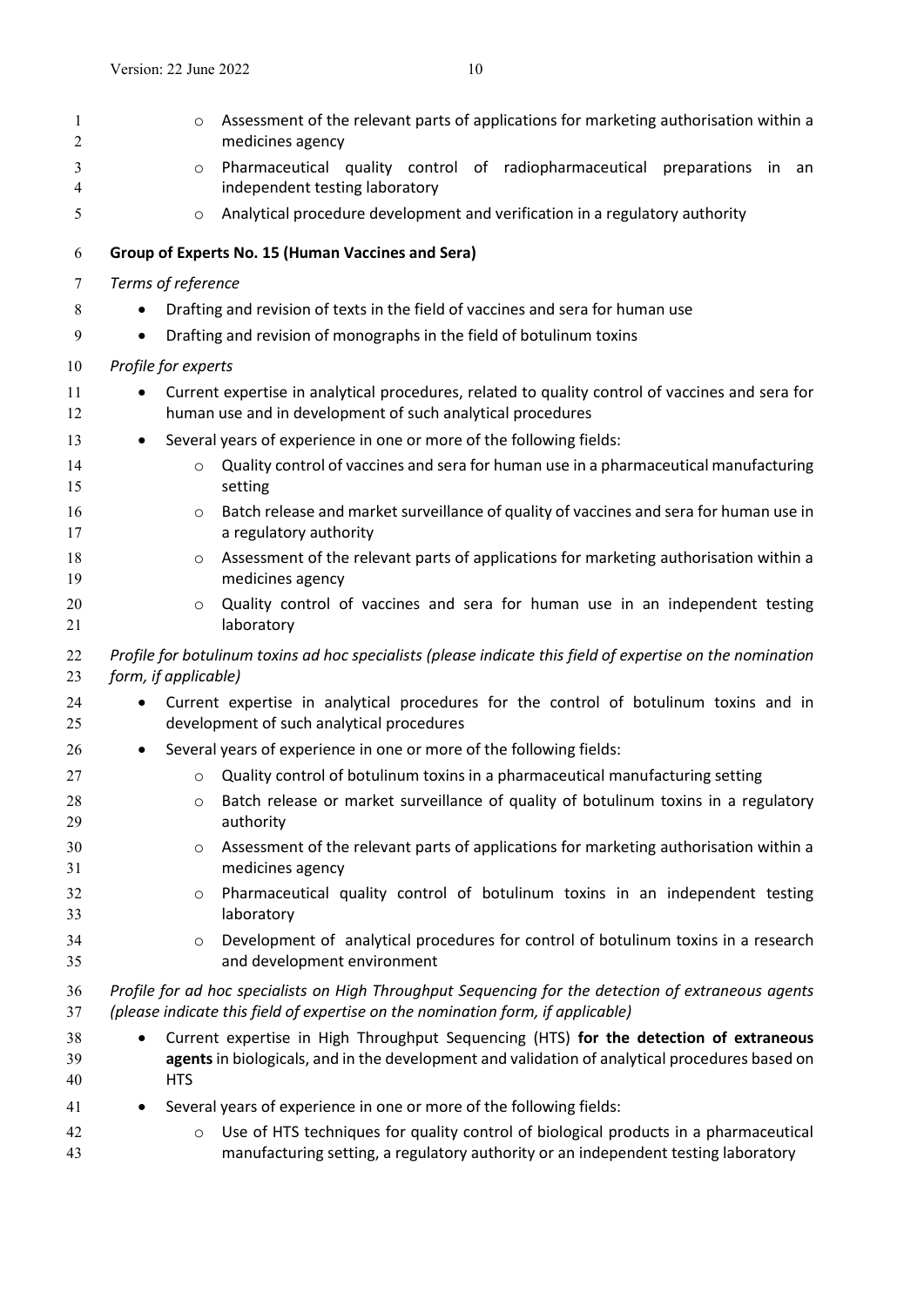<span id="page-9-2"></span><span id="page-9-1"></span><span id="page-9-0"></span>

| 1<br>2              | Development and validation of analytical procedures based on HTS for the detection<br>$\circ$<br>of extraneous agents, in a research and development environment                                                       |
|---------------------|------------------------------------------------------------------------------------------------------------------------------------------------------------------------------------------------------------------------|
| 3<br>$\overline{4}$ | Assessment of the relevant parts of applications for marketing authorisation within a<br>$\circ$<br>medicines agency                                                                                                   |
| 5                   | Group of Experts No. 15V (Veterinary Vaccines and Sera)                                                                                                                                                                |
| 6                   | Terms of reference                                                                                                                                                                                                     |
| 7                   | Drafting and revision of texts in the field of immunological veterinary medicinal products                                                                                                                             |
| 8                   | (IVMP)                                                                                                                                                                                                                 |
| 9                   | Profile for experts                                                                                                                                                                                                    |
| 10<br>11            | Current expertise in suitable standards for IVMP, in analytical procedures related to quality<br>control of these products and in development of such analytical procedures                                            |
| 12                  | Several years of experience in one or more of the following fields:                                                                                                                                                    |
| 13                  | Quality control of IVMP in a regulatory authority<br>$\circ$                                                                                                                                                           |
| 14<br>15            | Assessment of the relevant parts of applications for marketing authorisation within a<br>$\circ$<br>medicines agency                                                                                                   |
| 16                  | Batch release and market surveillance of quality in a regulatory authority<br>$\circ$                                                                                                                                  |
| 17<br>18            | Development of analytical procedures for control of IVMP in a research and<br>$\circ$<br>development environment                                                                                                       |
| 19<br>20<br>21      | Industry representatives are normally not appointed to Group of Experts No. 15V. They may<br>be invited to contribute to elaboration of texts during hearings organised on a case-by-case<br>basis by the Secretariat. |
| 22<br>23            | Group of Experts No. 16 (Plastic materials, plastic containers and closures)                                                                                                                                           |
| 24                  | Terms of reference                                                                                                                                                                                                     |
| 25                  | Drafting and revision of texts in the field of plastic materials, plastic containers and closures                                                                                                                      |
| 26                  | Profile for experts                                                                                                                                                                                                    |
| 27                  | Current expertise in the fields covered by the terms of reference                                                                                                                                                      |
| 28                  | Access to laboratory facilities for verification and validation of analytical procedures proposed                                                                                                                      |
| 29                  | for inclusion in texts, Essential: Active involvement in laboratory verification of analytical                                                                                                                         |
| 30                  | procedures and drafting of texts                                                                                                                                                                                       |
| 31                  | Several years of experience in one or more of the following fields:<br>٠                                                                                                                                               |
| 32                  | Quality control of plastic materials, plastic containers and closures<br>$\circ$                                                                                                                                       |
| 33                  | - in a pharmaceutical manufacturing setting,                                                                                                                                                                           |
| 34                  | - in a regulatory authority or                                                                                                                                                                                         |
| 35<br>36            | - in an independent testing laboratory<br>Assessment of the relevant parts of applications for marketing authorisation within a                                                                                        |
| 37                  | O<br>medicines agency                                                                                                                                                                                                  |
| 38                  | Analytical procedure development and verification in a regulatory authority<br>O                                                                                                                                       |
| 39                  | Group of Experts 17 (Medicinal products containing chemically defined active substances)                                                                                                                               |
| 40                  | Terms of reference                                                                                                                                                                                                     |
| 41                  | Drafting and revision of monographs on medicinal products containing chemically defined                                                                                                                                |
| 42                  | active substances                                                                                                                                                                                                      |
| 43                  | Drafting of monographs on active substances contained in these medicinal products if the                                                                                                                               |
| 44                  | monographs are being elaborated in parallel and if deemed appropriate;                                                                                                                                                 |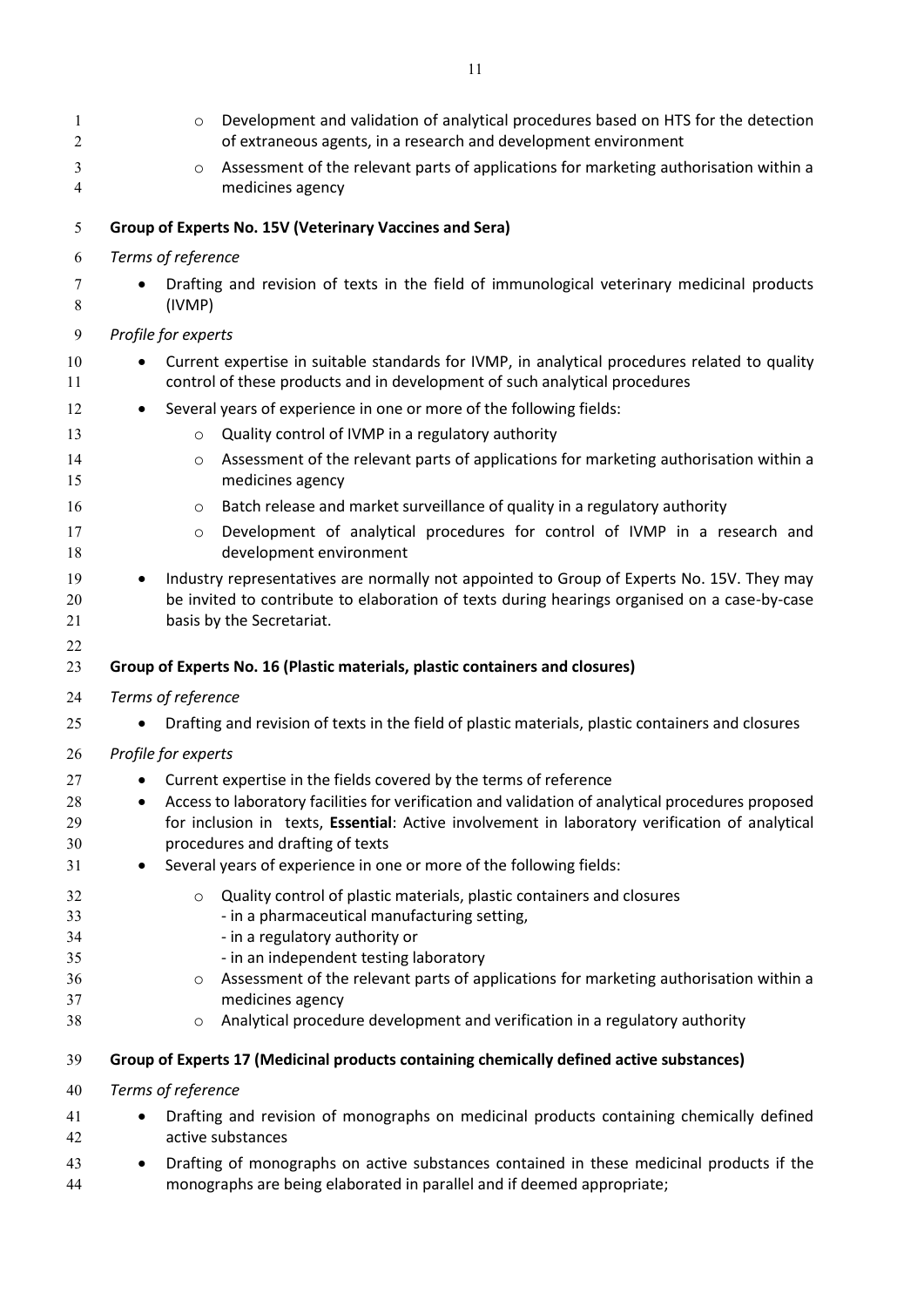- 1 Drafting and maintenance of the technical guide for the elaboration of monographs on medicinal products containing chemically defined active substances
- 3 Provision of expertise to other groups (such as Group P4) where relevant
- *Profile for experts*
- Current expertise in pharmaceutical analytical procedures, related to quality control of medicinal products containing chemically defined active substances and in development of such analytical procedures
- **Access to laboratory facilities for verification and validation of analytical procedures proposed**  for inclusion in monographs, **Essential**: Active involvement in laboratory verification of analytical procedures and drafting of texts.
- 11 Several years of experience in one or more of the following fields:
- **b Company** Development and verification of analytical procedures
- **o** Quality control or development of medicinal products containing chemically defined active substances
- o Market surveillance testing
- **b 16** o Assessment of the relevant parts of applications for marketing authorisation within a medicines agency

### <span id="page-10-0"></span>**Group of Experts P4**

- *Terms of reference*
- 20 Drafting and revision of monographs in the field of single-source active substances, excipients and medicinal products with chemically defined active substances
- *Profile for experts*
- Current expertise in pharmaceutical analytical procedures, related to quality control of active substances, excipients and medicinal products (with chemically defined active substances), and in development of such analytical procedures
- 26 Access to laboratory facilities for verification and validation of analytical procedures proposed for inclusion in monographs or access to licensing files, **Essential**: Active involvement in 28 laboratory verification of analytical procedures and drafting of texts.
- Several years of experience in one or more of the following fields:
- o Assessment of the relevant parts of applications for marketing authorisation
- o Market surveillance studies in a regulatory authority
- o Analytical procedure development and verification in a regulatory authority
- Group P4 is restricted to regulators from Ph. Eur. Member states however industry representatives may be invited to contribute by submission of data and interaction with the group via the Secretariat
- <span id="page-10-1"></span>**ALG Working Party (Allergens)**
- *Terms of reference*
- 38 Drafting and revision of texts in the field of allergen products
- *Profile for experts*
- Current expertise in pharmaceutical analytical procedures, related to quality control of allergens and in development of such analytical procedures
- Several years of experience in one or more of the following fields:
- o Quality control of allergen products in a pharmaceutical manufacturing setting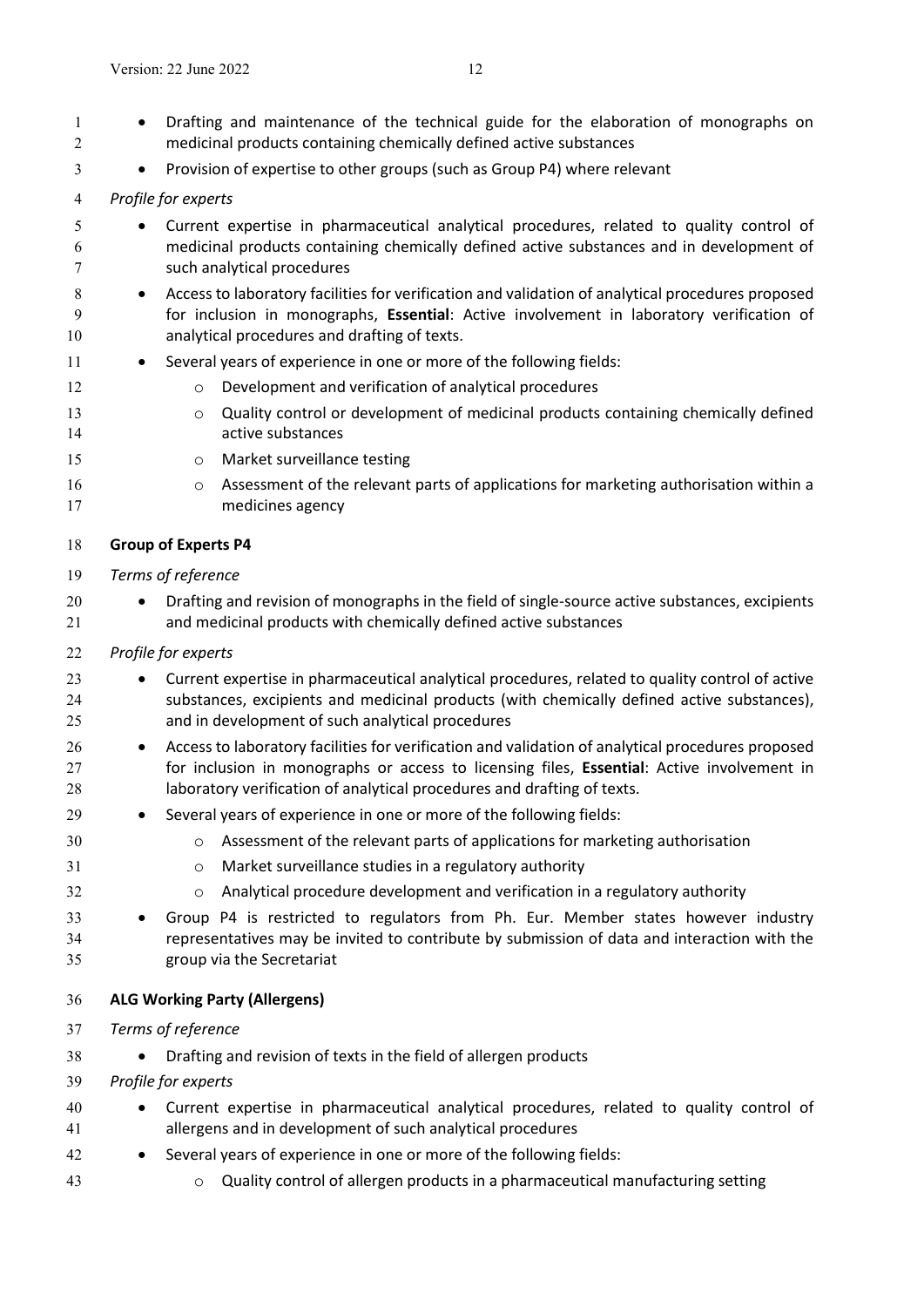<span id="page-11-1"></span><span id="page-11-0"></span>

| 1        | $\circ$                                                                                        | Market surveillance of quality of allergen products in a regulatory authority                                                                                           |  |
|----------|------------------------------------------------------------------------------------------------|-------------------------------------------------------------------------------------------------------------------------------------------------------------------------|--|
| 2        | $\circ$                                                                                        | Assessment of the relevant parts of applications for marketing authorisation within a                                                                                   |  |
| 3        |                                                                                                | medicines agency                                                                                                                                                        |  |
| 4<br>5   | $\circ$                                                                                        | Pharmaceutical quality control of allergen products in an independent testing<br>laboratory                                                                             |  |
| 6        | $\circ$                                                                                        | Development of analytical procedures for control of allergens in a research and                                                                                         |  |
| 7        |                                                                                                | development environment                                                                                                                                                 |  |
| 8        |                                                                                                | AQbD Working Party (Analytical quality by design)                                                                                                                       |  |
| 9        | Terms of reference                                                                             |                                                                                                                                                                         |  |
| 10<br>11 |                                                                                                | Assess the feasibility and impact of incorporating analytical procedures developed using the<br>concepts of analytical quality by design (aQbD) in Ph. Eur. monographs. |  |
| 12<br>13 | $\bullet$                                                                                      | Advise the Commission and expert groups on appropriate elaboration/revision strategies for<br>incorporating such analytical procedures in monographs.                   |  |
| 14       |                                                                                                | Identify verification and revision approaches for analytical procedures developed using aQbD.                                                                           |  |
| 15<br>16 |                                                                                                | Co-operation and consultation with other groups of experts and working parties in charge of<br>the elaboration and revision of monographs, where relevant.              |  |
| 17       | Profile for experts                                                                            |                                                                                                                                                                         |  |
| 18       |                                                                                                | Current expertise in the development of analytical procedures for the assessment of the                                                                                 |  |
| 19       | quality of active substances and medicinal products                                            |                                                                                                                                                                         |  |
| 20       |                                                                                                | Knowledge of pharmacopoeial monograph development                                                                                                                       |  |
| 21       |                                                                                                | Several years of experience in one or more of the following fields:                                                                                                     |  |
| 22<br>23 | $\circ$                                                                                        | Development, validation and verification of analytical procedures, if possible applying<br>aQbD concepts                                                                |  |
| 24       | $\circ$                                                                                        | Market surveillance testing                                                                                                                                             |  |
| 25       | $\circ$                                                                                        | Assessment of the relevant parts of applications for marketing authorisation within a                                                                                   |  |
| 26<br>27 |                                                                                                | medicines agency, if possible with experience of assessing applications that used aQbD<br>concept.                                                                      |  |
| 28       |                                                                                                | <b>BACT Working Party (Bacteriophages)</b>                                                                                                                              |  |
| 29       | Terms of reference                                                                             |                                                                                                                                                                         |  |
| 30       |                                                                                                | To elaborate the general chapter 'Phage therapy active substances and medicinal products                                                                                |  |
| 31       |                                                                                                | for human and veterinary use'.                                                                                                                                          |  |
| 32       | Profile for experts                                                                            |                                                                                                                                                                         |  |
| 33       | Current expertise in analytical procedures related to quality control of bacteriophages and in |                                                                                                                                                                         |  |
| 34       |                                                                                                | development of such analytical procedures                                                                                                                               |  |
| 35       | ٠                                                                                              | Several years of experience in one or more of the following fields:                                                                                                     |  |
| 36       | $\circ$                                                                                        | Quality control of bacteriophages in a manufacturing setting                                                                                                            |  |
| 37       | O                                                                                              | Preparation and administration of bacteriophages manufactured in a non-industrial                                                                                       |  |
| 38       |                                                                                                | way but of a quality compatible with clinical use (compassionate access)                                                                                                |  |
| 39       | O                                                                                              | Development of bacteriophages for clinical use                                                                                                                          |  |
| 40       | O                                                                                              | Analytical procedure development and verification in a regulatory authority                                                                                             |  |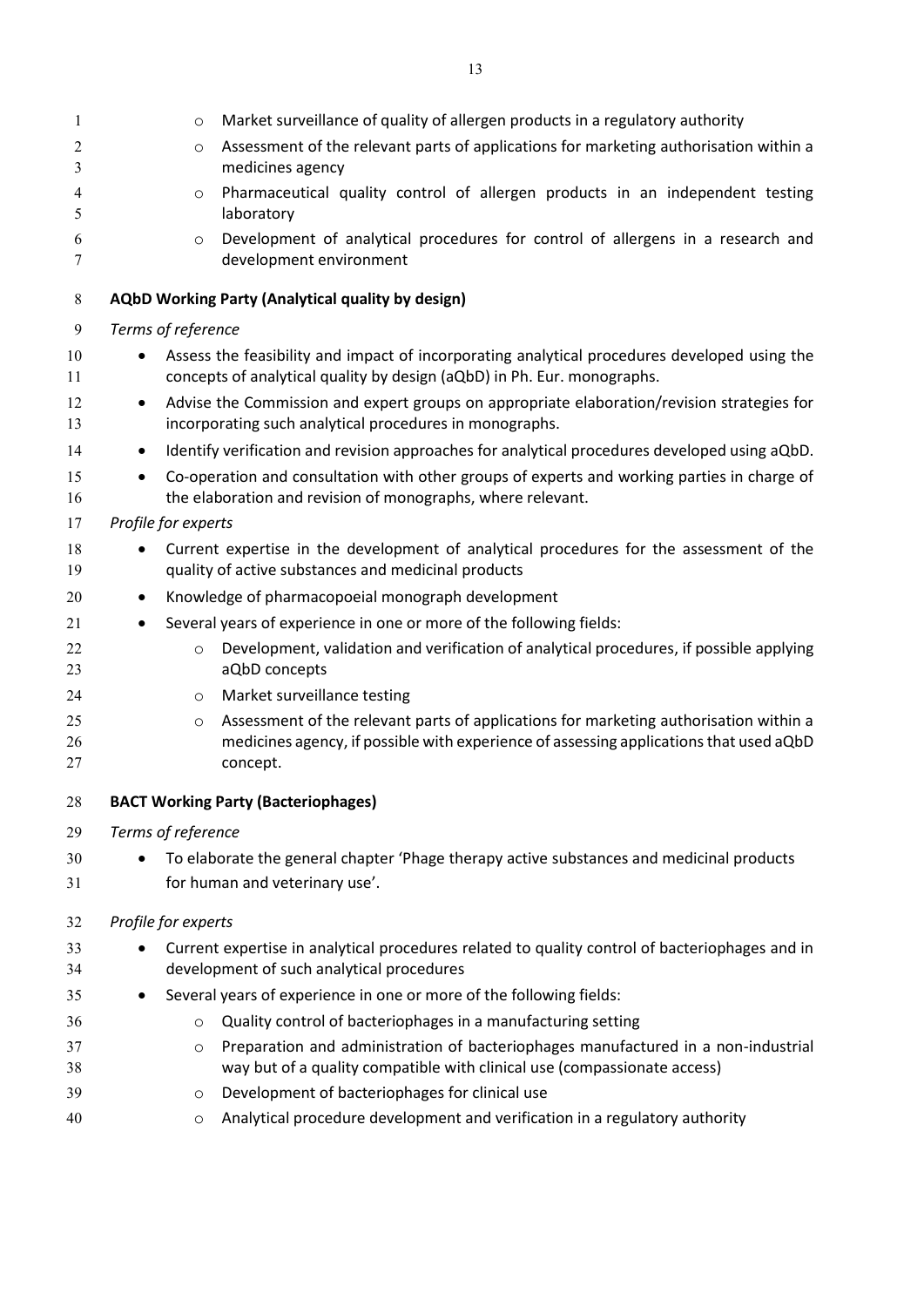<span id="page-12-2"></span><span id="page-12-1"></span><span id="page-12-0"></span>

| $\mathbf{1}$ | <b>BET Working Party (Bacterial Endotoxin Test)</b>                                                                                                            |                                                                                                                                         |  |  |
|--------------|----------------------------------------------------------------------------------------------------------------------------------------------------------------|-----------------------------------------------------------------------------------------------------------------------------------------|--|--|
| 2            |                                                                                                                                                                | Terms of reference                                                                                                                      |  |  |
| 3            |                                                                                                                                                                | Drafting and revision of general chapters in the field of bacterial endotoxins                                                          |  |  |
| 4            | $\bullet$                                                                                                                                                      | Advising the Commission and expert groups on appropriate analytical procedures for the                                                  |  |  |
| 5            |                                                                                                                                                                | detection of bacterial endotoxins or pyrogens in substances for pharmaceutical use or                                                   |  |  |
| 6            |                                                                                                                                                                | pharmaceutical preparations.                                                                                                            |  |  |
| 7            | $\bullet$                                                                                                                                                      | Drafting and revision of general chapters in the field of the monocyte activation tests (MAT)                                           |  |  |
| 8            |                                                                                                                                                                | International Harmonisation of the relevant texts                                                                                       |  |  |
| 9            |                                                                                                                                                                | Profile for experts                                                                                                                     |  |  |
| 10           |                                                                                                                                                                | Current expertise in practical application of the bacterial endotoxin test and/or MAT                                                   |  |  |
| 11           | $\bullet$                                                                                                                                                      | Several years of experience in one or more of the following fields:                                                                     |  |  |
| 12<br>13     |                                                                                                                                                                | Quality control of parenteral preparations, active substances and/or excipients in a<br>$\circ$<br>pharmaceutical manufacturing setting |  |  |
| 14           |                                                                                                                                                                | Market surveillance of quality in a regulatory authority<br>O                                                                           |  |  |
| 15           |                                                                                                                                                                | Pharmaceutical quality control in an independent testing laboratory<br>$\circ$                                                          |  |  |
| 16<br>17     |                                                                                                                                                                | Development of analytical procedures for bacterial endotoxin testing and/or MAT in a<br>$\circ$<br>research and development environment |  |  |
| 18           |                                                                                                                                                                | Analytical procedure development and verification in a regulatory authority<br>$\circ$                                                  |  |  |
| 19           |                                                                                                                                                                | Access to laboratory facilities for verification and validation of analytical procedures proposed                                       |  |  |
| 20           |                                                                                                                                                                | for inclusion in monographs                                                                                                             |  |  |
| 21           |                                                                                                                                                                |                                                                                                                                         |  |  |
| 22           |                                                                                                                                                                | <b>BSR Working Party (Bovine serum)</b>                                                                                                 |  |  |
| 23           |                                                                                                                                                                | Terms of reference                                                                                                                      |  |  |
| 24           | $\bullet$                                                                                                                                                      | Maintenance of the monograph Bovine serum (2262)                                                                                        |  |  |
| 25           |                                                                                                                                                                | Drafting and revision of other texts pertaining to bovine sera as appropriate                                                           |  |  |
| 26           |                                                                                                                                                                | Profile for experts                                                                                                                     |  |  |
| 27           |                                                                                                                                                                | Current expertise in analytical procedures related to quality control of bovine sera and in                                             |  |  |
| 28           |                                                                                                                                                                | development of such analytical procedures                                                                                               |  |  |
| 29           |                                                                                                                                                                | Several years of experience in one or more of the following fields:                                                                     |  |  |
| 30           |                                                                                                                                                                | Quality control of bovine serum in a pharmaceutical manufacturing setting<br>$\circ$                                                    |  |  |
| 31           |                                                                                                                                                                | Market surveillance of quality in a regulatory authority<br>$\circ$                                                                     |  |  |
| 32           |                                                                                                                                                                | Assessment of the relevant parts of applications for marketing authorisation within a<br>$\circ$                                        |  |  |
| 33           |                                                                                                                                                                | medicines agency                                                                                                                        |  |  |
| 34           |                                                                                                                                                                | Pharmaceutical quality control in an independent testing laboratory<br>O                                                                |  |  |
| 35<br>36     |                                                                                                                                                                | Development of analytical procedures for control of bovine serum in a research and<br>$\circ$<br>development environment                |  |  |
|              |                                                                                                                                                                |                                                                                                                                         |  |  |
| 37           |                                                                                                                                                                | <b>CE Working Party (Capillary Electrophoresis)</b>                                                                                     |  |  |
| 38           | Terms of reference                                                                                                                                             |                                                                                                                                         |  |  |
| 39           |                                                                                                                                                                | Revision of the chapter 2.2.47 Capillary electrophoresis                                                                                |  |  |
| 40<br>41     | Advising the Commission on questions related to capillary electrophoresis in monographs<br>$\bullet$<br>drafted by other groups of experts and working parties |                                                                                                                                         |  |  |
| 42           | $\bullet$                                                                                                                                                      | International Harmonisation of the relevant texts                                                                                       |  |  |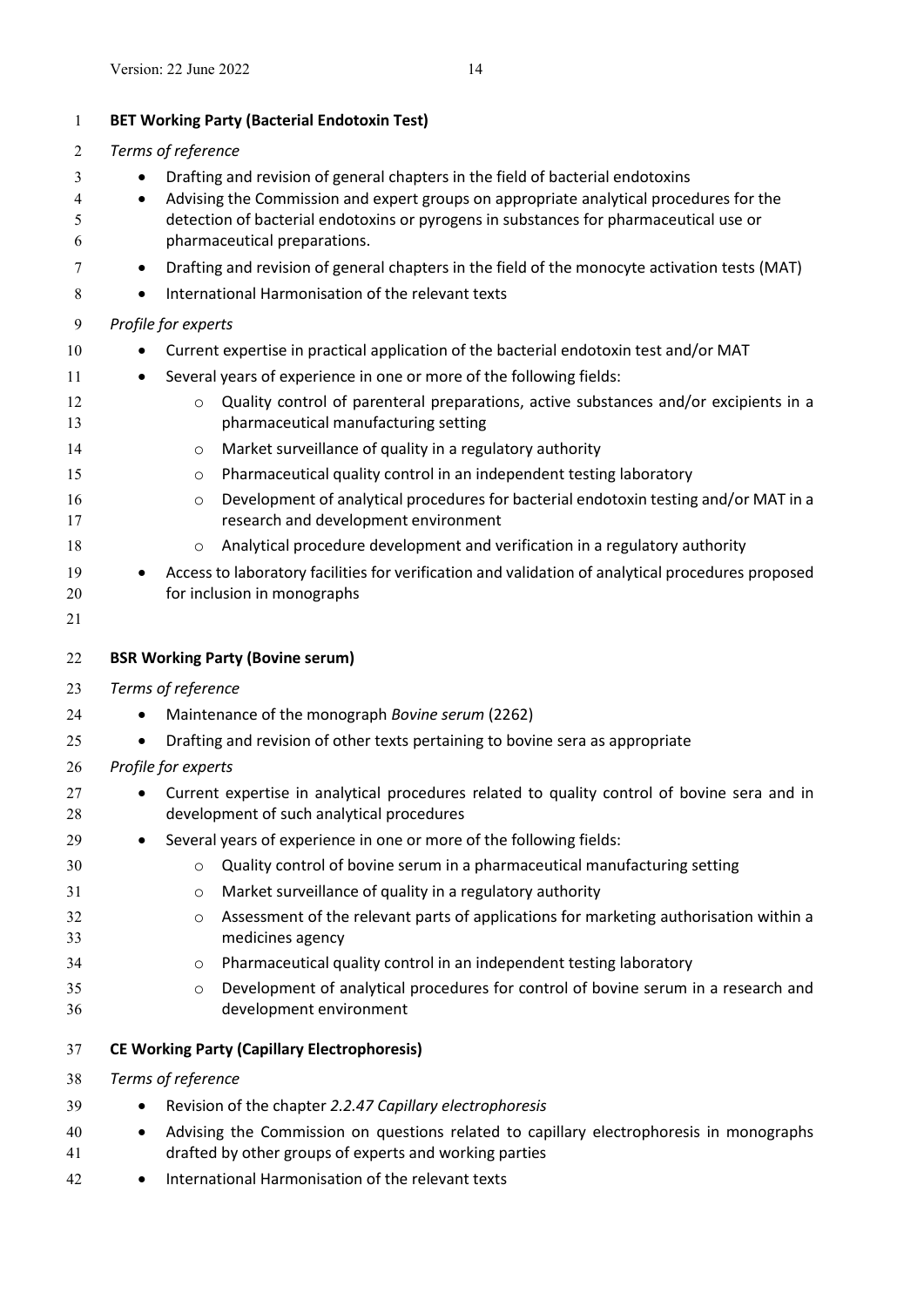<span id="page-13-1"></span><span id="page-13-0"></span>

| 1              | Profile for experts                                                                                                                                                                                                                                        |
|----------------|------------------------------------------------------------------------------------------------------------------------------------------------------------------------------------------------------------------------------------------------------------|
| 2              | Current expertise in Capillary electrophoresis techniques                                                                                                                                                                                                  |
| 3              | Several years of experience in the following fields:                                                                                                                                                                                                       |
| 4<br>5<br>6    | Quality control of active substances, excipients and medicinal products, using capillary<br>$\circ$<br>electrophoresis techniques, in a pharmaceutical manufacturing setting, in a regulatory<br>authority or in any other testing laboratory              |
| 7<br>8<br>9    | Development of analytical procedures using capillary electrophoresis for control of<br>$\circ$<br>active substances, excipients and medicinal products in a research and development<br>environment or at university                                       |
| 10<br>11<br>12 | Access to laboratory facilities for verification and validation of analytical procedures<br>$\circ$<br>proposed for inclusion in monographs Essential: Active involvement in laboratory<br>verification of analytical procedures and drafting of texts     |
| 13             | <b>CEL Working Party (Cellulose)</b>                                                                                                                                                                                                                       |
| 14             | Terms of reference                                                                                                                                                                                                                                         |
| 15             | Drafting and revision of monographs on cellulose and cellulose derivatives                                                                                                                                                                                 |
| 16             | International harmonisation of monographs on cellulose and cellulose derivatives<br>$\bullet$                                                                                                                                                              |
| 17             | Profile for experts                                                                                                                                                                                                                                        |
| 18<br>19       | Current expertise in analytical procedures for cellulose and cellulose derivatives and in<br>development of such analytical procedures                                                                                                                     |
| 20<br>21<br>22 | Access to laboratory facilities for verification and validation of analytical procedures proposed<br>$\bullet$<br>for inclusion in monographs, Essential: Active involvement in laboratory verification of<br>analytical procedures and drafting of texts. |
| 23             | Several years of experience in one or more of the following fields:                                                                                                                                                                                        |
| 24<br>25       | Quality control of cellulose and cellulose derivatives in a pharmaceutical or other<br>$\circ$<br>industrial manufacturing setting                                                                                                                         |
| 26<br>27       | Market surveillance of quality of cellulose and cellulose derivatives in a regulatory<br>$\circ$<br>authority                                                                                                                                              |
| 28             | Quality control of cellulose and cellulose derivatives in a regulatory authority<br>O                                                                                                                                                                      |
| 29<br>30       | Development of analytical procedures for control of cellulose and cellulose derivatives<br>$\circ$<br>in a research and development environment                                                                                                            |
| 31             | Analytical procedure development and verification in a regulatory authority<br>$\circ$                                                                                                                                                                     |
| 32             | <b>COL Working Party (Colour determination)</b>                                                                                                                                                                                                            |
| 33             | Terms of reference                                                                                                                                                                                                                                         |
| 34<br>35       | Drafting and revision of monographs and texts in the field of instrumental determination of<br>colour (PDG item Q-07)                                                                                                                                      |
| 36<br>37       | Establishing correlation between measurement using Ph. Eur. Chapter 2.2.2 and the<br>tristimulus type instruments                                                                                                                                          |
| 38             | Profile for experts                                                                                                                                                                                                                                        |
| 39             | Several years of experience in one or more of the following fields:                                                                                                                                                                                        |
| 40<br>41<br>42 | Users: Expertise in the use of tristimulus-type of colour measuring instruments in the<br>$\circ$<br>field of pharmaceutical development, quality control of pharmaceuticals, food,<br>cosmetics or drinking water                                         |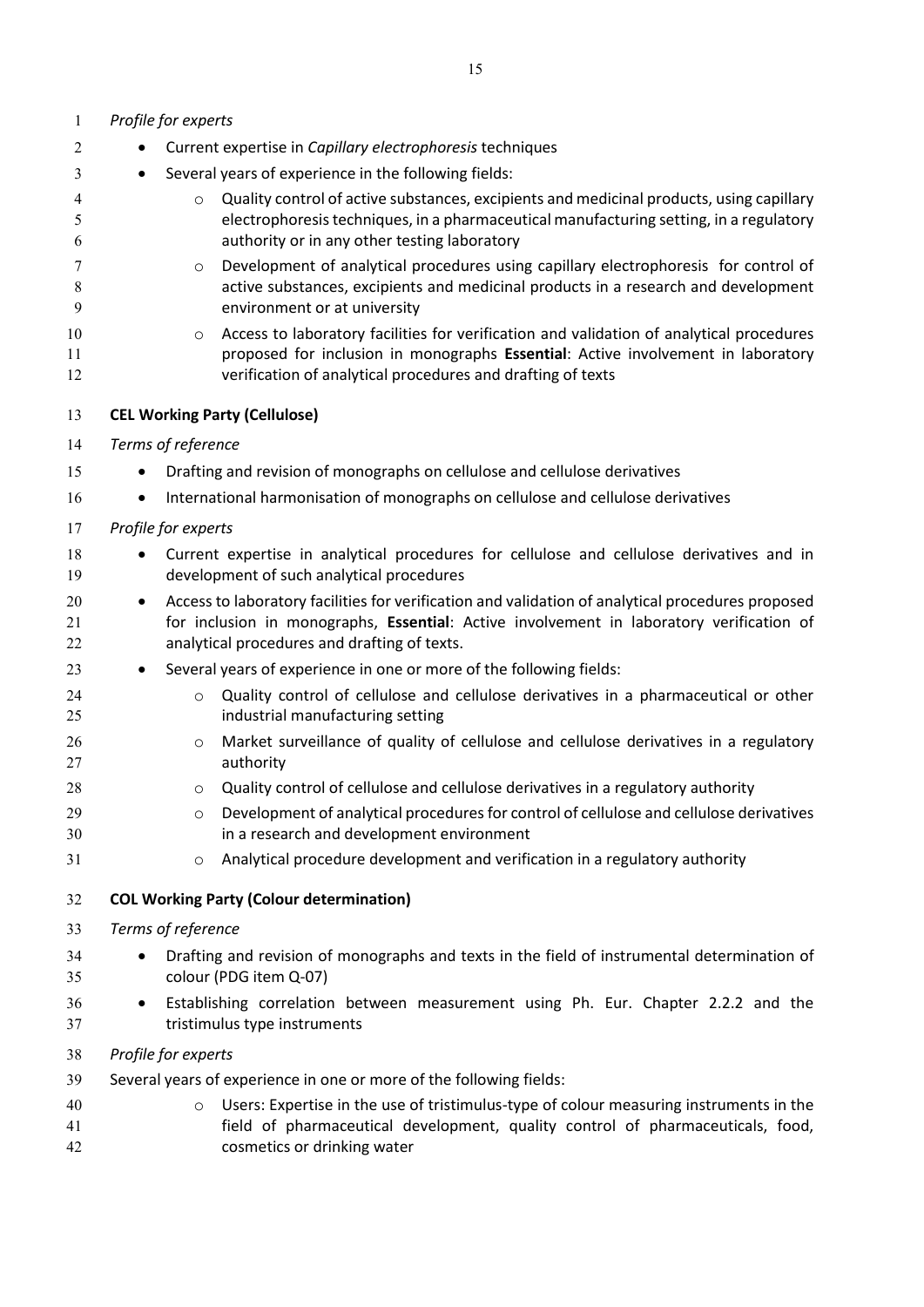<span id="page-14-0"></span> o Instrument suppliers: Personnel involved in user-support for practical application of 2 tristimulus-type instruments in the field of pharmaceutical development, quality control of pharmaceuticals, food, cosmetics or drinking water o Experience in research or university teaching related to instrumental colour determination of liquids **CRB Working Party (Carbohydrates)** *Terms of reference* 8 • Drafting and revision of monographs in the field of carbohydrates International harmonisation of monographs

### *Profile for experts*

- Current expertise in pharmaceutical analytical procedures, related to quality control of carbohydrates and in development of such analytical procedures
- **Access to laboratory facilities for verification and validation of analytical procedures proposed**  for inclusion in monographs, **Essential**: Active involvement in laboratory verification of analytical procedures and drafting of texts.
- 16 Several years of experience in one or more of the following fields:
- **o** Quality control in a pharmaceutical or bulk manufacturing setting
- **18** o Market surveillance of quality in a regulatory authority
- **o** Pharmaceutical quality control in an independent testing laboratory
- 20 o Development of analytical procedures for control of carbohydrates in a research and development environment
- <span id="page-14-1"></span>o Analytical procedure development and verification in a regulatory authority

#### **CST Working Party (Chromatographic separation techniques)**

#### *Terms of reference*

- **•** Revision of chapters on chromatographic separation (e.g. 2.2.28, 2.2.29, 2.2.30, 2.2.46)
- Advising the Commission on questions related to chromatographic separation techniques in monographs drafted by other groups of experts and working parties
- Co-operation with other groups of experts and working parties which use chromatographic separation techniques where relevant

### *Profile for experts*

- **•** Current expertise in chromatographic separation techniques
- 32 Several years of experience in one or more of the following fields:
- o Chromatographic quality control of active substances and/or excipients in a pharmaceutical manufacturing setting
- o Development of chromatographic analytical procedures for control of active substances, excipients and medicinal products in a research and development environment
- o Market surveillance of quality in a regulatory authority
- <span id="page-14-2"></span>o Pharmaceutical quality control in an independent testing laboratory

### **CTP Working Party (Cell Therapy Products)**

- *Terms of reference*
- Drafting and revision of texts in the field of cell-based preparations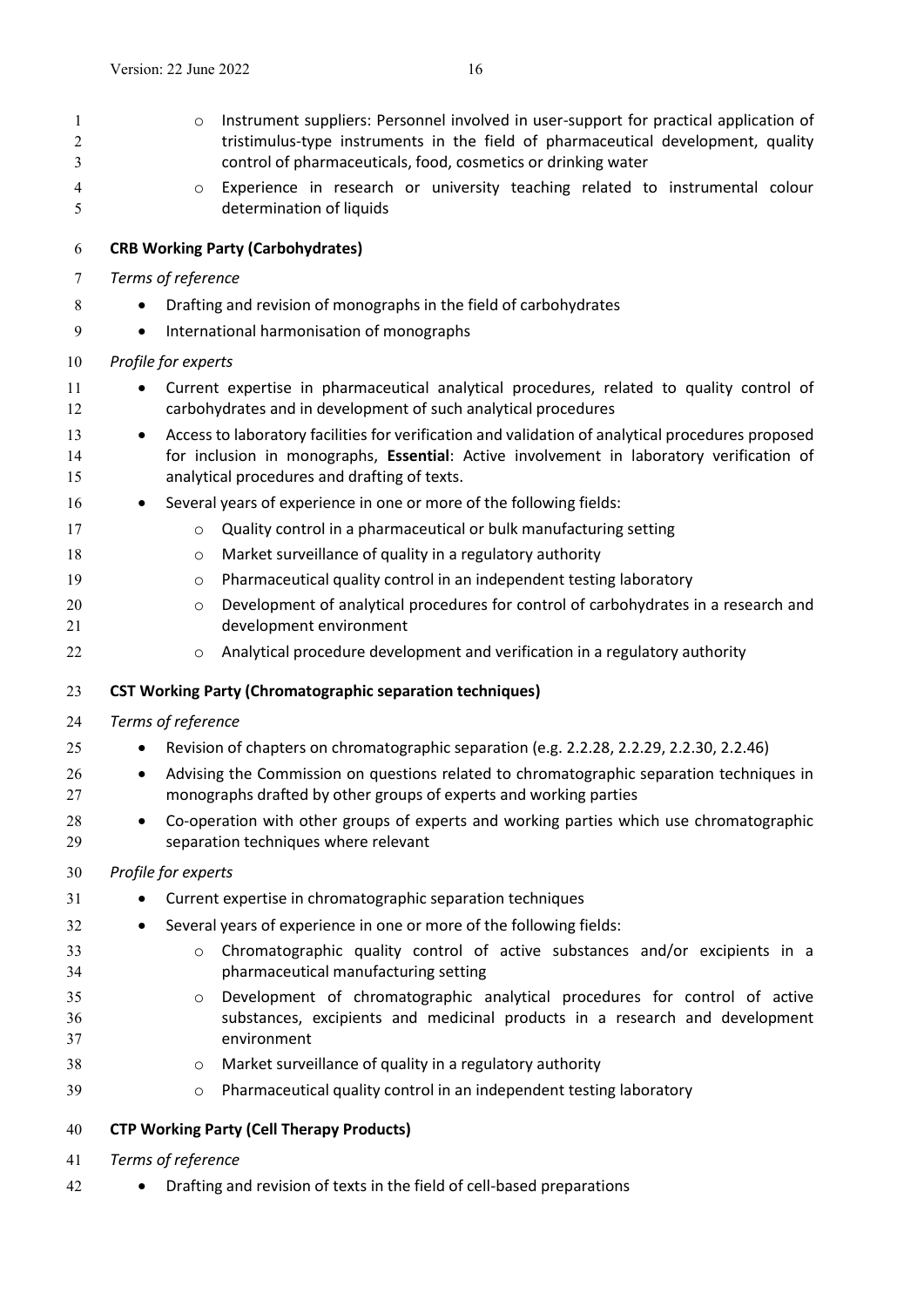<span id="page-15-1"></span><span id="page-15-0"></span>

| $\mathbf{1}$<br>2 |           |                     | Maintaining regular exchanges to ensure coordination of approaches with the GTP Working<br>Party in relevant areas                                                            |
|-------------------|-----------|---------------------|-------------------------------------------------------------------------------------------------------------------------------------------------------------------------------|
| 3                 |           | Profile for experts |                                                                                                                                                                               |
| 4                 |           |                     | Current expertise in analytical procedures related to the development and quality control of                                                                                  |
| 5                 |           |                     | cell therapy products and/or tissue-engineered products and/or to the quality control of                                                                                      |
| 6                 |           |                     | tissues for human use                                                                                                                                                         |
| 7                 |           |                     | Several years of experience in one or more of the following fields:                                                                                                           |
| 8                 |           | $\circ$             | Development of cell therapy products and/or tissue-engineered products                                                                                                        |
| 9                 |           | $\circ$             | Quality control of cell therapy products and/or tissue-engineered products in a                                                                                               |
| 10<br>11          |           |                     | pharmaceutical manufacturing setting or in a hospital environment and/or<br>microbiological control of tissues and organs used for human transplantation                      |
| 12<br>13          |           | O                   | Assessment of applications for marketing authorisation of cell therapy and/or tissue-<br>engineered products                                                                  |
| 14<br>15          |           | O                   | Market surveillance of the quality of cell therapy products, tissue-engineered products<br>and/or tissues and organs used for human transplantation in a regulatory authority |
| 16                |           | O                   | Pharmaceutical quality control in an independent testing laboratory                                                                                                           |
| 17                |           | $\circ$             | Development of analytical procedures (e.g. microbiological procedures) to control cell                                                                                        |
| 18<br>19          |           |                     | therapy products and/or tissue-engineered products and/or tissues and organs used<br>for human transplantation in a research and development environment                      |
| 20                |           |                     | <b>DIA Working party (Dialysis)</b>                                                                                                                                           |
| 21                |           | Terms of reference  |                                                                                                                                                                               |
| 22                |           |                     | Drafting and revision of texts in the field of preparations for dialysis                                                                                                      |
| 23                |           | Profile for experts |                                                                                                                                                                               |
| 24                | ٠         |                     | Current expertise in the field of preparations for dialysis                                                                                                                   |
| 25<br>26          | $\bullet$ |                     | Access to laboratory facilities for verification and validation of analytical procedures proposed<br>for inclusion in monographs                                              |
| 27                |           |                     | Several years of experience in one or more of the following fields:                                                                                                           |
| 28<br>29          |           | O                   | Manufacture and/or quality control of preparations for dialysis in a pharmaceutical<br>manufacturing setting or in a hospital                                                 |
| 30                |           | O                   | Quality control of preparations for dialysis in a regulatory authority                                                                                                        |
| 31                |           | O                   | Assessment of the relevant parts of applications for marketing authorisation within a                                                                                         |
| 32                |           |                     | medicines agency                                                                                                                                                              |
| 33                |           | O                   | Quality control of preparations for dialysis in an independent testing laboratory                                                                                             |
| 34                |           | $\circ$             | Analytical procedure development and verification in a regulatory authority                                                                                                   |
| 35                |           |                     | <b>EXP Working Party (Excipient performance)</b>                                                                                                                              |
| 36                |           | Terms of reference  |                                                                                                                                                                               |
| 37                |           |                     | Drafting and maintaining the FRC (Functionality Related Characteristics) sections of                                                                                          |
| 38                |           |                     | monographs on excipients to reflect current best practices, in consultation with the                                                                                          |
| 39                |           |                     | appropriate Groups of Experts or Working Parties of the Ph. Eur.                                                                                                              |
| 40<br>41          |           |                     | Review, where necessary, and maintenance of general chapter 5.15 FRCs of excipients to align<br>it with current regulatory guidance (e.g. ICH Q8 guideline)                   |
| 42                | $\bullet$ |                     | Drafting and maintenance of the text on co-processed excipients                                                                                                               |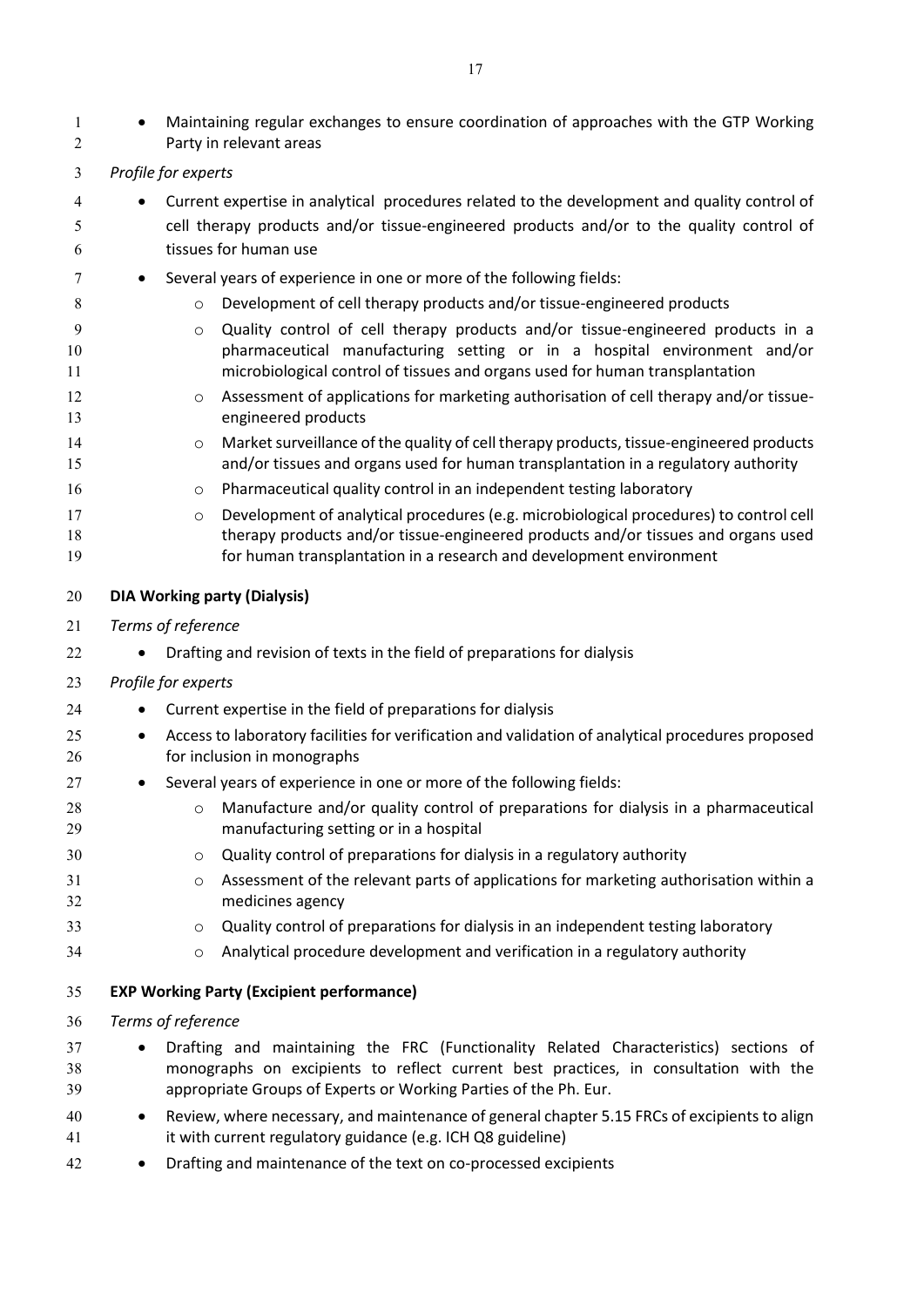<span id="page-16-0"></span>1 • Review pharmacopoeial and other regulatory texts on general information on excipients with a view to proposing necessary additions and updates, where relevant *Profile for experts*  4 Current expertise in analytical procedures (especially those included in the Ph. Eur. section 2.9. Pharmaceutical technical procedures), related to control of excipients and in development of such analytical procedures 7 • Several years of experience in one or more of the following fields: **3 o** Quality control of excipients in a bulk or pharmaceutical manufacturing setting o Pharmaceutical and excipient research and development **o** Assessment of the relevant parts of applications for marketing authorisation within a medicines agency 12 o Development of analytical procedures for control of excipients, comprising those to determine excipient performance (FRCs) in a research and development environment **o** Pharmaceutical quality control in an independent testing laboratory **EXS Working Party (Excipient Strategy)** *Terms of reference* **Identify and discuss best possible approach(es) to address the quality and the standard setting**  process of excipients for pharmaceutical use in the Ph. Eur. in view of making concrete recommendations to the Ph. Eur. Commission. This would include, but is not limited to: 21 o the typical structure and content of an individual monograph on such an excipient 22 o the evaluation of the need for optional test(s) depending on the possible uses of the excipients (e.g. FRC section)  $\circ$  the evaluation of the need for (a) specific technical guide(s) 25 o the review of terms of reference of groups of experts and working parties dealing with such excipients (including repartition of tasks between groups and ways of working between groups), **b**  $\circ$  The review of existing general monographs (such as Substances for pharmaceutical use (2034)) to appropriately cover such excipients Considering the recent example of *nitrites in excipients*, the specific challenges related to setting specifications for excipients in the Ph. Eur., the discussion around impurities (to cite some examples), propose appropriate control strategies for excipients and consequently, approaches for elaboration and revision of Ph. Eur. Monographs (general or individual ones) and/or general chapters for excipients for pharmaceutical use *Profile for experts* **Ideally a representative (e. g. Chairs) of each group dealing with excipients (esp. groups 9, 13H**  and CEL, CRB, EXP working party) Current expertise in pharmaceutical analytical procedures, related to quality control of excipients for pharmaceutical use and in development of such analytical procedures Several years of experience with excipients in one or more of the following fields: o Assessment of the relevant parts of applications for marketing authorisation within a medicines agency o Market surveillance testing o Quality control or development of excipients for pharmaceutical use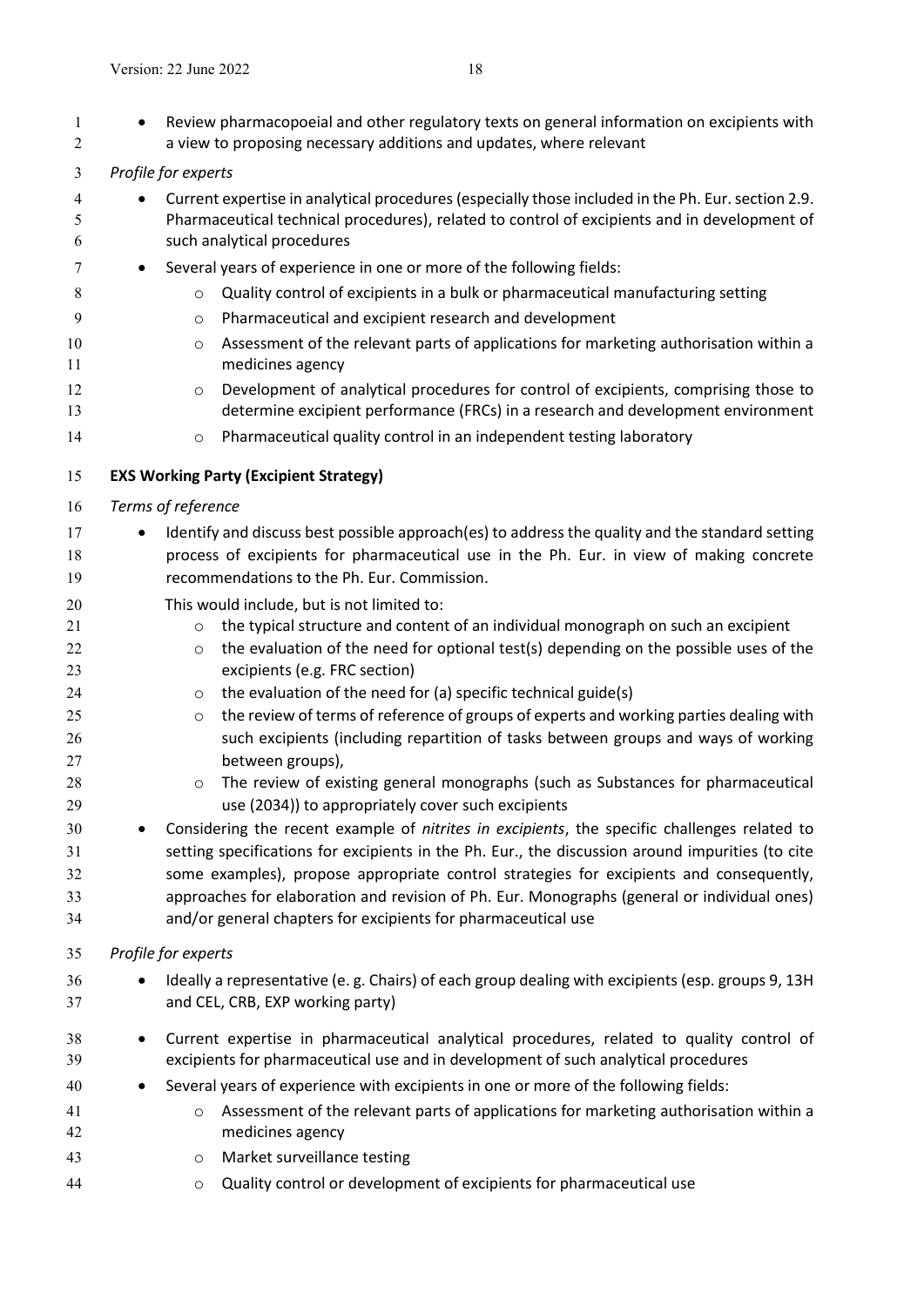<span id="page-17-1"></span><span id="page-17-0"></span>

| 1        | Development and verification of analytical procedures<br>$\circ$                                                                            |
|----------|---------------------------------------------------------------------------------------------------------------------------------------------|
| 2        | The EXS WP may preferably be chaired by a member of the Ph. Eur. Commission.                                                                |
| 3        | <b>GLS Working Party (Glass Containers)</b>                                                                                                 |
| 4        | Terms of reference                                                                                                                          |
| 5        | Drafting and revision of texts in the field of glass containers                                                                             |
| 6        | Profile for experts                                                                                                                         |
| 7        | Current expertise in the production of glass containers, analytical procedures, related to                                                  |
| 8        | quality control of glass containers and in development of such analytical procedures                                                        |
| 9<br>10  | Access to laboratory facilities for verification and validation of analytical procedures proposed<br>٠<br>for inclusion in general chapters |
| 11       | Several years of experience in one or more of the following fields:<br>٠                                                                    |
| 12<br>13 | Quality control in a pharmaceutical manufacturing setting for control of glass<br>$\circ$<br>containers                                     |
| 14       | Production and/or quality control of glass containers in an industrial setting<br>O                                                         |
| 15       | Market surveillance of quality in a regulatory authority<br>$\circ$                                                                         |
| 16       | Pharmaceutical quality control in an independent testing laboratory<br>$\circ$                                                              |
| 17       | Development of analytical procedures for control of glass containers in a research and<br>$\circ$                                           |
| 18       | development environment                                                                                                                     |
| 19       | <b>GTP Working Party (Gene Therapy Products)</b>                                                                                            |
| 20       | Terms of reference                                                                                                                          |
| 21       | Drafting and revision of texts in the field of gene therapy medicinal products                                                              |
| 22<br>23 | Maintaining regular exchanges to ensure coordination of approaches with the CTP Working<br>٠<br>Party in relevant areas                     |
| 24       | Profile for experts                                                                                                                         |
| 25       | Current expertise in analytical procedures related to development and quality control of gene                                               |
| 26       | therapy products and in development of such analytical procedures                                                                           |
| 27       | Several years of experience in one or more of the following fields:                                                                         |
| 28       | Development of gene therapy products<br>$\circ$                                                                                             |
| 29       | Quality control of gene therapy products in a pharmaceutical manufacturing setting<br>$\circ$                                               |
| 30       | or in a hospital environment                                                                                                                |
| 31       | Assessment of applications for marketing authorisation of gene therapy products<br>$\circ$                                                  |
| 32       | Marketing surveillance of quality in a regulatory authority<br>$\circ$                                                                      |
| 33       | Pharmaceutical quality control in an independent testing laboratory<br>O                                                                    |
| 34<br>35 | Development of analytical procedures for control of gene therapy products in a<br>$\circ$<br>research and development environment           |
| 36       | <b>HM Working Party (Heavy metals)</b>                                                                                                      |
| 37       | Terms of reference                                                                                                                          |
| 38       | Drafting and revision of the general chapter 5.20 Elemental impurities. In this context,                                                    |
| 39       | identification of technical issues which need to be addressed by ICP working party such as                                                  |
| 40       | sample preparation and instrumental determination by atomic emission spectrometry,                                                          |

- <span id="page-17-2"></span>*inductively coupled plasma - atomic emission spectrometry* and *inductively coupled plasma -*
- mass spectrometry and which would require an update of the respective general methods.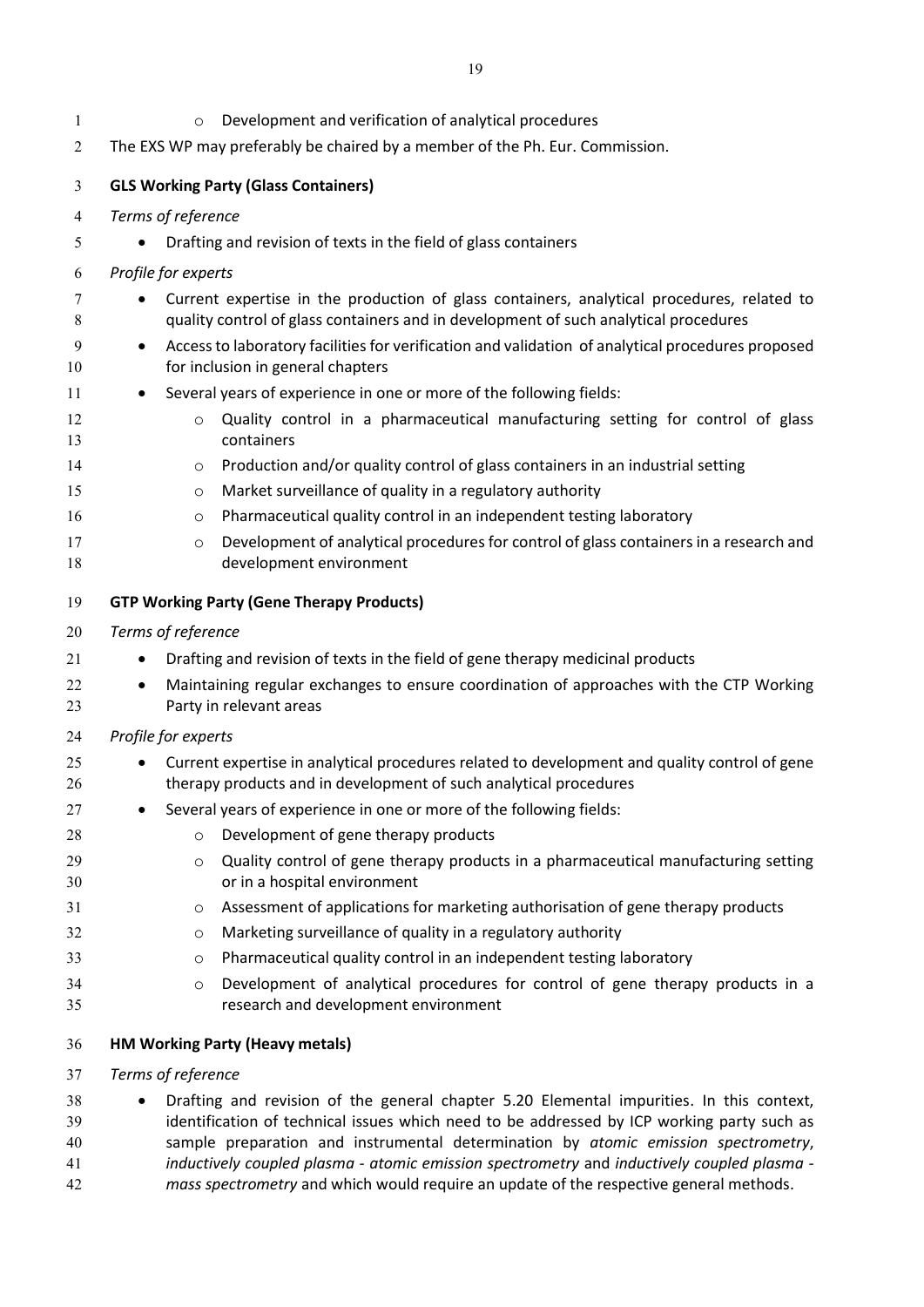<span id="page-18-1"></span><span id="page-18-0"></span>

| 1              | International harmonisation of chapter 2.4.20 (PDG item G-07)                                                                                                                                                                                     |
|----------------|---------------------------------------------------------------------------------------------------------------------------------------------------------------------------------------------------------------------------------------------------|
| $\overline{c}$ | Profile for experts                                                                                                                                                                                                                               |
| 3<br>4<br>5    | Up-to-date substantial expertise in pharmaceutical analytical procedures, related to quality<br>control of active substances and excipients allowing a holistic view on the occurrence of metals<br>from either synthesis or contamination        |
| 6              | Several years of experience in one or more of the following fields:                                                                                                                                                                               |
| 7              | Quality control in a pharmaceutical manufacturing setting<br>$\circ$                                                                                                                                                                              |
| 8<br>9         | Quality control of synthetic and semi-synthetic organic products in a bulk<br>$\circ$<br>manufacturing setting                                                                                                                                    |
| 10<br>11       | Assessment of the relevant parts of applications for marketing authorisation within a<br>$\circ$<br>medicines agency                                                                                                                              |
| 12<br>13<br>14 | Pharmaceutical quality control of active substances and /or excipients in an<br>$\circ$<br>independent testing laboratory specialised in testing for metals as residues from<br>synthesis or contaminants                                         |
| 15             | HMM Working Party (Homoeopathic Manufacturing Methods)                                                                                                                                                                                            |
| 16             | Terms of reference                                                                                                                                                                                                                                |
| 17             | Drafting and revision of monographs in the field of homoeopathic manufacturing methods                                                                                                                                                            |
| 18             | Profile for experts                                                                                                                                                                                                                               |
| 19             | Knowledge of currently used homoeopathic manufacturing methods                                                                                                                                                                                    |
| 20             | Several years of experience in one or more of the following fields:                                                                                                                                                                               |
| 21<br>22       | Assessment of application for marketing authorisation of homoeopathic products<br>$\circ$<br>within a medicines agency or equivalent                                                                                                              |
| 23<br>24<br>25 | Industry representatives are normally not appointed to the HMM Working Party. They may be<br>$\bullet$<br>invited to contribute to elaboration of monographs during hearings organised on a case-by-<br>case basis by the Secretariat             |
| 26             | HOM Working Party (Homoeopathic Raw Materials and Stocks)                                                                                                                                                                                         |
| 27             | Terms of reference                                                                                                                                                                                                                                |
| 28             | Drafting and revision of texts in the field of homoeopathic raw materials and stocks                                                                                                                                                              |
| 29             | Profile for experts                                                                                                                                                                                                                               |
| 30<br>31       | Current expertise in pharmaceutical analytical procedures, related to quality control of<br>homoeopathic raw materials and stocks and in development of such analytical procedures                                                                |
| 32<br>33<br>34 | Access to laboratory facilities for verification and validation of analytical procedures proposed<br>٠<br>for inclusion in monographs, Essential: Active involvement in laboratory verification of<br>analytical procedures and drafting of texts |
| 35             | Several years of experience in one or more of the following fields:                                                                                                                                                                               |
| 36<br>37       | Quality control of homoeopathic raw materials and stocks in a pharmaceutical<br>$\circ$<br>manufacturing setting                                                                                                                                  |
| 38<br>39       | Assessment of applications for marketing authorisation of homoeopathic products<br>O<br>within an agency                                                                                                                                          |
| 40<br>41       | Quality control of homoeopathic raw materials and stocks in an independent testing<br>$\circ$<br>laboratory                                                                                                                                       |
| 42<br>43       | Development of analytical procedures for control of homoeopathic raw materials and<br>O<br>stocks in a research and development environment                                                                                                       |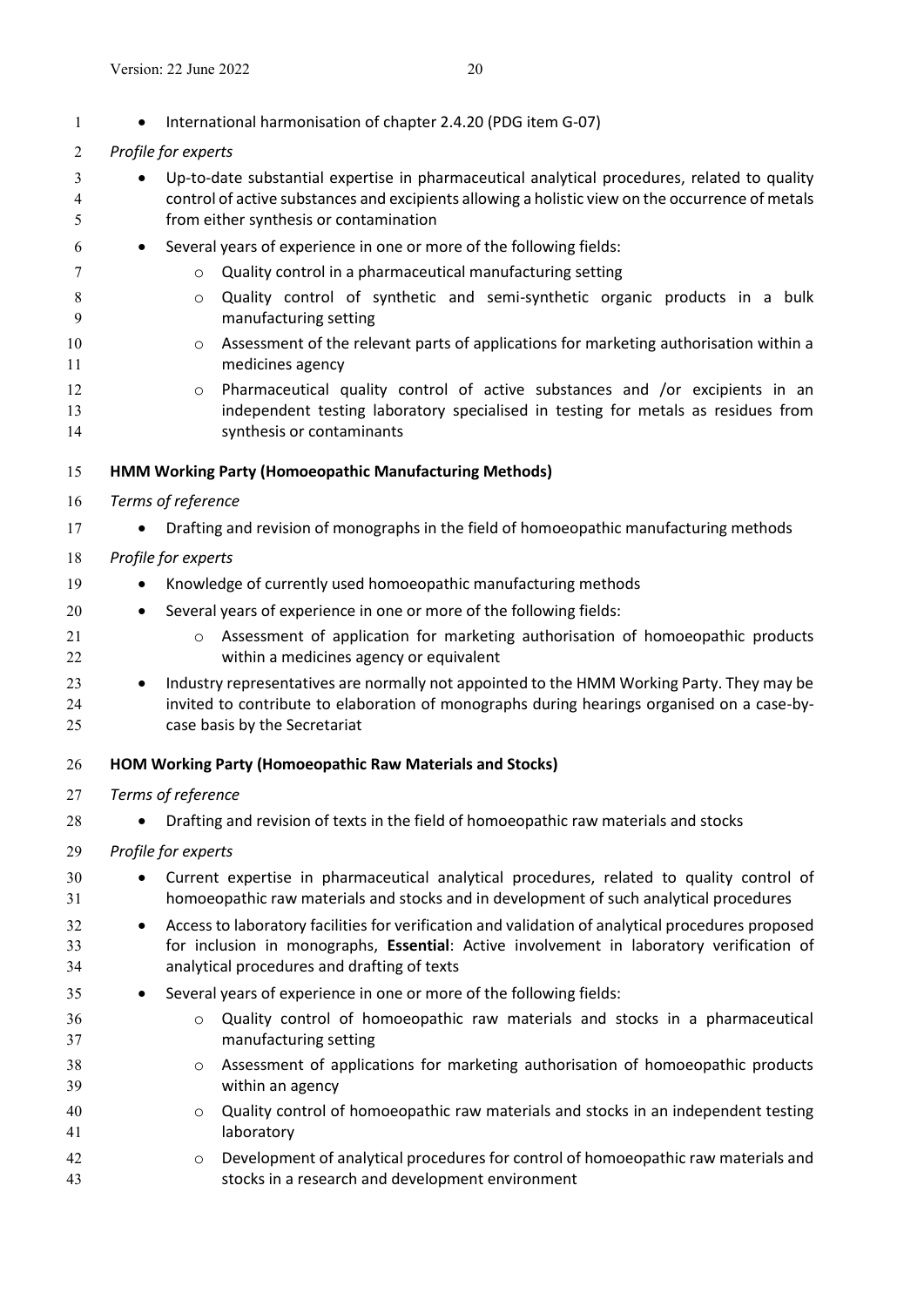<span id="page-19-2"></span><span id="page-19-1"></span><span id="page-19-0"></span>

| $\mathbf{1}$   | Analytical procedure development, and verification in a regulatory authority<br>$\circ$                                                                                                                                                                                              |
|----------------|--------------------------------------------------------------------------------------------------------------------------------------------------------------------------------------------------------------------------------------------------------------------------------------|
| $\overline{2}$ | ICP Working Party (Inductively-Coupled Plasma)                                                                                                                                                                                                                                       |
| 3              | Terms of reference                                                                                                                                                                                                                                                                   |
| 4<br>5<br>6    | Drafting and revision of texts in the field of atomic absorption spectrometry, atomic emission<br>spectrometry, inductively coupled plasma - atomic emission spectrometry and inductively<br>coupled plasma - mass spectrometry                                                      |
| 7              | Profile for experts                                                                                                                                                                                                                                                                  |
| 8<br>9         | Current expertise in the development, and application of analytical procedures involving the<br>above mentioned techniques                                                                                                                                                           |
| 10             | Several years of experience in one or more of the following fields:                                                                                                                                                                                                                  |
| 11<br>12<br>13 | Quality control of herbal drugs, herbal drug preparations, synthetic, semi-synthetic,<br>$\circ$<br>natural origin, biological or biotechnological products in a pharmaceutical setting<br>Quality control in a regulatory authority or an independent testing laboratory<br>$\circ$ |
| 14             | <b>INH Working Party (Inhalations)</b>                                                                                                                                                                                                                                               |
| 15             | Terms of reference                                                                                                                                                                                                                                                                   |
| 16<br>17       | Drafting and revision of monographs and general chapters in the field of preparations for<br>inhalation and nasal sprays or powders.                                                                                                                                                 |
| 18             | International harmonisation of related general chapters                                                                                                                                                                                                                              |
| 19             | Profile for experts                                                                                                                                                                                                                                                                  |
| 20<br>21<br>22 | Current expertise in pharmaceutical analytical procedures, related to quality control of<br>preparations for inhalation and nasal sprays or powders and in development of such analytical<br>procedures                                                                              |
| 23<br>24       | Several years of experience in one or more of the following fields related to preparations for<br>inhalation and nasal sprays or powders:                                                                                                                                            |
| 25             | Quality control in a pharmaceutical manufacturing setting<br>$\circ$                                                                                                                                                                                                                 |
| 26             | Market surveillance of quality in a regulatory authority<br>$\circ$                                                                                                                                                                                                                  |
| 27             | o Assessment of applications for marketing authorisation within a medicines agency                                                                                                                                                                                                   |
| 28<br>29       | Development of analytical procedures for control of such preparations in a research<br>$\circ$<br>and development environment                                                                                                                                                        |
| 30             | Pharmaceutical quality control in an independent testing laboratory<br>O                                                                                                                                                                                                             |
| 31             | Analytical procedure development and verification in a regulatory authority<br>O                                                                                                                                                                                                     |
| 32             | <b>MAB Working Party (Monoclonal Antibodies)</b>                                                                                                                                                                                                                                     |
| 33             | Terms of reference:                                                                                                                                                                                                                                                                  |
| 34<br>35<br>36 | To undertake a pilot phase to elaborate general methods for analysis of monoclonal antibodies<br>and individual monographs using the multisource approach (according to document<br>PA/PH/Exp. MAB/T (14) 1)                                                                         |
| 37             | Drafting and revision of texts in the field of monoclonal antibodies                                                                                                                                                                                                                 |
| 38             | Profile for experts                                                                                                                                                                                                                                                                  |
| 39<br>40       | Current expertise in pharmaceutical analytical procedures, related to quality control of<br>monoclonal antibodies and in development of such analytical procedures                                                                                                                   |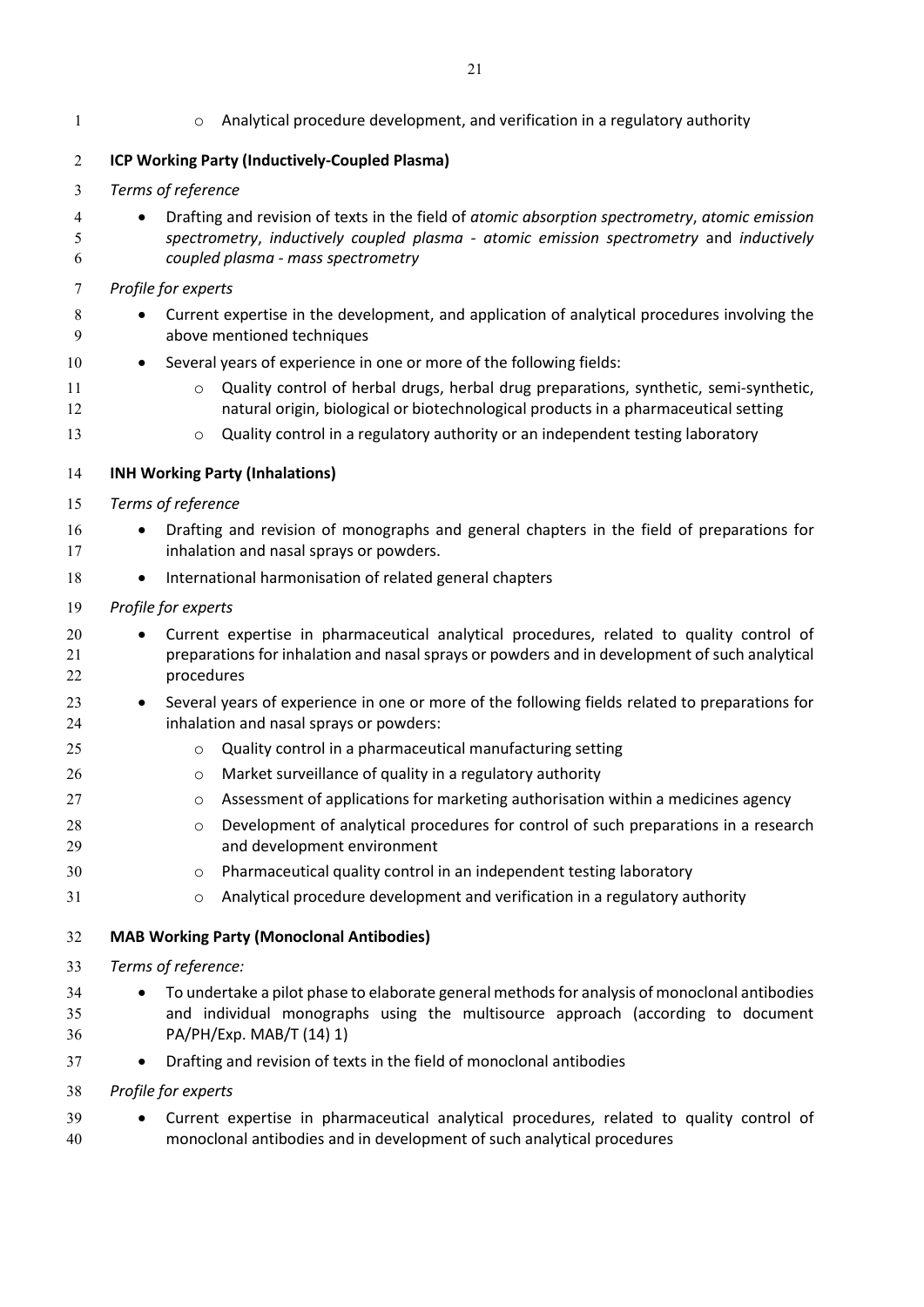<span id="page-20-1"></span><span id="page-20-0"></span>1 • Access to laboratory facilities for verification and validation of analytical procedures proposed for inclusion in monographs or access to licensing files. **Essential**: Active involvement in laboratory verification of analytical procedures and drafting of texts Several years of experience in one or more of the following fields: o Quality control of monoclonal antibodies in a pharmaceutical manufacturing setting o Market surveillance of quality in a regulatory authority o Assessment of applications for marketing authorisation of monoclonal antibodies within an agency o Development of analytical procedures for control of monoclonal antibodies in a research and development environment **b Pharmaceutical quality control in an independent testing laboratory MG Working Party (General methods)**  *Terms of reference* 14 • Drafting and revision of general chapters, particularly in the field of chemical and physico- chemical analysis. 16 • If needed, requests the nomination of ad hoc specialists to create sub-groups for specific general chapters on the work programme, and management of the activities for the elaboration or revision of these general chapters within the sub-groups. Co-operation with other groups of experts and working parties which are in charge of elaboration and revision of general chapters where relevant. 21 • Maintenance of template for general methods *Profile for experts*  23 Members of a regulatory authority, universities or the pharmaceutical/chemical industries Current expertise and extensive knowledge in pharmacopoeial procedures and/or instruments used in the quality control of active substances, excipients and/or medicinal products and in development of analytical procedures Several years of experience in one or more of the following fields: **o** Analytical procedure development and verification in e.g. analytical or pharmaceutical development, a regulatory authority, or testing laboratory o Quality control of active substances, excipients and/or medicinal products o Market surveillance of quality of medicinal products in a regulatory authority o Assessment of the relevant parts of applications for marketing authorisation within a medicines agency **MYC Working Party (Mycoplasma)** *Terms of reference* Revision of general chapter *2.6.7 Mycoplasmas* in order to update it with the current practices in the field of mycoplasma testing *Profile for experts* Current expertise in mycoplasma testing of medicinal products and in development of analytical procedures Access to laboratory facilities for verification and validation of analytical procedures proposed for inclusion in monographs,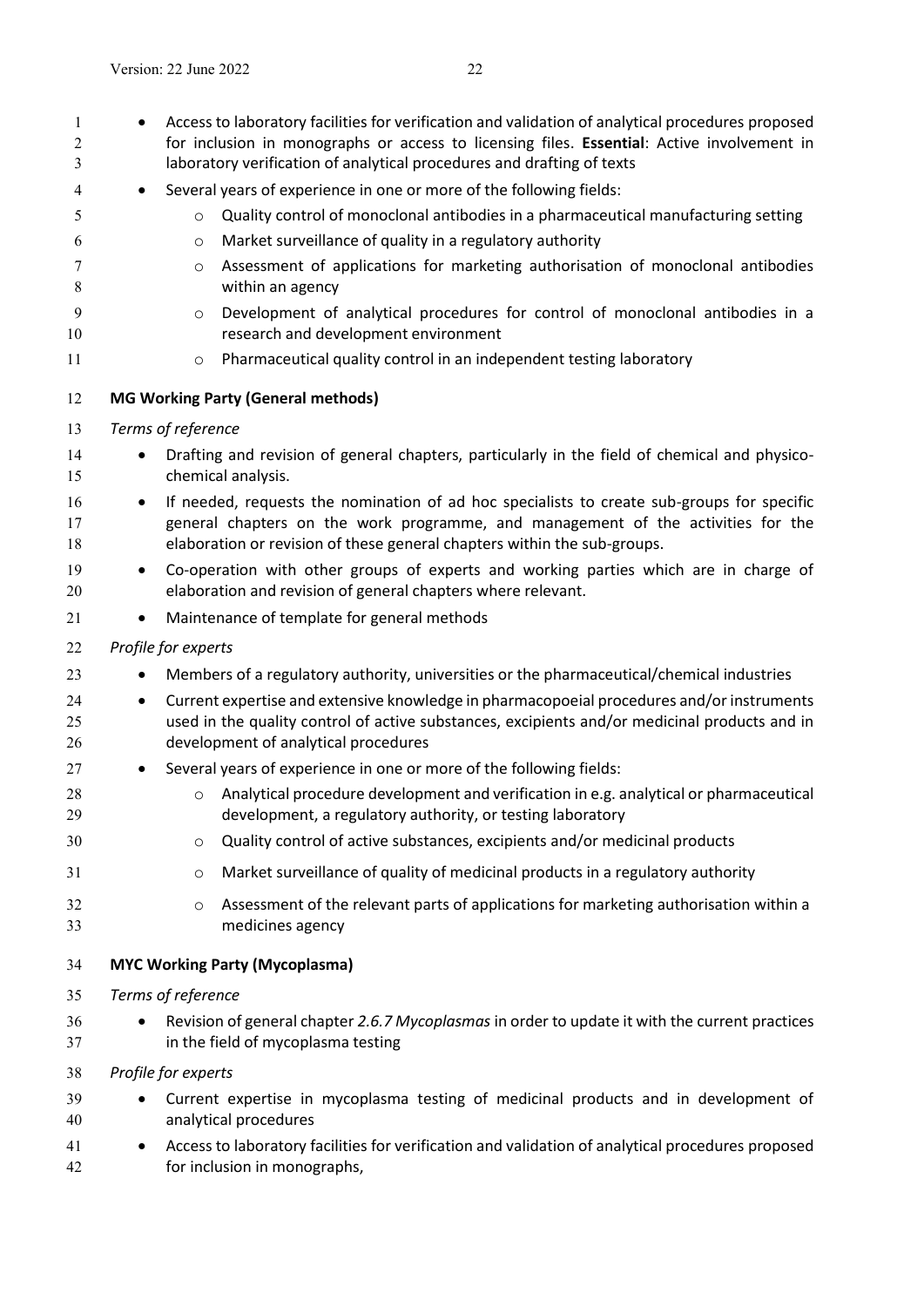<span id="page-21-1"></span><span id="page-21-0"></span>

| 1              | Several years of experience in one or more of the following fields:                                                                                                                                                                                        |
|----------------|------------------------------------------------------------------------------------------------------------------------------------------------------------------------------------------------------------------------------------------------------------|
| 2              | Mycoplasma testing in a pharmaceutical manufacturing setting<br>$\circ$                                                                                                                                                                                    |
| 3              | Mycoplasma testing in an official control laboratory for medicines<br>$\circ$                                                                                                                                                                              |
| 4              | Mycoplasma testing in an independent testing laboratory<br>$\circ$                                                                                                                                                                                         |
| 5              | Development of analytical procedures for mycoplasmas in a research and<br>$\circ$                                                                                                                                                                          |
| 6              | development environment                                                                                                                                                                                                                                    |
| 7              | <b>NBC Working Party (Non-Biological Complex Drugs)</b>                                                                                                                                                                                                    |
| 8              | Terms of reference                                                                                                                                                                                                                                         |
| 9<br>10        | Elaboration and revision of monographs on non-biological complex drugs (e.g. nanoparticle<br>dispersions, like for example iron sucrose concentrated solution)                                                                                             |
| 11             | Profile for experts                                                                                                                                                                                                                                        |
| 12<br>13       | Current expertise in the development and/or quality control of non-biological complex drugs<br>and in development of such analytical procedures                                                                                                            |
| 14<br>15<br>16 | Access to laboratory facilities for verification and validation of analytical procedures proposed<br>$\bullet$<br>for inclusion in monographs, Essential: Active involvement in laboratory verification of<br>analytical procedures and drafting of texts. |
| 17             | Several years of experience in one or more of the following fields:                                                                                                                                                                                        |
| 18             | Quality control in a pharmaceutical manufacturing setting or in an independent testing<br>$\circ$                                                                                                                                                          |
| 19             | laboratory (e.g. Market surveillance of quality in a regulatory authority)                                                                                                                                                                                 |
| 20             | Pharmaceutical and/or analytical development related to respective formulations<br>O                                                                                                                                                                       |
| 21             | Assessment of the relevant parts of applications for marketing authorisation within a<br>$\circ$                                                                                                                                                           |
| 22             | medicines agency                                                                                                                                                                                                                                           |
| 23             | P4BIO Working Party (P4 Bio)                                                                                                                                                                                                                               |
| 24             | Terms of reference                                                                                                                                                                                                                                         |
| 25             | Drafting and revision of monographs in the field of single-source biologicals                                                                                                                                                                              |
| 26             | Profile for experts                                                                                                                                                                                                                                        |
| 27             | Group P4Bio is restricted to regulators from Ph. Eur. Member states however industry                                                                                                                                                                       |
| 28             | representatives may be invited to contribute by submission of data and interaction with the                                                                                                                                                                |
| 29             | group via the Secretariat                                                                                                                                                                                                                                  |
| 30<br>31       | Current expertise in pharmaceutical analytical procedures, related to quality control of<br>٠<br>biologicals and in development of such analytical procedures                                                                                              |
| 32             | Access to laboratory facilities for verification and validation of analytical procedures proposed<br>$\bullet$                                                                                                                                             |
| 33             | for inclusion in monographs or access to licensing files (essentially originating from CAP),                                                                                                                                                               |
| 34<br>35       | Essential: Active involvement in laboratory verification of analytical procedures and drafting<br>of texts and                                                                                                                                             |
| 36             | Several years of experience in one or more of the following fields:                                                                                                                                                                                        |
| 37             | Quality control in a regulatory authority<br>$\circ$                                                                                                                                                                                                       |
| 38             | Assessment of the relevant parts (biologicals) of applications for marketing<br>$\circ$                                                                                                                                                                    |
| 39             | authorisation                                                                                                                                                                                                                                              |
| 40             | Market surveillance of quality in a regulatory authority<br>$\circ$                                                                                                                                                                                        |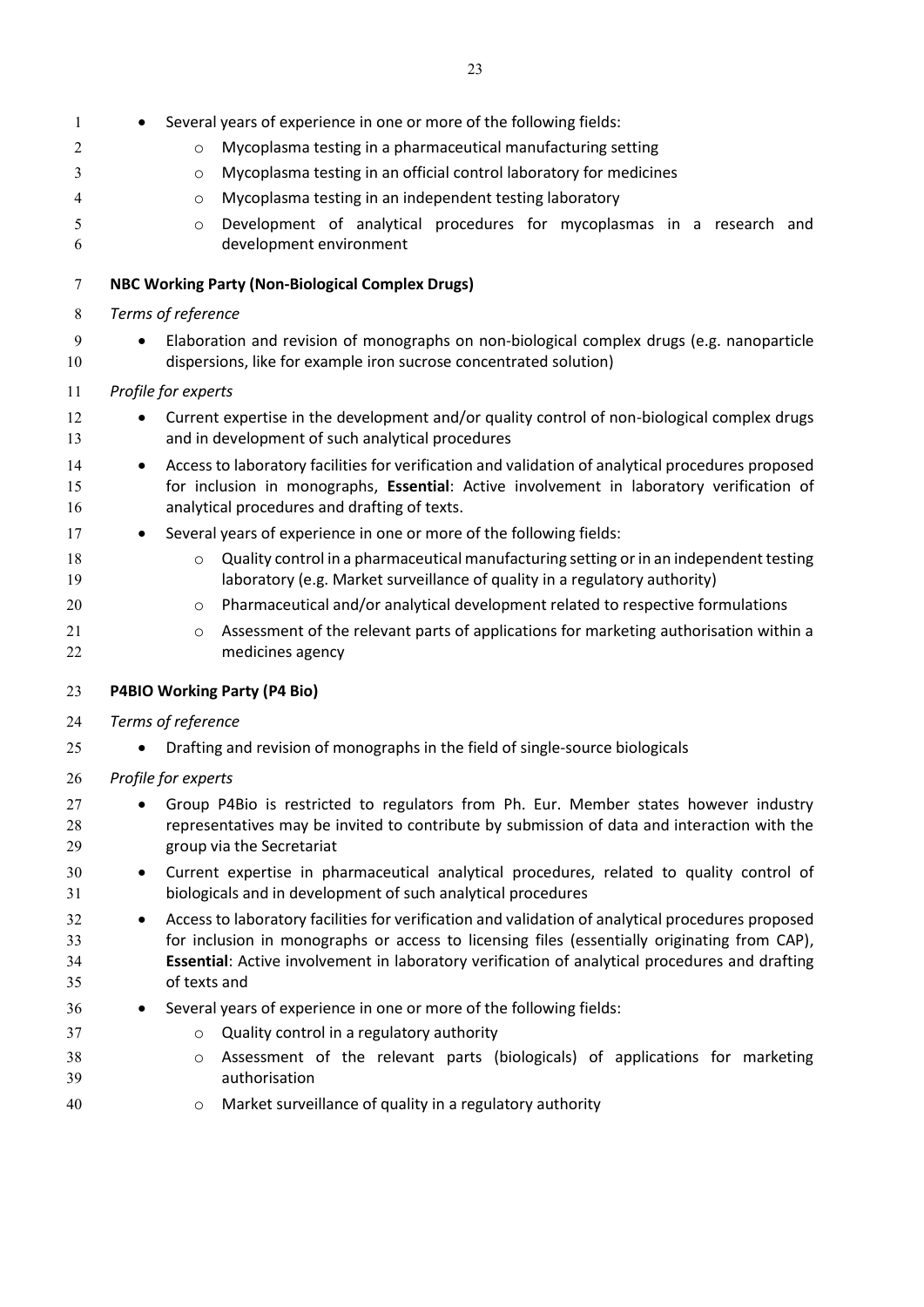*Terms of reference*

<span id="page-22-0"></span>**PaedF Working Party (European Paediatric Formulary)**

Elaboration, and revision of monographs on paediatric preparations according to criteria and

# <span id="page-22-1"></span> guidelines approved by the CD-P-PH Establishment and maintenance of a Technical Guide for the elaboration and maintenance of monographs on paediatric preparations *Profile for experts* 8 • Current expertise in development and production of paediatric preparations (including toxicologists) Current expertise in analytical procedures related to quality control of ingredients (APIs and excipients) and preparations and in the development of such preparations and analytical procedures; Access to laboratory facilities for verification of production methods and analytical procedures proposed for inclusion in monographs **•** Current expertise in clinical/pharmacological treatment of several paediatric age groups 15 • Several years of experience in one or more of the following fields: o Pharmaceutical development and/or manufacturing of paediatric preparations (in a community or hospital pharmacy, research unit, or in pharmaceutical industry) **o** Analytical procedure development and verification of medicinal preparations in a pharmaceutical manufacturing setting (including research and development), in a regulatory authority, in a community or hospital pharmacy or in an independent 21 testing laboratory **b Comarket surveillance of quality in a regulatory authority**  o Assessment of the relevant parts of applications for marketing authorisation of paediatric medicinal products (including safety assessment) o Elaboration/assessment of monographs for national (paediatric) formularies clinical/pharmacological treatment of children belonging to several age groups **PAT Working Party (Process Analytical Technology)** *Terms of reference* Review and revision of existing general monographs and chapters in view of needs arising from Process Analytical Technology (PAT), Continuous Manufacturing (CM), Real Time release testing (RTRT) or Quality by Design (QbD) concepts **IDENTIFY And discuss the implication of the above mentioned concepts on the texts of European**  Pharmacopoeia and make proposals to the Commission where needed Support and advise other group of experts and working parties where elements of the above mentioned concepts are concerned. *Profile for experts* Expertise in chemical or pharmaceutical development and analytical procedures applied during manufacture and to active substances or finished pharmaceutical preparations Several years of experience in one or more of the following fields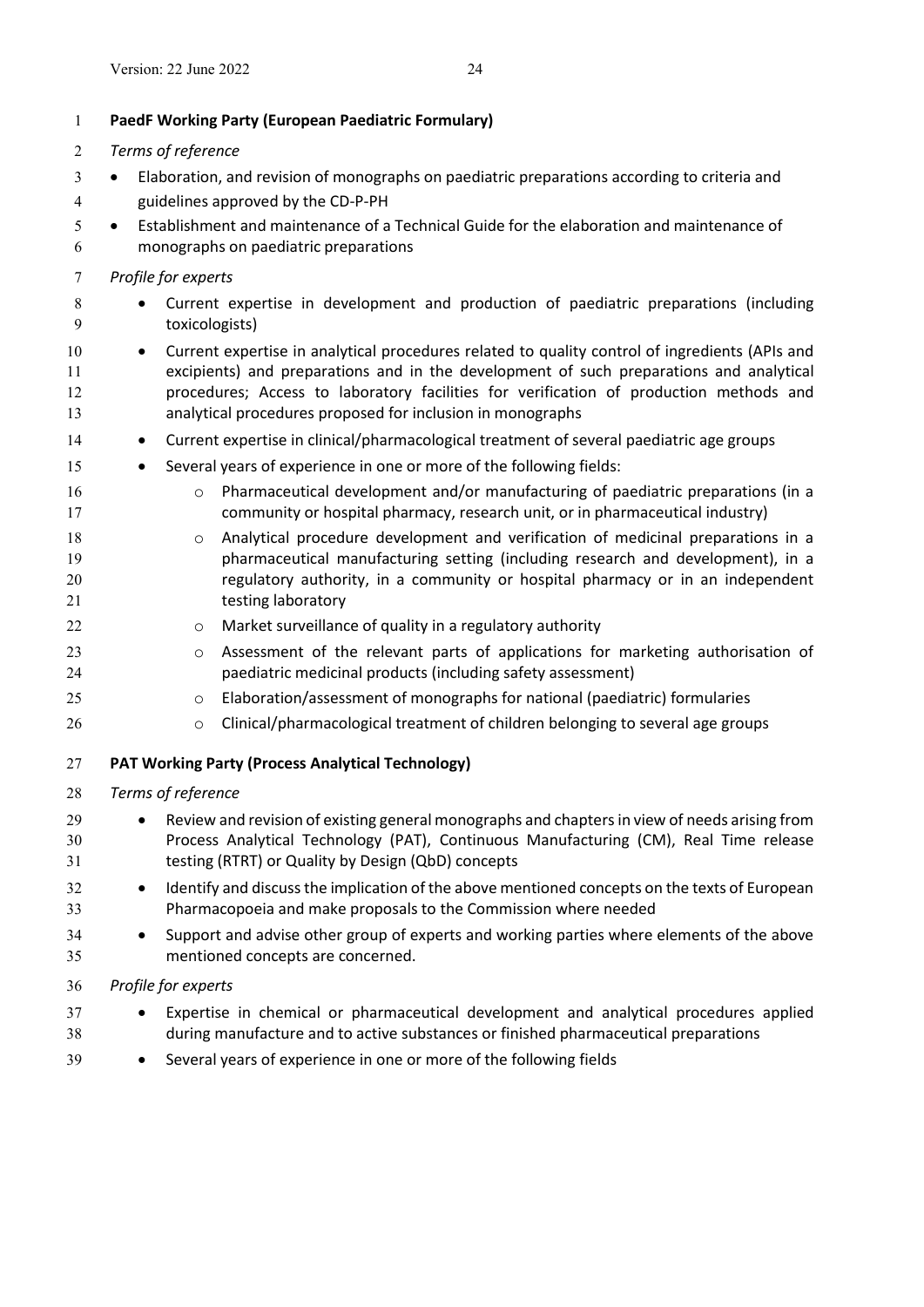<span id="page-23-0"></span>

| 1<br>2         | Development of pharmaceutical preparations using PAT, CM, RTRT or QbD concepts<br>$\circ$<br>in an industrial setting                                                                                                                             |
|----------------|---------------------------------------------------------------------------------------------------------------------------------------------------------------------------------------------------------------------------------------------------|
| 3<br>4         | Assessment of the relevant parts of applications for marketing authorisation<br>O<br>containing PAT, CM, RTRT or QbD concepts within a medicines agency                                                                                           |
| 5<br>6         | Development of control strategies including PAT, CM, RTRT or QbD concepts<br>$\circ$<br>approaches for testing of active substances or pharmaceutical preparations                                                                                |
| 7<br>8         | Development of pharmaceutical preparations using modelling and chemometrics<br>O<br>associated with the analytical aspects for PAT                                                                                                                |
| 9              | <b>POW Working Party (Powder Characterisation)</b>                                                                                                                                                                                                |
| 10             | Terms of reference                                                                                                                                                                                                                                |
| 11             | Drafting and revision of general chapters in the field of powder characterisation techniques                                                                                                                                                      |
| 12             | International harmonisation of general chapters<br>$\bullet$                                                                                                                                                                                      |
| 13             | Profile for experts                                                                                                                                                                                                                               |
| 14             | Current expertise in analytical procedures for powder characterisation, related to quality                                                                                                                                                        |
| 15             | control of active substances and excipients and in development of such analytical procedures                                                                                                                                                      |
| 16             | Several years of experience in one or more of the following fields:                                                                                                                                                                               |
| 17             | Quality control of active substances and excipients in a pharmaceutical manufacturing<br>$\circ$                                                                                                                                                  |
| 18             | setting                                                                                                                                                                                                                                           |
| 19             | Assessment of the relevant parts of applications for marketing authorisation<br>O                                                                                                                                                                 |
| 20             | Market surveillance of quality in a regulatory authority<br>$\circ$                                                                                                                                                                               |
| 21<br>22       | Development of analytical procedures for characterisation of powders in a research<br>$\circ$<br>and development environment                                                                                                                      |
| 23             | Pharmaceutical quality control in an independent testing laboratory<br>O                                                                                                                                                                          |
| 24             | PRP Working Party (Precursors for Radiopharmaceutical Preparations)                                                                                                                                                                               |
| 25             | Terms of reference                                                                                                                                                                                                                                |
| 26<br>27       | Drafting and revision of texts in the field of non-radioactive<br>for<br>precursors<br>$\bullet$<br>radiopharmaceutical preparations                                                                                                              |
| 28             | Profile for experts                                                                                                                                                                                                                               |
| 29<br>30       | Expertise in chemical, pharmaceutical and radiopharmaceutical analytical procedures, related<br>to quality control of radiopharmaceutical preparations and their precursors                                                                       |
| 31<br>32<br>33 | Access to laboratory facilities for verification and validation of analytical procedures proposed<br>٠<br>for inclusion in monographs. Essential: Active involvement in laboratory verification of<br>analytical procedures and drafting of texts |
| 34             | Several years of experience in one or more of the following fields:<br>٠                                                                                                                                                                          |
| 35             | Quality control of radiopharmaceutical preparations and their precursors<br>$\circ$                                                                                                                                                               |
| 36<br>37       | Quality control of synthetic organic and/or inorganic products in a chemical or<br>O<br>pharmaceutical setting                                                                                                                                    |
| 38             | Quality control in an independent testing laboratory<br>O                                                                                                                                                                                         |
| 39<br>40       | Development of analytical procedures for the control of radiopharmaceutical<br>$\circ$<br>preparations and their precursors                                                                                                                       |
| 41             | <b>ROP Working Party (Rules of Procedure)</b>                                                                                                                                                                                                     |

- <span id="page-23-2"></span><span id="page-23-1"></span>*Terms of reference*
- Addressing the following topic: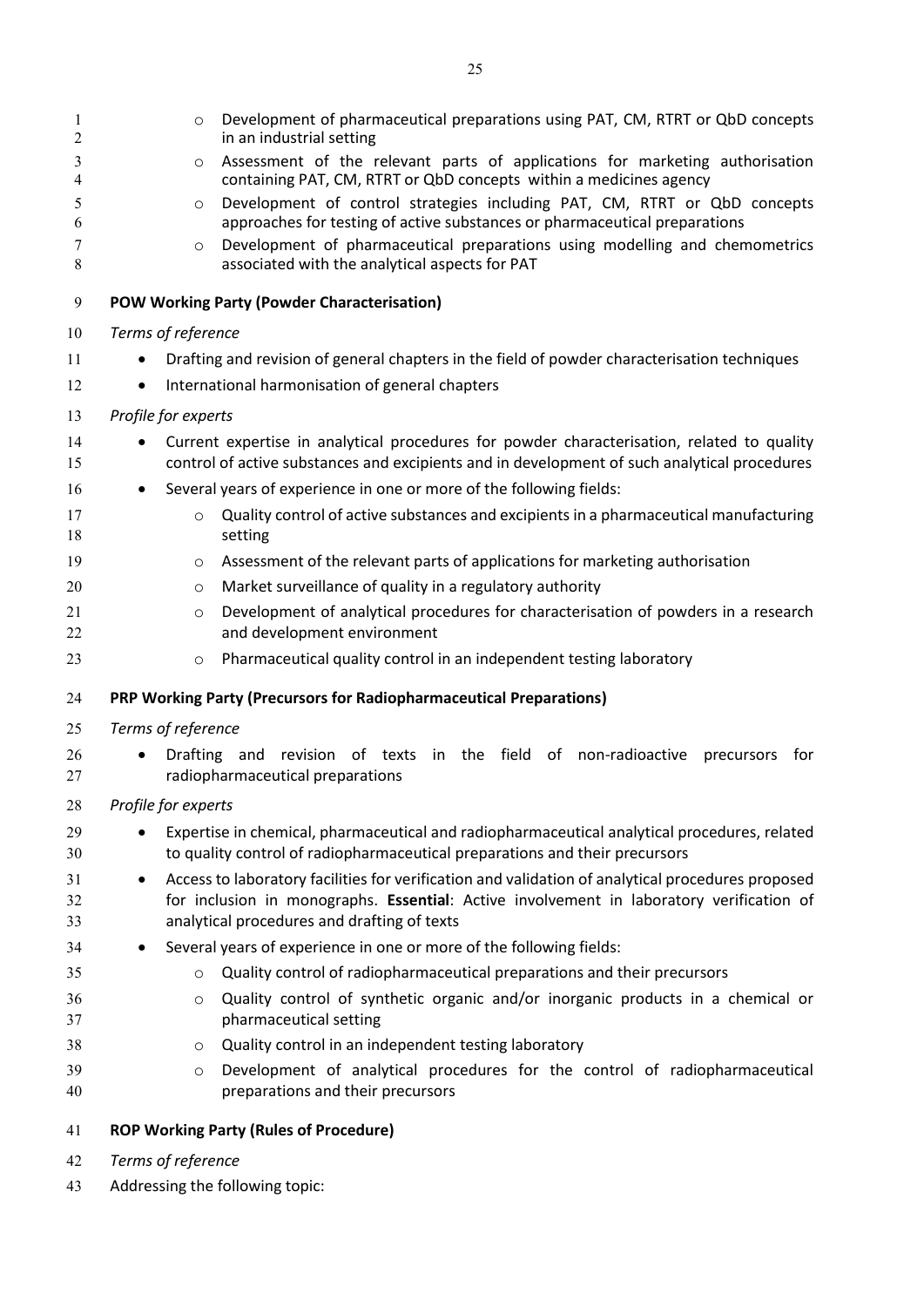<span id="page-24-0"></span>

| 1            |           | Handling of official Ph. Eur. documents, information and data                                                                                                                           |
|--------------|-----------|-----------------------------------------------------------------------------------------------------------------------------------------------------------------------------------------|
| 2            | $\bullet$ | Implication of the EU General Data Protection Regulation (GDPR) on the Ph. Eur. code of                                                                                                 |
| 3            |           | practice and provision of contact details (incl. handbook)                                                                                                                              |
| 4            | $\bullet$ | Pilot Projects and pilot phase: clarification of definition, process, criteria                                                                                                          |
| 5            | $\bullet$ | Review of the re-nomination process of members of Groups of Experts and Working Parties                                                                                                 |
| 6<br>7       |           | Post COVID-19 - Digital Transformation: opportunities for adjustment of working methods<br>(e.g. establishment of electronic workflows, organisation of visio-conferences and webinars) |
| $\,8\,$<br>9 |           | As the impact on the Rules of Procedure, on the Guide for work of the European Pharmacopoeia and<br>on the Code of practice is not known yet, the work is carried out in two steps:     |
| 10           |           | The first step includes for each of the points highlighted above,                                                                                                                       |
| 11           |           | a. To clarify the remit or scope,                                                                                                                                                       |
| 12           |           | To agree on the expected / wished outcome<br>b.                                                                                                                                         |
| 13           |           | To assess the impact on the documents mentioned above (i.e. which section of which<br>c.                                                                                                |
| 14           |           | document)                                                                                                                                                                               |
| 15           |           | d. To report back to the Commission for the latter to decide to move to step 2 or not                                                                                                   |
| 16           |           | If the Commission agrees to move to step 2, the ROP WP would revise the impacted documents                                                                                              |
| 17           |           | i.e. the Rules of Procedure and/or the Guide for work of the European Pharmacopoeia and/or                                                                                              |
| 18           |           | the Code of Practice according to the decision taken by the Commission after step 1.                                                                                                    |
| 19           |           | In addition to the above:                                                                                                                                                               |
| 20           |           | Make concrete recommendations on the (de)classification of documents distributed by the                                                                                                 |
| 21           |           | European Pharmacopoeia Department in the framework of the Ph. Eur. (e.g. in the form of a                                                                                               |
| 22           |           | guide) for approval by the Commission                                                                                                                                                   |
| 23           | $\bullet$ | Support the implementation of the revised Rules of Procedure, Guide for work and Code of                                                                                                |
| 24           |           | Practice (eg in form of powerpoint presentations, webinars or any other mean deemed                                                                                                     |
| 25           |           | appropriate by the ROP WP members to ensure consistent and appropriate dissemination of                                                                                                 |
| 26           |           | the information provided and changes made as well as their application)                                                                                                                 |
| 27           |           | Profile for experts                                                                                                                                                                     |
| 28           |           | Members of national pharmacopoeia authorities of a Ph. Eur. Member state or delegations to                                                                                              |
| 29           |           | the Commission.                                                                                                                                                                         |
| 30           |           | The ROP WP is chaired by the Chair of the Ph. Eur. Commission.                                                                                                                          |
| 31           |           | <b>SDA Working Party (Spectroscopy and Data Analysis)</b>                                                                                                                               |
| 32           |           | Terms of reference                                                                                                                                                                      |
| 33           |           | Drafting and revision of general chapters in the fields of:                                                                                                                             |
| 34           |           | Measurement techniques relying on spectroscopy, with the exception of specific<br>$\circ$                                                                                               |
| 35           |           | spectroscopic techniques where the drafting and revision of general chapters is                                                                                                         |
| 36           |           | allocated to other, more specialised groups of experts and working parties.                                                                                                             |
| 37           |           | Chemical imaging techniques, e.g. spectral and multispectral imaging, electron<br>$\circ$                                                                                               |
| 38           |           | microscopy, field effect and atomic force microscopies, optical and X-ray tomography,                                                                                                   |
| 39           |           | etc.                                                                                                                                                                                    |
| 40           |           | Chemometrics and data sciences techniques relying on multivariate data analysis,<br>$\circ$                                                                                             |
| 41           |           | numerical methods, algorithmics, data modelling, data mining, artificial intelligence,                                                                                                  |
| 42           |           | etc., and image analysis techniques.                                                                                                                                                    |
| 43<br>44     |           | to support and advise other group of experts and working parties where elements of the above<br>mentioned measurement and data analysis techniques are concerned and where relevant.    |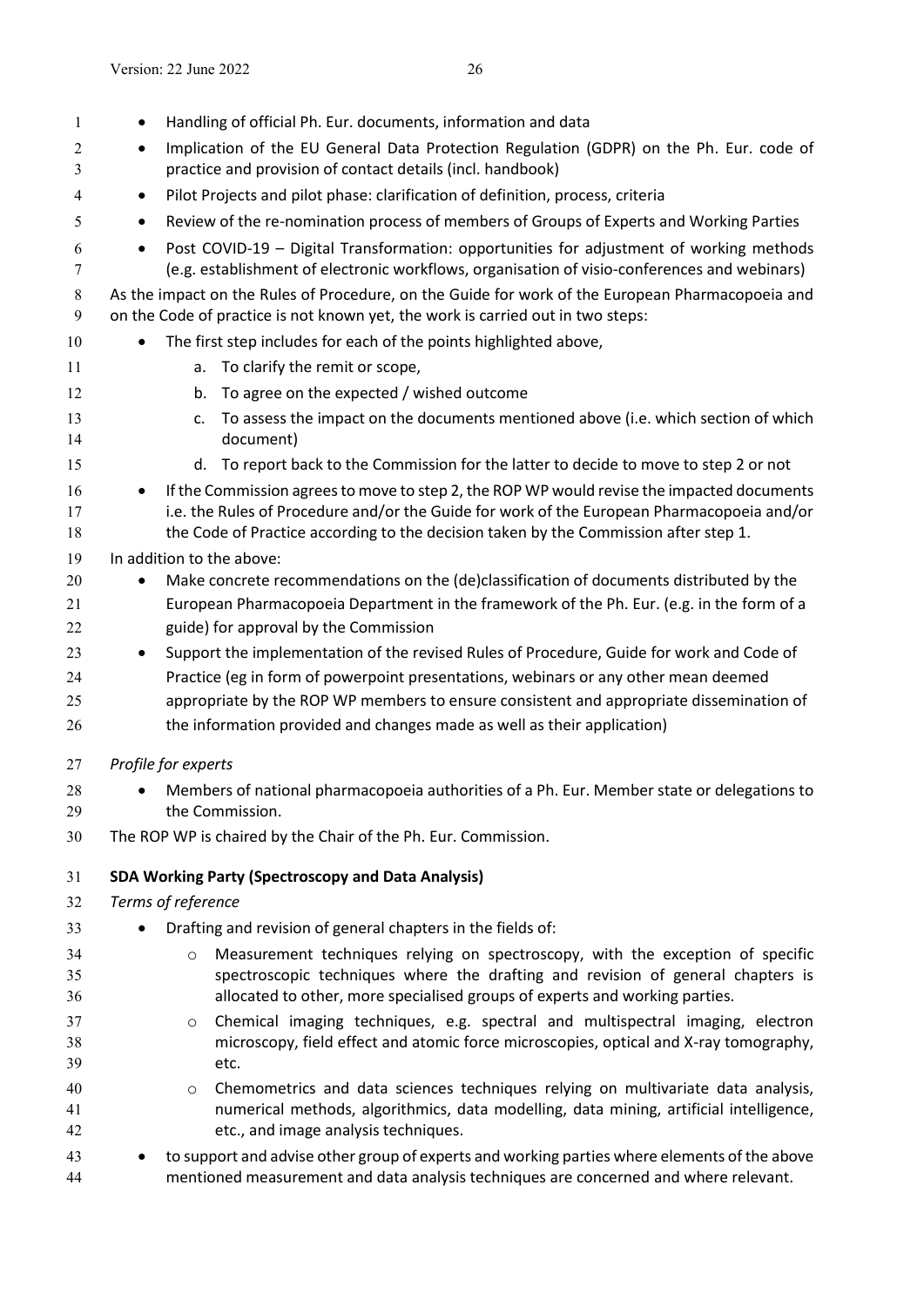<span id="page-25-1"></span><span id="page-25-0"></span>

| 2        | Current expertise in spectroscopy related to quality control of active substances, excipients or<br>$\bullet$                                                                            |
|----------|------------------------------------------------------------------------------------------------------------------------------------------------------------------------------------------|
| 3        | medicinal products, in development of analytical procedures.                                                                                                                             |
| 4<br>5   | Ideally, access to laboratory facilities for verification and validation of analytical procedures<br>$\bullet$<br>proposed for inclusion in general chapters and monographs              |
| 6        | Several years of experience in one or more of the following fields:<br>$\bullet$                                                                                                         |
|          |                                                                                                                                                                                          |
| 7<br>8   | Use of spectroscopic techniques for pharmaceutical quality control in a pharmaceutical<br>$\circ$<br>manufacturing setting, a regulatory authority or an independent testing laboratory. |
| 9        | Development of pharmaceutical in-, on-, or at-line analytical procedures using<br>$\circ$                                                                                                |
| 10<br>11 | spectroscopic or imaging techniques or chemometrics and data analysis, in a research<br>and development environment.                                                                     |
| 12       | Assessment of applications for marketing authorisation.<br>$\circ$                                                                                                                       |
| 13       | Use of spectroscopic techniques for the market surveillance of the quality of<br>$\circ$                                                                                                 |
| 14       | pharmaceutical substances or medicinal products.                                                                                                                                         |
| 15       | <b>SIT Working Party (Second identification test)</b>                                                                                                                                    |
| 16       | Terms of reference                                                                                                                                                                       |
| 17       | To support and advise the Commission, Groups of Experts or Working Parties on                                                                                                            |
| 18       | revision/suppression of existing identification series, notably arising from the REACH                                                                                                   |
| 19       | regulation, where relevant.                                                                                                                                                              |
| 20       | Propose to the Commission further items for the work programme (such as monographs with                                                                                                  |
| 21       | missing second identification or the replacement of identification tests not in line with the                                                                                            |
| 22       | instrumentation available in pharmacies)                                                                                                                                                 |
| 23       | Profile for experts                                                                                                                                                                      |
| 24       | Pharmacists regularly involved in preparation of extemporaneous or stock preparation of<br>$\bullet$                                                                                     |
| 25<br>26 | medicinal products in community pharmacies or hospitals as well as in the analysis of the<br>pharmaceutical substances used                                                              |
| 27       | Pharmacists or chemists with special interest/expertise in analytical techniques commonly<br>$\bullet$                                                                                   |
| 28       | available in pharmacies                                                                                                                                                                  |
| 29       | Members of a regulatory authority<br>$\bullet$                                                                                                                                           |
| 30       | Access to laboratory facilities for verification of analytical procedures proposed for inclusion<br>$\bullet$                                                                            |
| 31       | in monographs                                                                                                                                                                            |
| 32       | <b>ST Working Party (Standard Terms)</b>                                                                                                                                                 |
| 33       | Terms of reference                                                                                                                                                                       |
| 34       | Development of standard terms and definitions for the Standard Terms database for dosage                                                                                                 |
| 35       | forms, units of presentation, routes of administration, packaging and related terms at the                                                                                               |
| 36       | request of Competent authorities of Member States and certain non-member states (e.g.                                                                                                    |
| 37       | competent authority members of ICH), the European Commission or the EMA.                                                                                                                 |
| 38       | Profile for experts                                                                                                                                                                      |
| 39       | Current expertise in pharmaceutical dosage forms                                                                                                                                         |
| 40       | Several years of experience in one or more of the following fields:                                                                                                                      |
| 41       | Assessment of the pharmaceutical development part of applications for authorisation<br>$\circ$                                                                                           |
| 42       | of medicinal products                                                                                                                                                                    |
| 43<br>44 | Development of general monographs for dosage forms (group of experts or national<br>$\circ$<br>pharmacopoeia secretariat)                                                                |
|          |                                                                                                                                                                                          |

*Profile for experts*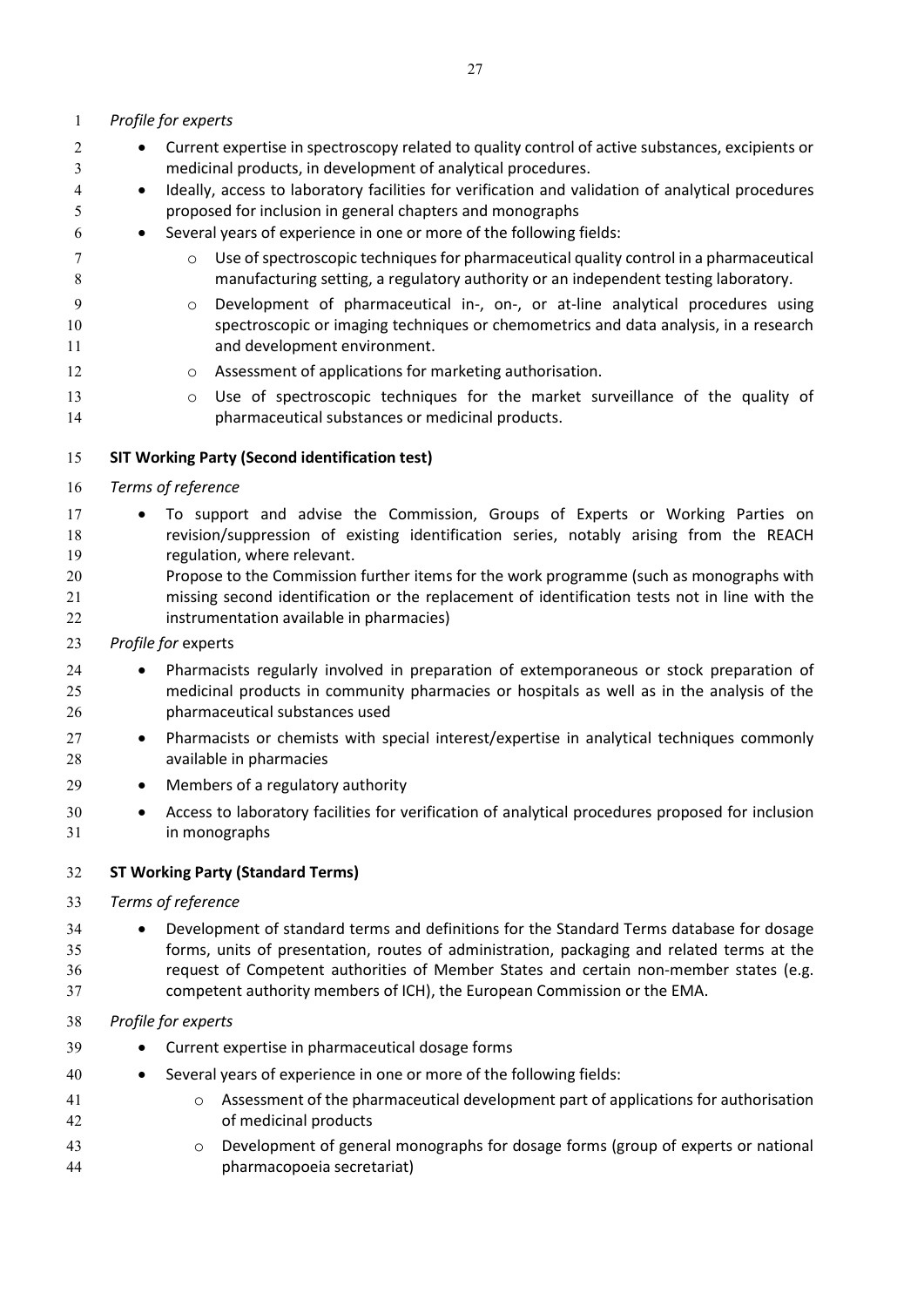- <span id="page-26-1"></span><span id="page-26-0"></span>**b** o Experience in formulation of medicinal products 2  $\bullet$  Members of the working party may be from a regulatory authority or universities **SUT Working Party (Sutures)** *Terms of reference* Drafting and revision of texts in the field of sutures *Profile for experts*  **Expertise in pharmaceutical analytical procedures, related to quality control of sutures and in**  development of such analytical procedures 9 • Several years of experience in one or more of the following fields: 10 o Quality control of sutures 11 o Development of analytical procedures for control of sutures **TCM Working Party (Traditional Chinese Medicines)** *Terms of reference* 14 • Drafting and revision of texts in the field of herbal drugs and herbal drug preparations preferably based on the principle of adapting/improving existing monographs or analytical procedures to control herbal drugs used in Traditional Chinese Medicines (TCM) 17 • Drafting general chapters related to the specific needs of TCM herbal drugs *Profile for experts*  Current expertise in pharmaceutical analytical procedures, related to quality control of herbal drugs and herbal drug preparations and in development of such analytical procedures 21 • Access to laboratory facilities for verification and validation of analytical procedures proposed for inclusion in monographs 23 • Several years of experience in one or more of the following fields: **o** Quality control of herbal drugs/herbal drug preparations in a manufacturing setting o Pharmaceutical quality control of herbal drugs and herbal drug preparations in an independent testing laboratory **b 27** o Development and validation of analytical procedures for control of herbal drugs 28 o Involvement in market surveillance or regulatory oversight of imported TCM herbal drugs **Essential**: Active involvement in laboratory verification of analytical proceduresfor TCM herbal drugs and in drafting of texts. Development and validation of analytical procedures for identification and/or quantification of herbal drug constituents based on chromatographic separation techniques (HPLC, GC, HPTLC) Knowledge in cultivation, harvesting, processing and use of TCM herbal drugs **VIT Working Party (Vitamins)** *Terms of reference*
- <span id="page-26-2"></span>**••** Drafting and revision of monographs in the field of vitamins and vitamin derivatives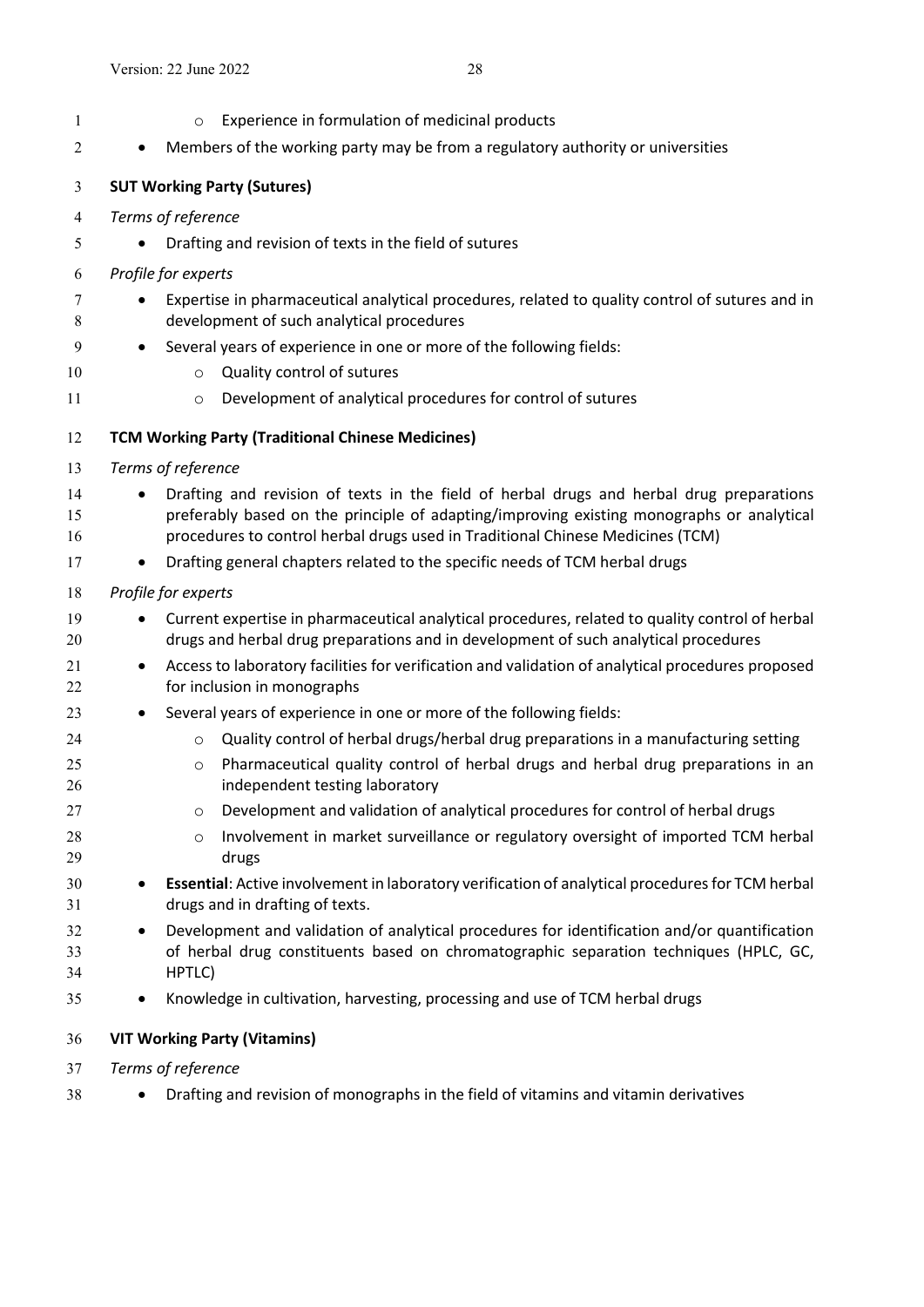### *Profile for experts*

- Current expertise in pharmaceutical analytical procedures, related to quality control of vitamins and excipients and in development of such analytical procedures. *The need of a specialist for vitamin D type substances is highlighted*
- Access to laboratory facilities for verification and validation of analytical procedures proposed for inclusion in monographs, **Essential**: Active involvement in laboratory verification of analytical procedures and drafting of texts.
- Several years of experience in one or more of the following fields:
- o Quality control of vitamins in a pharmaceutical or bulk manufacturing setting
- o Market surveillance of quality in an official control laboratory for medicines
- **b Pharmaceutical quality control in an independent testing laboratory**
- 12 o Development of analytical procedures for control of vitamins in a research and development environment
- 14 o Analytical procedure development and verification in a national pharmacopoeia 15 laboratory

### <span id="page-27-0"></span>**WAT Working Party (Water)**

- *Terms of reference*
- 18 Drafting and revision of texts in the field of water
- **•** International harmonisation of relevant texts

### *Profile for experts*

- Current expertise in analytical procedures applicable to water analysis and in development of such analytical procedures
- 23 
Several years of experience in one or more of the following fields:
- **o** Quality control of water in a pharmaceutical manufacturing setting
- 25 o Inspection of manufacturing sites
- **o** Pharmaceutical quality control in an independent testing laboratory
- 27 o Development of analytical procedures for control of pharmaceutical waters in a research and development environment
-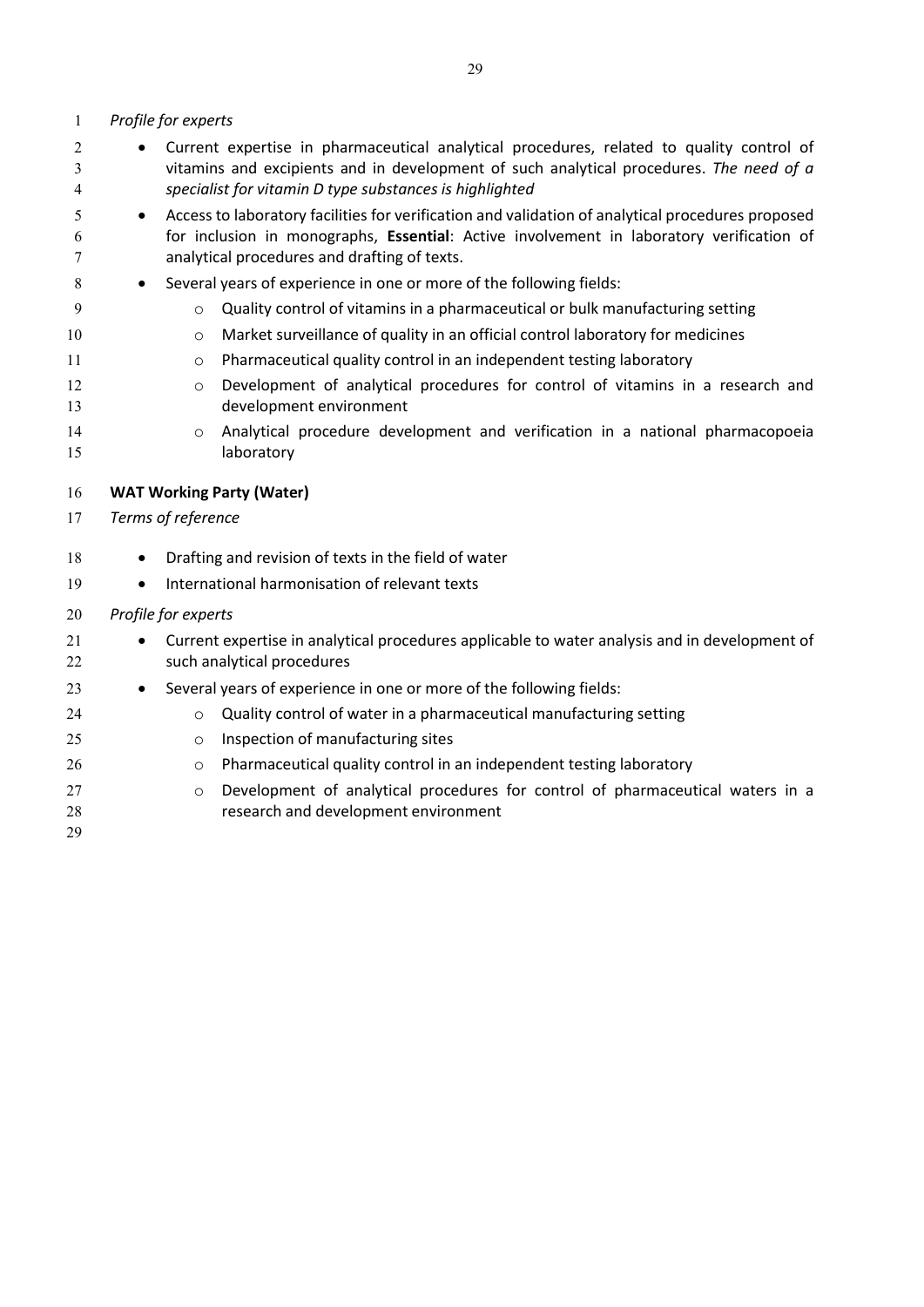<span id="page-28-1"></span><span id="page-28-0"></span>

| 1<br>$\sqrt{2}$                                                | TERMS OF REFERENCE AND PROFILE FOR MEMBERS OF<br>"DORMANT" WORKING PARTIES:                                                                                                                                                                                                                                                                                                                                                                                                                                                                                                                                                                                  |
|----------------------------------------------------------------|--------------------------------------------------------------------------------------------------------------------------------------------------------------------------------------------------------------------------------------------------------------------------------------------------------------------------------------------------------------------------------------------------------------------------------------------------------------------------------------------------------------------------------------------------------------------------------------------------------------------------------------------------------------|
| 3<br>$\overline{4}$<br>5<br>6<br>7<br>$\,8\,$<br>9<br>10<br>11 | Once a working party has finalised its work programme i.e. the text(s) elaborated or revised by the<br>working party has(have) been adopted by the Commission, the mandate of the working party can be<br>extended as the support and advice of Pharmacopoeia members may still be needed e.g. by other Ph.<br>Eur. groups or by the Secretariat to answer to questions users may rise when implementing the texts<br>for example. The task of this working party will mainly consist in answering to enquiries, questions<br>sent via the Secretariat i.e. by correspondence. The terms of reference of these working parties are<br>described accordingly. |
| 12                                                             | <b>CND Working Party (Conductivity)</b>                                                                                                                                                                                                                                                                                                                                                                                                                                                                                                                                                                                                                      |
| 13                                                             | Terms of reference                                                                                                                                                                                                                                                                                                                                                                                                                                                                                                                                                                                                                                           |
| 14<br>15                                                       | To provide support and advice in case of questions raised by e.g. users related to the PDG<br>harmonised general chapter 2.2.38 Conductivity                                                                                                                                                                                                                                                                                                                                                                                                                                                                                                                 |
| 16                                                             | Profile for experts                                                                                                                                                                                                                                                                                                                                                                                                                                                                                                                                                                                                                                          |
| 17                                                             | Current expertise in conductivity measurement                                                                                                                                                                                                                                                                                                                                                                                                                                                                                                                                                                                                                |
| 18                                                             | Several years of experience in one or more of the following fields:                                                                                                                                                                                                                                                                                                                                                                                                                                                                                                                                                                                          |
| 19<br>20                                                       | Quality control using conductivity measurement in a pharmaceutical manufacturing<br>$\circ$<br>setting                                                                                                                                                                                                                                                                                                                                                                                                                                                                                                                                                       |
| 21<br>22                                                       | Market surveillance of quality using conductivity measurement in a regulatory<br>$\circ$<br>authority                                                                                                                                                                                                                                                                                                                                                                                                                                                                                                                                                        |
| 23<br>24                                                       | Conductivity measurement for pharmaceutical analysis in an independent testing<br>$\circ$<br>laboratory                                                                                                                                                                                                                                                                                                                                                                                                                                                                                                                                                      |
| 25                                                             | Conductivity measurement in a regulatory authority<br>$\circ$                                                                                                                                                                                                                                                                                                                                                                                                                                                                                                                                                                                                |
| 26<br>27                                                       | Development of analytical procedures for conductivity measurement in a research and<br>$\circ$<br>development environment                                                                                                                                                                                                                                                                                                                                                                                                                                                                                                                                    |
| 28                                                             | <b>CRP Working party (Production and compounding of radiopharmaceutical preparations)</b>                                                                                                                                                                                                                                                                                                                                                                                                                                                                                                                                                                    |
| 29                                                             | Terms of reference                                                                                                                                                                                                                                                                                                                                                                                                                                                                                                                                                                                                                                           |
| 30<br>31<br>32                                                 | To provide support and advice in case of questions raised in the field of production and<br>compounding of radiopharmaceutical preparations (especially chapter 5.19 Extemporaneous<br>preparation of radiopharmaceuticals).                                                                                                                                                                                                                                                                                                                                                                                                                                 |
| 33                                                             | Profile for experts                                                                                                                                                                                                                                                                                                                                                                                                                                                                                                                                                                                                                                          |
| 34<br>35<br>36                                                 | Knowledge of the current legal framework for the preparation or compounding of<br>radiopharmaceuticals and quality control of such preparations, or experience in the licensing<br>of such preparations                                                                                                                                                                                                                                                                                                                                                                                                                                                      |
| 37<br>38<br>39                                                 | Several years of experience in the field of manufacture and quality control of<br>$\bullet$<br>radiopharmaceutical preparations and their starting materials in a pharmaceutical industry<br>setting; in a PET centre or in a hospital                                                                                                                                                                                                                                                                                                                                                                                                                       |
| 40                                                             | <b>EXT Working Party (Extracts)</b>                                                                                                                                                                                                                                                                                                                                                                                                                                                                                                                                                                                                                          |
| 41                                                             | Terms of reference                                                                                                                                                                                                                                                                                                                                                                                                                                                                                                                                                                                                                                           |

<span id="page-28-3"></span><span id="page-28-2"></span>42 • To provide support and advice in case of questions raised by e.g. users in the field of Herbal drug extracts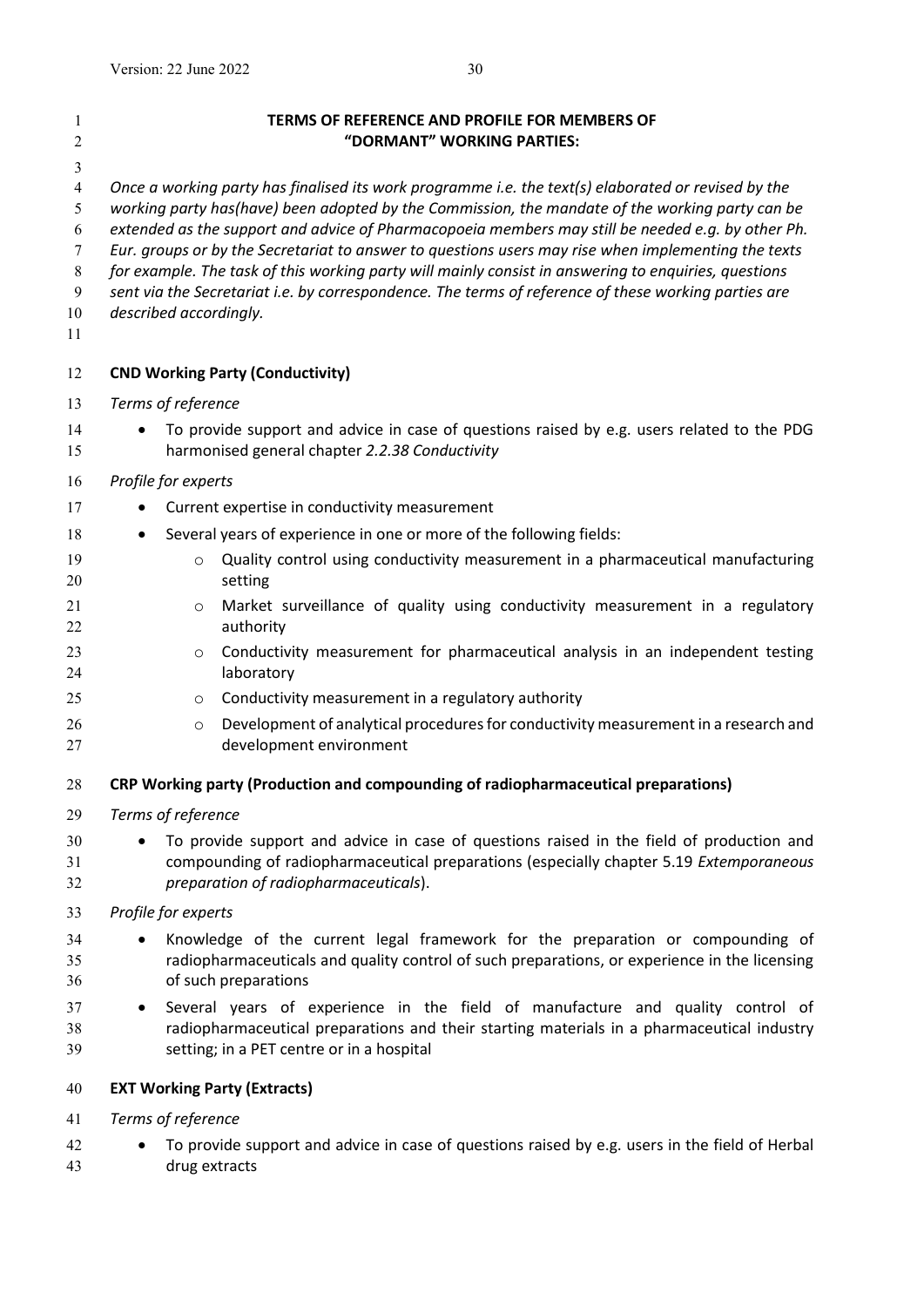<span id="page-29-1"></span><span id="page-29-0"></span>

| $\mathbf{1}$   | Profile for experts                                                                                                                                                                                                                                        |
|----------------|------------------------------------------------------------------------------------------------------------------------------------------------------------------------------------------------------------------------------------------------------------|
| 2              | Several years of experience in one or more of the following fields:                                                                                                                                                                                        |
| 3<br>4         | Assessment of the relevant parts of applications for marketing authorisation of herbal<br>$\circ$<br>medicinal products within a medicines agency                                                                                                          |
| 5              | Production or quality control of extracts for further use in herbal medicinal products<br>$\circ$                                                                                                                                                          |
| 6              | Production or quality control of herbal medicinal products containing extracts<br>$\circ$                                                                                                                                                                  |
| 7              | <b>GEL Working Party (Gelatin)</b>                                                                                                                                                                                                                         |
| 8              | Terms of reference                                                                                                                                                                                                                                         |
| 9              | To provide support and advice in case of questions raised by e.g. users in the field of gelatin                                                                                                                                                            |
| 10             | Profile for experts:                                                                                                                                                                                                                                       |
| 11<br>12       | Current expertise in pharmaceutical analytical procedures, related to quality control of gelatin<br>and in development of such analytical procedures                                                                                                       |
| 13<br>14<br>15 | Access to laboratory facilities for verification and validation of analytical procedures proposed<br>$\bullet$<br>for inclusion in monographs, Essential: Active involvement in laboratory verification of<br>analytical procedures and drafting of texts. |
| 16             | Several years of experience in one or more of the following fields:<br>$\bullet$                                                                                                                                                                           |
| 17<br>18       | Quality control in a pharmaceutical or bulk manufacturing setting (gelatin or use of<br>$\circ$<br>gelatin)                                                                                                                                                |
| 19             | Market surveillance of quality in a regulatory authority<br>$\circ$                                                                                                                                                                                        |
| 20             | Pharmaceutical quality control in an independent testing laboratory<br>$\circ$                                                                                                                                                                             |
| 21             | Analytical procedure development and verification in a regulatory authority<br>$\circ$                                                                                                                                                                     |
| 22<br>23       | Development of pharmaceutical analytical procedures using near infrared<br>$\circ$<br>spectroscopy for gelatin identification                                                                                                                              |
| 24             | <b>HCP Working Party (Host-Cell Proteins)</b>                                                                                                                                                                                                              |
| 25             | Terms of reference                                                                                                                                                                                                                                         |
| 26<br>27<br>28 | To provide support and advice in case of questions raised by e.g. users related to the Chapter<br>on Host Cell Protein Assays (2.6.34) and propose potential revision of the chapter after<br>evaluation of its implementation                             |
| 29             | Profile for experts                                                                                                                                                                                                                                        |
| 30<br>31       | Current expertise in analytical procedures and testing strategies related to quality control of<br>residual levels of host-cell proteins (including proteomic approaches)                                                                                  |
| 32             | Several years of experience in one or more of the following fields:                                                                                                                                                                                        |
| 33             | Quality control of recombinant proteins<br>$\circ$                                                                                                                                                                                                         |
| 34<br>35       | Development and validation of manufacturing and purification processes for<br>$\circ$<br>recombinant proteins                                                                                                                                              |
| 36<br>37       | Development and validation of in-house analytical procedures for host-cell protein<br>$\circ$<br>detection and quantification                                                                                                                              |
| 38             | Validation of commercial generic kits for a given protein and process<br>$\circ$                                                                                                                                                                           |
| 39<br>40       | Assessment of the relevant parts of applications for marketing authorisations within a<br>$\circ$<br>medicines agency                                                                                                                                      |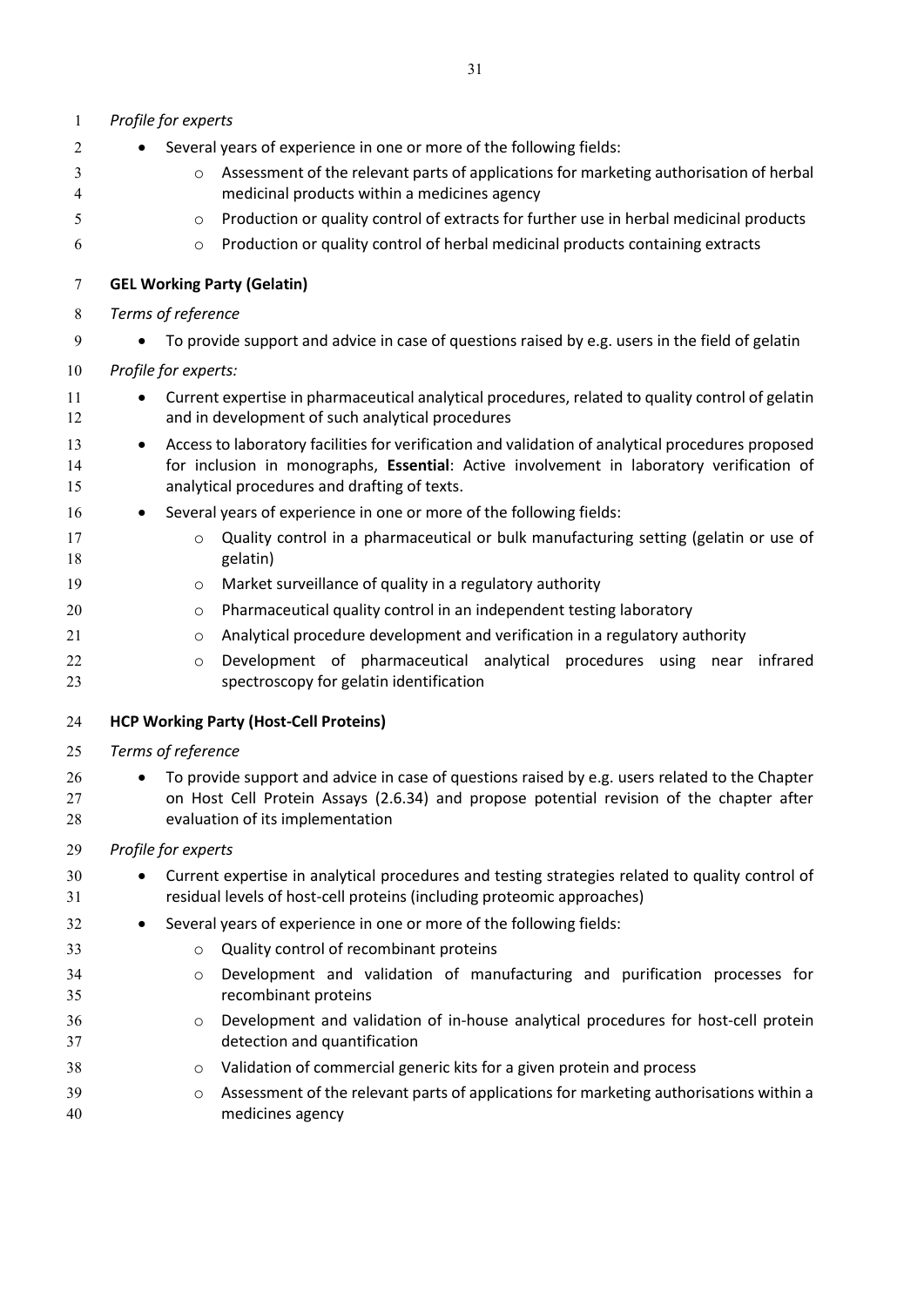<span id="page-30-2"></span><span id="page-30-1"></span><span id="page-30-0"></span>

| $\mathbf{1}$   | <b>HFA Working Party (Propellant Gases)</b>                                                                                                                                                                                                               |
|----------------|-----------------------------------------------------------------------------------------------------------------------------------------------------------------------------------------------------------------------------------------------------------|
| $\overline{2}$ | Terms of reference                                                                                                                                                                                                                                        |
| 3              | To provide support and advice in case of questions raised by e.g. users in the field of propellant                                                                                                                                                        |
| 4              | gases                                                                                                                                                                                                                                                     |
| 5              | Profile for experts:                                                                                                                                                                                                                                      |
| 6<br>7         | Current expertise in pharmaceutical analytical procedures, related to quality control of<br>propellant gases and in development of such analytical procedures                                                                                             |
| 8              | Several years of experience in one or more of the following fields:<br>$\bullet$                                                                                                                                                                          |
| 9              | Quality control of propellant gases in a pharmaceutical or bulk manufacturing setting<br>$\circ$                                                                                                                                                          |
| 10<br>11       | Assessment of the relevant parts of applications for marketing authorisation of<br>$\circ$<br>medicinal products containing propellant gases                                                                                                              |
| 12             | Market surveillance of quality in a regulatory authority<br>O                                                                                                                                                                                             |
| 13             | Pharmaceutical quality control in an independent testing laboratory<br>$\circ$                                                                                                                                                                            |
| 14<br>15       | Development of analytical procedures for control of propellant gases in a research and<br>$\circ$<br>development environment                                                                                                                              |
| 16             | LBP Working Party (Live Biotherapeutic Products)                                                                                                                                                                                                          |
| 17             | Terms of reference                                                                                                                                                                                                                                        |
| 18<br>19       | To provide support and advice in case of questions raised by e.g. users related to Live<br><b>Biotherapeutic Products</b>                                                                                                                                 |
| 20             | Profile for experts                                                                                                                                                                                                                                       |
| 21             | Current expertise in the development, production and/or quality control of Live                                                                                                                                                                           |
| 22             | <b>Biotherapeutic Products</b>                                                                                                                                                                                                                            |
| 23             | Several years of experience in one or more of the following fields:<br>$\bullet$                                                                                                                                                                          |
| 24             | development of Live Biotherapeutic Products<br>$\circ$                                                                                                                                                                                                    |
| 25             | production of Live Biotherapeutic Products<br>$\circ$                                                                                                                                                                                                     |
| 26             | assessment of applications for licensing of Live Biotherapeutic Products<br>$\circ$                                                                                                                                                                       |
| 27             | micro-organism strain selection and batch production<br>$\circ$                                                                                                                                                                                           |
| 28             | microbiological techniques, molecular techniques applied to microbiology<br>$\circ$                                                                                                                                                                       |
| 29             | <b>LEC Working Party (Lecithins)</b>                                                                                                                                                                                                                      |
| 30             | Terms of reference                                                                                                                                                                                                                                        |
| 31             | To provide support and advice in case of questions raised by e.g. users in the field of lecithins                                                                                                                                                         |
| 32             | Profile for experts                                                                                                                                                                                                                                       |
| 33<br>34       | Current expertise in pharmaceutical analytical procedures, related to quality control of<br>lecithins and in development of such analytical procedures                                                                                                    |
| 35<br>36<br>37 | Access to laboratory facilities for verification and validation of analytical procedures proposed<br>$\bullet$<br>for inclusion in monographs, Essential: Active involvement in laboratory verification of<br>analytical procedures and drafting of texts |
| 38             | Several years of experience in one or more of the following fields:                                                                                                                                                                                       |
| 39             | Quality control of lecithins in a pharmaceutical or bulk manufacturing setting<br>$\circ$                                                                                                                                                                 |
| 40             | Market surveillance of quality in a regulatory authority<br>$\circ$                                                                                                                                                                                       |
| 41             | Pharmaceutical quality control in an independent testing laboratory<br>$\circ$                                                                                                                                                                            |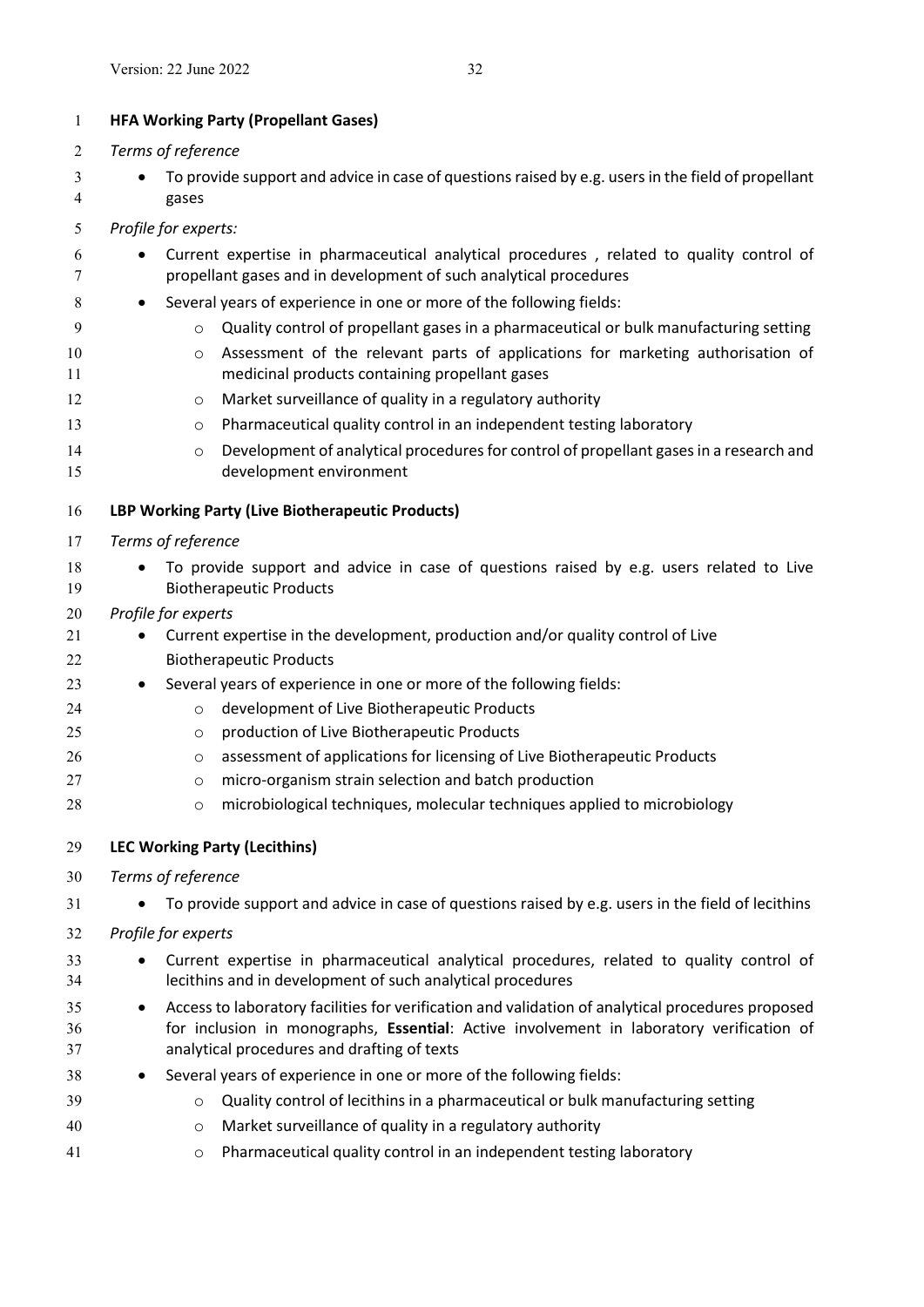<span id="page-31-1"></span><span id="page-31-0"></span>

| 1<br>2   | Development of analytical procedures for control of lecithins in a research and<br>$\circ$<br>development environment                                                                         |
|----------|-----------------------------------------------------------------------------------------------------------------------------------------------------------------------------------------------|
| 3        | Analytical procedure development and verification in a regulatory authority<br>$\circ$                                                                                                        |
| 4        | MQH Working Party (Microbiological Quality of Herbal Drugs)                                                                                                                                   |
| 5        | Terms of reference                                                                                                                                                                            |
| 6<br>7   | To provide support and advice in case of questions raised by e.g. users and related to<br>recommendations on microbiological quality of herbal drugs and herbal drug preparations             |
| 8<br>9   | Advising the Commission and its groups on acceptance criteria for microbiological criteria to<br>$\bullet$<br>be included in monographs                                                       |
| 10       | Profile for experts:                                                                                                                                                                          |
| 11<br>12 | Current expertise in pharmaceutical analytical procedures, related to microbiological quality<br>control of active substances and excipients and in development of such analytical procedures |
| 13       | Several years of experience in one or more of the following fields:                                                                                                                           |
| 14       | Microbiological quality control in a pharmaceutical or bulk manufacturing setting<br>$\circ$                                                                                                  |
| 15       | Market surveillance of quality in a regulatory authority<br>$\circ$                                                                                                                           |
| 16<br>17 | Assessment of applications for marketing authorisation of herbal drugs and herbal<br>$\circ$<br>drug preparations within an agency                                                            |
| 18<br>19 | Development of microbiological analytical procedures for control of herbal drugs and<br>$\circ$<br>herbal drug preparations in a research and development environment                         |
| 20       | Pharmaceutical quality control in an independent testing laboratory<br>O                                                                                                                      |
| 21       | Analytical procedure development and verification in a regulatory authority<br>$\circ$                                                                                                        |
| 22       | <b>MSL Working Party (Mesilates)</b>                                                                                                                                                          |
| 23       | Terms of reference                                                                                                                                                                            |
| 24       | To provide support and advice in case of questions raised related to general methods drafted                                                                                                  |
| 25       | by the working party i.e. 2.5.37. Methyl, ethyl and isopropyl methanesulfonate in                                                                                                             |
| 26       | methanesulfonic acid, 2.5.38. Methyl, ethyl and isopropyl methanesulfonate in active                                                                                                          |
| 27<br>28 | substances, 2.5.39. Methanesulfonyl chloride in methanesulfonic acid, 2.5.40. Methyl, ethyl<br>and isopropyl toluenesulfonate in active substances, 2.5.41 Methyl, ethyl and isopropyl        |
| 29       | benzenesulfonate in active substances                                                                                                                                                         |
| 30       | Profile for experts                                                                                                                                                                           |
| 31<br>32 | Current expertise in pharmaceutical analytical procedures, related to quality control of starting<br>materials                                                                                |
| 33<br>34 | Access to laboratory facilities (including "hyphenated" techniques (LC-MS, GC-MS, etc.) for<br>verification and validation of analytical procedures proposed for inclusion in monographs      |
| 35       | Several years of experience in one or more of the following fields:                                                                                                                           |
| 36       | Quality control in a pharmaceutical manufacturing setting<br>$\circ$                                                                                                                          |
| 37       | Quality control of starting materials for synthetic and semi-synthetic organic products<br>$\circ$                                                                                            |
| 38       | in a bulk manufacturing setting                                                                                                                                                               |
| 39       | Quality control using "hyphenated" techniques (LC-MS, GC-MS, etc.)<br>O                                                                                                                       |
| 40       | Market surveillance of quality in a regulatory authority<br>O                                                                                                                                 |
| 41       | Quality control of starting materials in an independent testing laboratory<br>O                                                                                                               |
| 42<br>43 | Development of analytical procedures for control of starting materials in a research<br>$\circ$<br>and development environment                                                                |
|          |                                                                                                                                                                                               |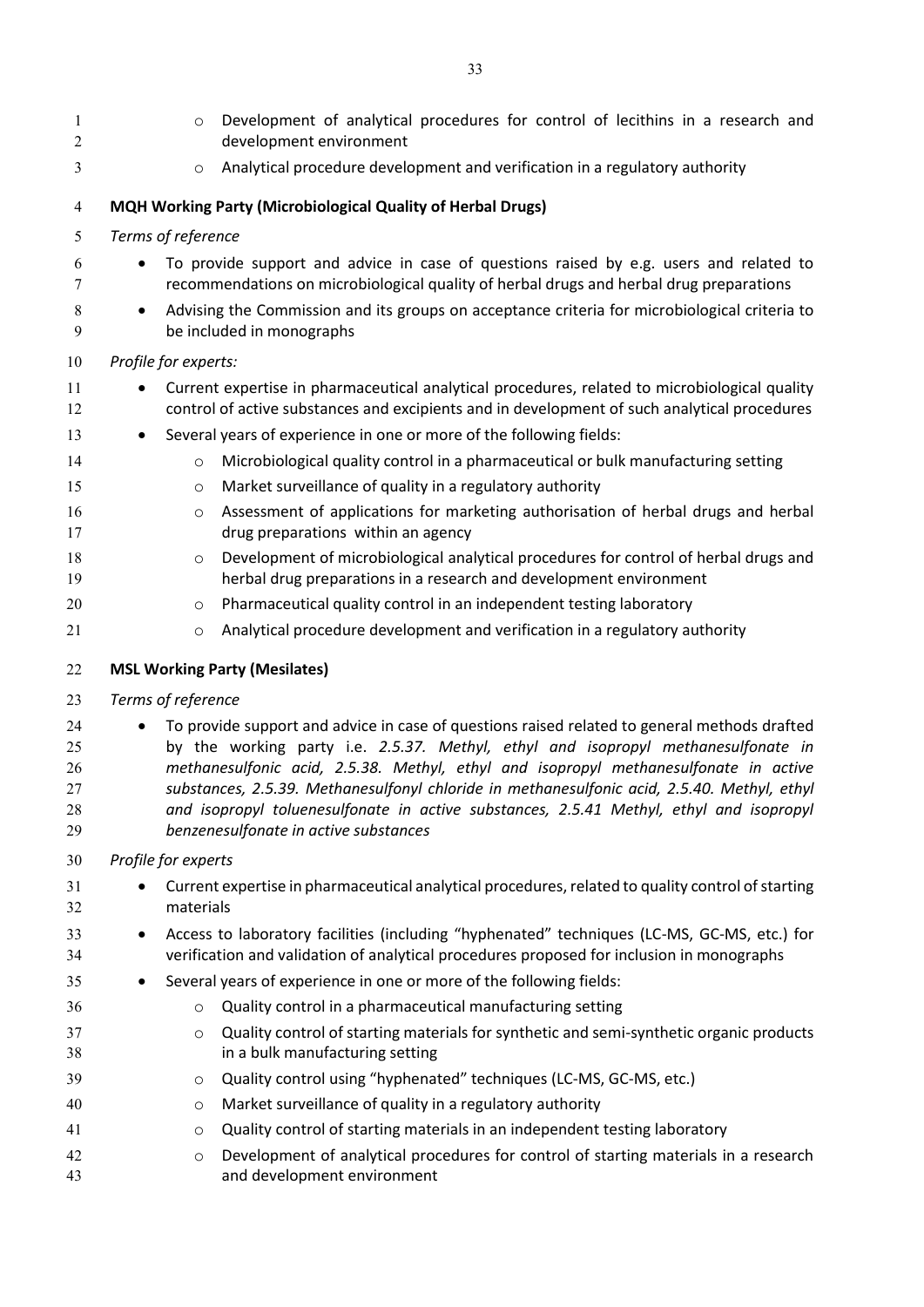- <span id="page-32-1"></span><span id="page-32-0"></span>1 **1 b**  $\circ$  Analytical procedure development and verification in a regulatory authority **NMR Working Party (Nuclear Magnetic Resonance Spectrometry)** *Terms of reference* To provide support and advice in case of questions raised by e.g. users in the field of nuclear magnetic resonance spectrometry *Profile for experts:* **•** Current expertise in NMR, related to quality control of active substances and excipients and in development of analytical procedures using NMR 9 Several years of experience in one or more of the following fields: 10  $\circ$  Quality control using NMR in a pharmaceutical or bulk manufacturing setting **b 11** o Market surveillance of quality in a regulatory authority **o** Pharmaceutical quality control in an independent testing laboratory **b Development of pharmaceutical analytical procedures using NMR in a research and**  development environment **PA Working Party (Pyrrolizidine alkaloids)** *Terms of reference* 17 • To provide support and advice in case of questions raised by e.g. users in the field of Pyrrolizidine alkaloids. *Profile for experts*  Current expertise in PA analysis, related to quality control of herbal drugs and in development of analytical procedures. **•** Access to laboratory facilities for quality control. Essential: active involvement in laboratory verification of analytical procedures and drafting of texts 24 Several years of experience in one or more of the following fields: o Quality control of herbals in a pharmaceutical or bulk manufacturing setting, in a regulatory authority or in any other specialised testing laboratory; 27 o Development and/or lab verification of analytical procedures for control of pyrrolizidine alkaloids in a research and development environment or in a regulatory authority. **PHP Working Party (Pharmaceutical Preparations (general monograph))** *Terms of reference* 32 • To support and advise Commission, Groups of Experts or Working Parties on revisions of the general monograph Pharmaceutical Preparations, as needed. Such a need may arise e.g. from changed requirements or from the need to replace repetitive references in monographs by a centrally listed requirement in the general monograph Pharmaceutical Preparations. *Profile for experts* Extensive knowledge of pharmaceutical development and quality control of medicinal products (licensed or unlicensed) Extensive knowledge of regulatory requirements and guidelines for medicinal products
- <span id="page-32-2"></span>Several years of experience in one or more of the following fields: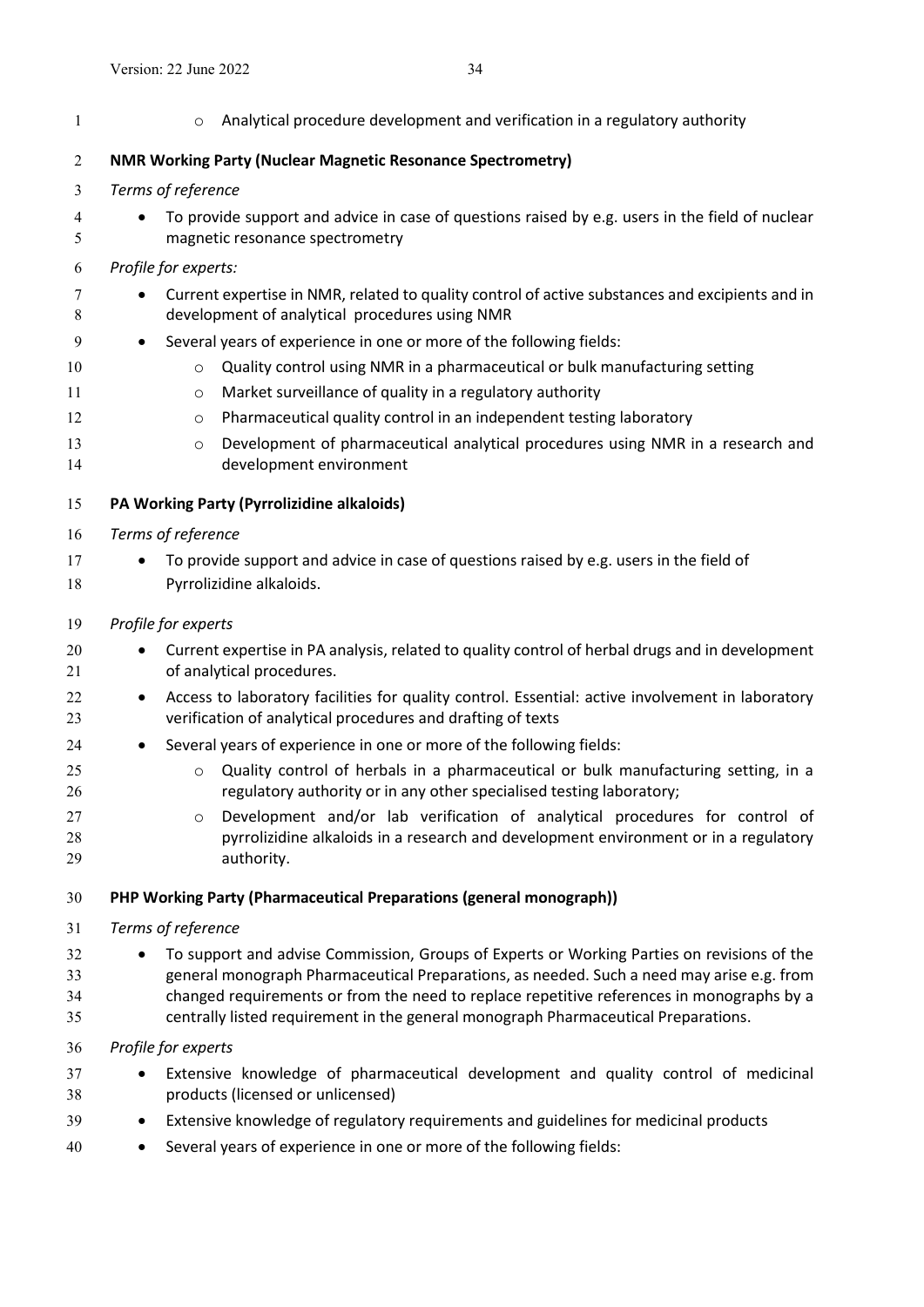<span id="page-33-1"></span><span id="page-33-0"></span>

| 1<br>$\sqrt{2}$      | Pharmaceutical development and quality control of medicinal products (licensed or<br>$\circ$<br>unlicensed)                                                                                                                                                                                                              |
|----------------------|--------------------------------------------------------------------------------------------------------------------------------------------------------------------------------------------------------------------------------------------------------------------------------------------------------------------------|
| 3                    | Assessment of the relevant parts of marketing authorisation applications in a<br>$\circ$                                                                                                                                                                                                                                 |
| 4                    | medicines agency                                                                                                                                                                                                                                                                                                         |
| 5<br>6<br>7          | Development of analytical procedures for testing of pharmaceutical preparations in a<br>$\circ$<br>research and development environment, in a hospital or in a small-scale production<br>setting                                                                                                                         |
| 8                    | Market surveillance of pharmaceutical preparations in a regulatory authority<br>$\circ$                                                                                                                                                                                                                                  |
| 9                    | Inspection of retail or hospital pharmacies or of pharmaceutical companies<br>$\circ$                                                                                                                                                                                                                                    |
| 10                   | <b>PST Working Party (Pesticide Residues)</b>                                                                                                                                                                                                                                                                            |
| 11                   | Terms of reference                                                                                                                                                                                                                                                                                                       |
| 12<br>13             | To provide support and advice in case of questions raised by e.g. users in the field of Pesticide<br>residues                                                                                                                                                                                                            |
| 14                   | Profile for experts                                                                                                                                                                                                                                                                                                      |
| 15<br>16             | Current expertise in pesticide analysis, related to quality control of active substances and<br>$\bullet$<br>excipients and in development of such analytical procedures                                                                                                                                                 |
| 17<br>18             | Access to laboratory facilities for verification and validation of analytical procedures proposed<br>$\bullet$<br>for inclusion in monographs                                                                                                                                                                            |
| 19                   | Several years of experience in one or more of the following fields:                                                                                                                                                                                                                                                      |
| 20<br>21             | Quality control for pesticide residues in herbals in a pharmaceutical or bulk<br>$\circ$<br>manufacturing setting                                                                                                                                                                                                        |
| 22                   | Market surveillance of quality in a regulatory authority<br>$\circ$                                                                                                                                                                                                                                                      |
| 23                   | Pharmaceutical quality control in an independent testing laboratory<br>$\circ$                                                                                                                                                                                                                                           |
| 24<br>25             | Development of analytical procedures for pesticide residues in a research and<br>$\circ$<br>development environment                                                                                                                                                                                                      |
| 26                   | RCG Working Party (Raw Materials for the production of Cellular and gene transfer products)                                                                                                                                                                                                                              |
| 27                   | Terms of reference                                                                                                                                                                                                                                                                                                       |
| 28<br>29<br>30<br>31 | To provide support and advice in case of questions raised by e.g. users related to the general<br>chapter on Raw materials of biological origin for the production of cell-based and gene therapy<br>medicinal products (5.2.12) and propose potential revision of the chapter after evaluation of<br>its implementation |
| 32                   | Profile for experts                                                                                                                                                                                                                                                                                                      |
| 33<br>34             | Current expertise in the development and/or quality control of cellular and gene transfer<br>products and in development of analytical procedures for the control of these products                                                                                                                                      |
| 35                   | Several years of experience in one or more of the following fields:<br>$\bullet$                                                                                                                                                                                                                                         |
| 36<br>37             | Development of cell and/or gene transfer products or raw materials used for their<br>$\circ$<br>production                                                                                                                                                                                                               |
| 38                   | Development of cell culture methods/media<br>O                                                                                                                                                                                                                                                                           |
| 39<br>40             | Assessment of applications for clinical trials and/or for marketing authorisations of cell<br>$\circ$<br>and/or gene transfer products                                                                                                                                                                                   |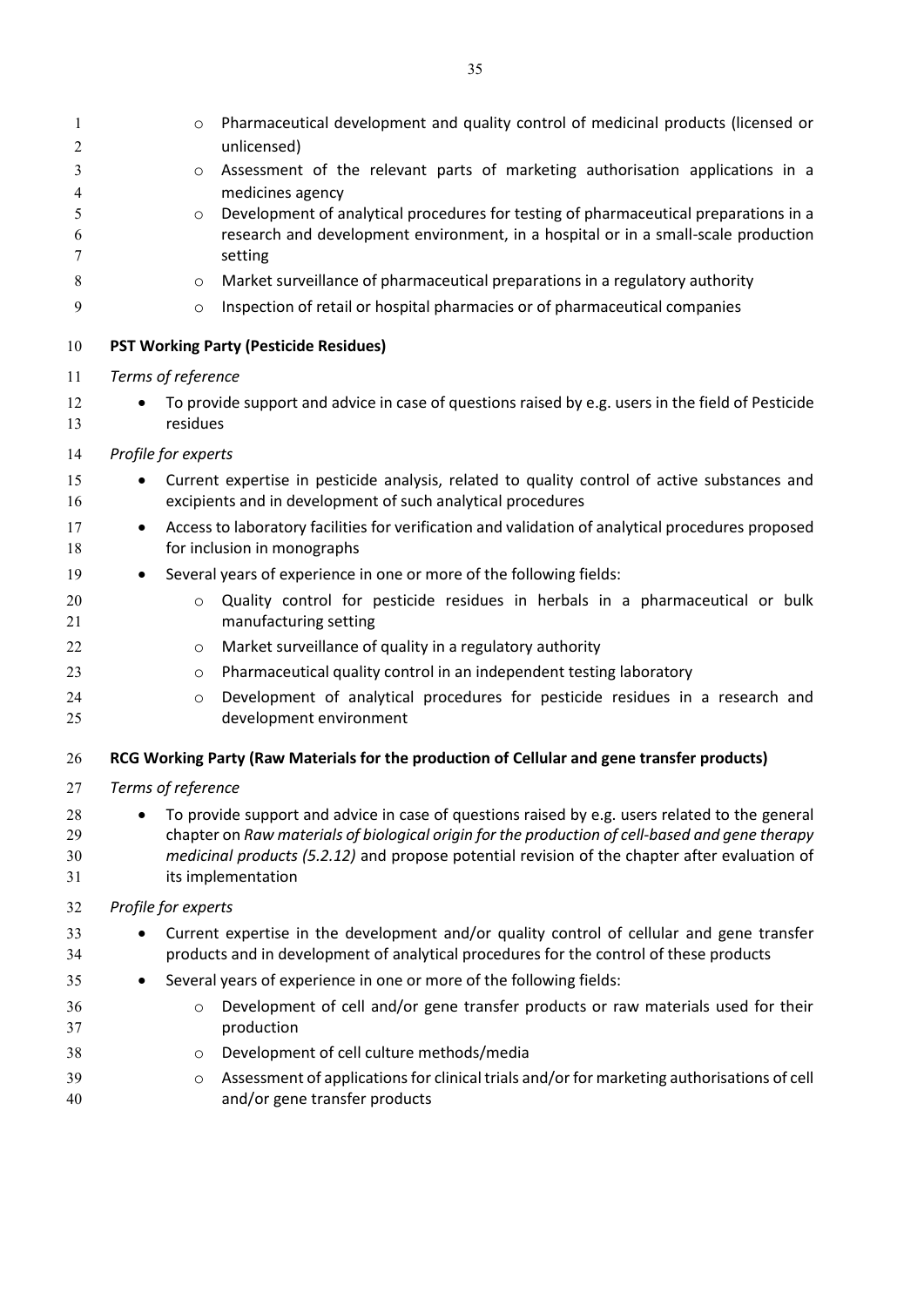- <span id="page-34-0"></span>3 • To provide support and advice in case of questions raised by e.g. users related to the revision of the related substances tests and limits in monographs in the field of active substances
- *Profile for experts*
- Current expertise in pharmaceutical analytical procedures, related to quality control of active substances and excipients and in development of such analytical procedures
- 8 Access to relevant parts (chemistry of the active substance) of marketing authorisation dossiers in order to judge the revision proposals

## 10 • Several years of experience in one or more of the following fields:

- **o** Scientific coordination in a regulatory authority such as a National Pharmacopoeia Authority
- 13 o Assessment of the relevant parts (chemistry of the active substance) of applications for marketing authorisation
- o Market surveillance of quality in a regulatory authority
- **o Analytical procedure development and verification in a regulatory authority**

17 • Industry representatives are not appointed to the SRP Working Party; they contribute by submission of data and interaction with the group via the Secretariat.

- <span id="page-34-1"></span>**STA Working Party (Statistics)**
- *Terms of reference*
- 21 To provide support and advice in case of questions raised by e.g. users in the field of statistical analysis
- *Profile for experts*
- 24 Current expertise in statistical analysis, related to quality control of active substances, excipients and medicinal products
- **Several years of experience in one or more of the following fields:**
- **b 27** o Statistical analysis of results of analytical procedures used for quality control in a pharmaceutical manufacturing setting
- **O Development of statistical methods applied in pharmaceutical analysis**

# <span id="page-34-2"></span>**WXT Working Party (Water for Extracts)**

- *Terms of reference*
- 32 To provide support and advice in case of questions raised by e.g. users in the field of water for the preparation of extracts

# *Profile for experts:*

- Current expertise in analytical procedures for water analysis, related to the water used for preparation of extracts
- 37 
Several years of experience in one or more of the following fields:
- o Quality control of water used for the preparation of extracts in a pharmaceutical manufacturing setting
- o Assessment of the relevant parts of applications for marketing authorisation of extracts
- o Pharmaceutical quality control in an independent testing laboratory